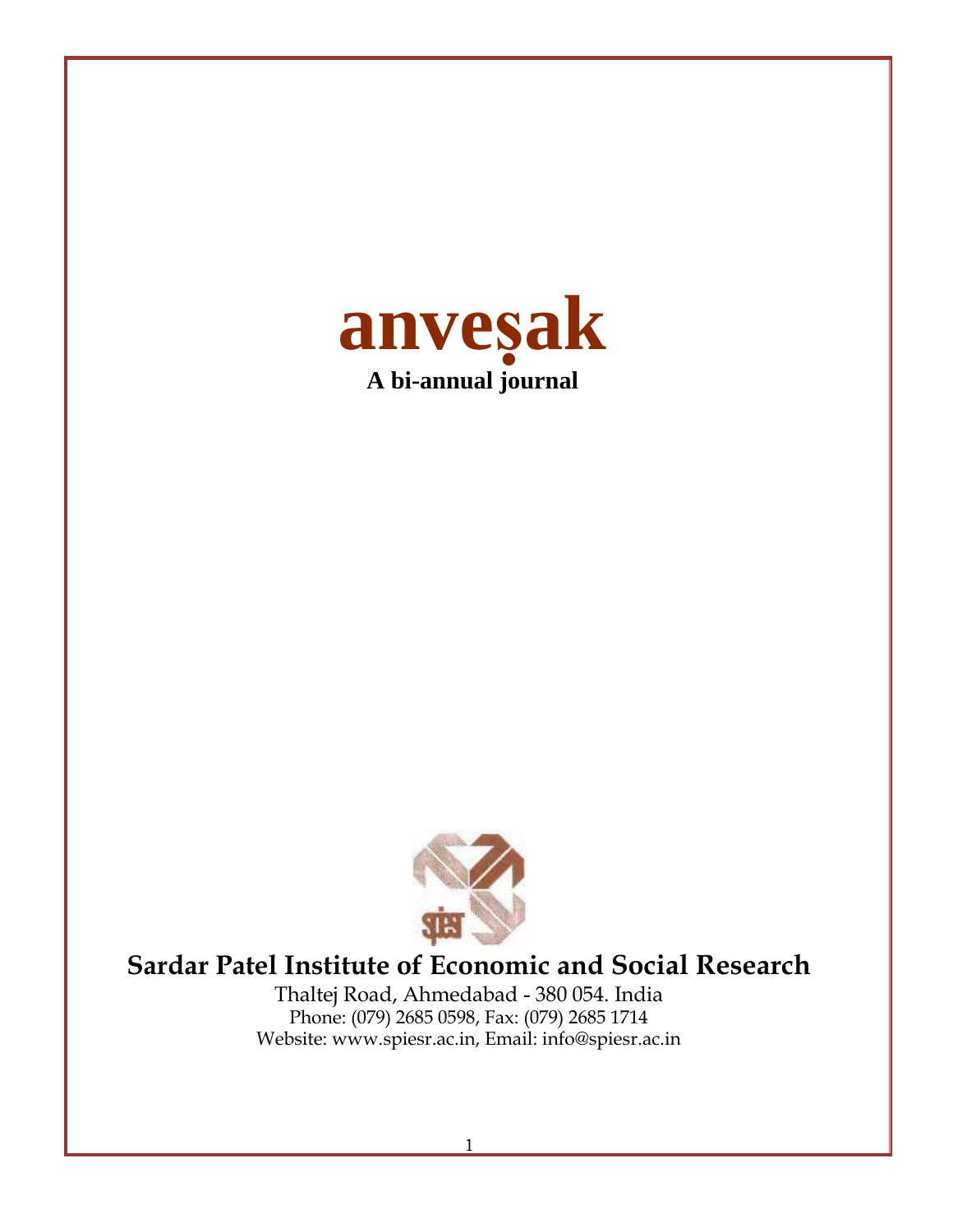## **Contents of the Past Issues**

| <b>Vol.-50</b><br><b>January - June 2020</b>                 | <b>No.1</b>            |
|--------------------------------------------------------------|------------------------|
| Some Reflections on the Extent and Causes of Child Labour    | Niti Mehta and         |
|                                                              | Smrutirekha Mohanty    |
| India's Trade Deficit Problem in the RCEP: A Panel Data      | Sunil Kumar            |
| Approach                                                     |                        |
| State Government Finances and Rural Development in India in  | Akanksha Pratik Sonker |
| the Post-Reform Era                                          |                        |
| Working Conditions of Informal Workers: An Analysis of the   | Sonu Madan             |
| Extent of Informality at Workplace                           |                        |
| Impact of Social Sector Development on Inclusiveness of      | Vikarm Chadha and      |
| Growth: A Case Study of Punjab                               | Ishu Chadda            |
| Economic Wisdom in India and the West during the Ancient Era | Arnab Majumdar         |
| and Thereafter                                               |                        |
| Swadeshi Movement and Participation of Women in Bengal       | Nazmul Hussain Laskar  |
| Perspective                                                  |                        |
| Mobile Banking: Is it Revolutionalising Banking in India?    | Abhijit Sinha and      |
|                                                              | Dipankar Jana          |
| <b>Book Review</b>                                           |                        |
| Pathania Gaurav J., The University as a Site of Resistance:  | Rajesh Lakum           |
| <b>Identity and Student Politics</b>                         |                        |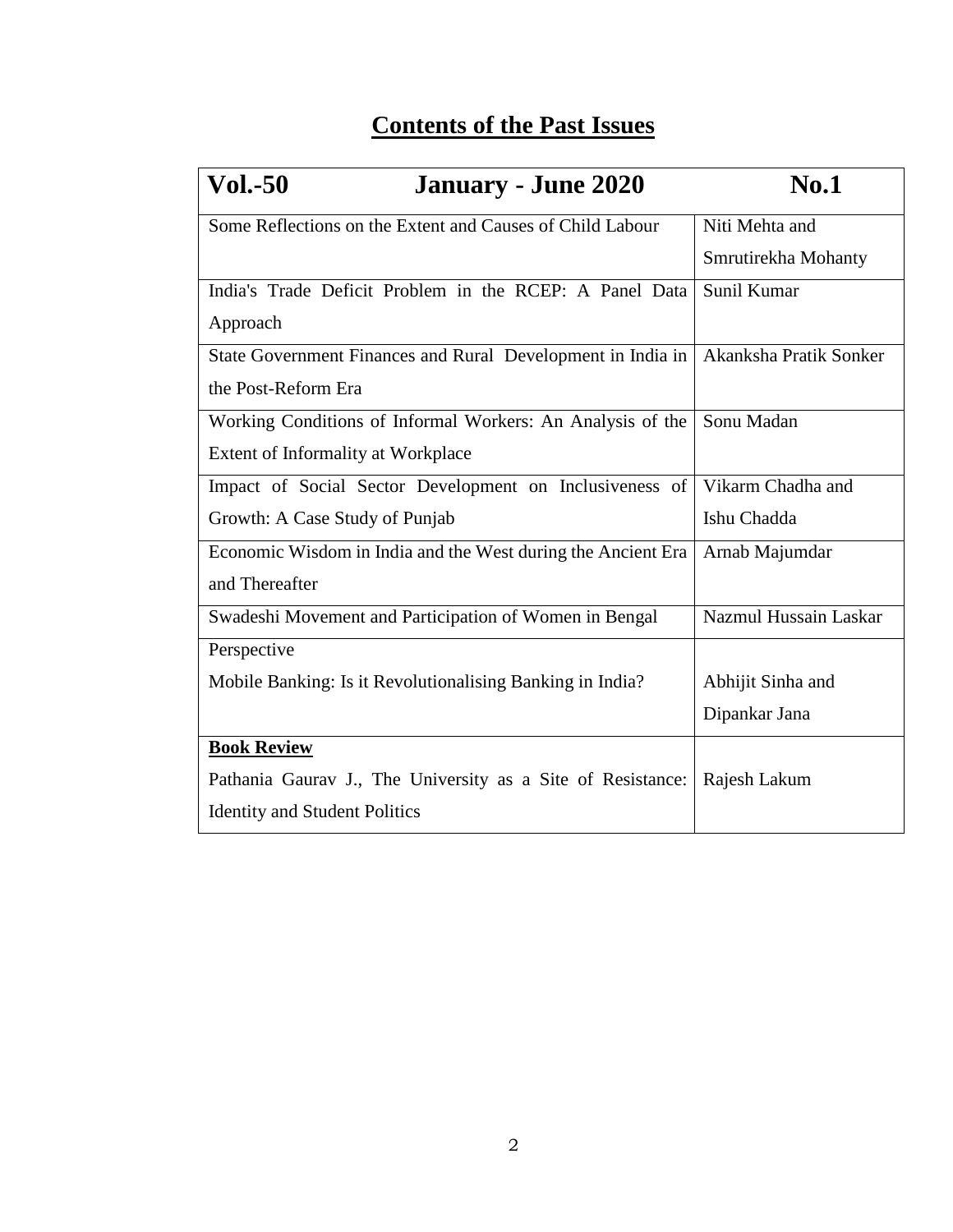| <b>Vol.-49</b><br><b>January - December 2019</b>                           | No.1 $\& 2$           |
|----------------------------------------------------------------------------|-----------------------|
| Pathways for the Changing Rural Landscape - An Introduction                | Niti Mehta            |
| to the Seminar Volume                                                      |                       |
| Changing Nature of Agriculture and Agrarian Structure in India             | Ajit Kumar Singh      |
| Agricultural Growth Inquiry in Bihar: Growth Patterns And                  | Elumalai Kannan &     |
| Determinants                                                               | Sanjib Pohit          |
| Dynamics of Smallhlder Dairy Sector in Gujarat                             | Shiv Raj Singh, K. P. |
|                                                                            | Thakar, Soumya C. &   |
|                                                                            | R. M. Jadeja          |
| Structural Changes in the Rural Labor Market and its Implication           | Nomita P. Kumar &     |
| for Agricultural Sector in Uttar Pradesh                                   | Kavita Baliyan        |
| Changes in Agrarian Structure and Agricultural Development in              | Chandra Mohan Negi    |
| Himachal Pradesh                                                           |                       |
| Can Farmer Producer Organisations Transform the Small Holder               | N. Lalitha            |
| Farming in India? A Case Study of Sahyadri Farmers Producer                |                       |
| Co. Ltd. Nashik, Maharashtra                                               |                       |
| Institutional Credit and Rural Transformation in India: Missing            | Tara Nair             |
| Links and Shifting Priorities                                              |                       |
| Rural-Urban Linkages and Local Growth Motors: A study of   Basanta K. Sahu |                       |
| Nonfarm Activities in Odisha                                               |                       |
| Rescaling Space: Critiquing Industrialism in Globalising Gujarat           | Keshab Das            |
| Nature of Urbanisation and Urban Policies in India                         | R. B. Bhagat          |
| Structural Transformation and the New Economic Geography?:                 | Niti Mehta            |
| Examining Patterns of Emerging Towns in Two Indian States                  |                       |
| Urbanisation and Rural Changes in West Bengal                              | Mahalaya Chatterjee   |
| Rurbanizing Landscape in the Frontier                                      | Shrawan Kumar Acharya |
|                                                                            | & Sabiha Baig         |
| On the Edge of Dhaka: The Agrarian Urbanization of South Asia              | Rajarshi Dasgupta     |
| SPIESR Seminar on The Changing Rural Landscape - Pathway                   | Yoginder K. Alagh     |
| <b>Ahead Valedictory Address</b>                                           |                       |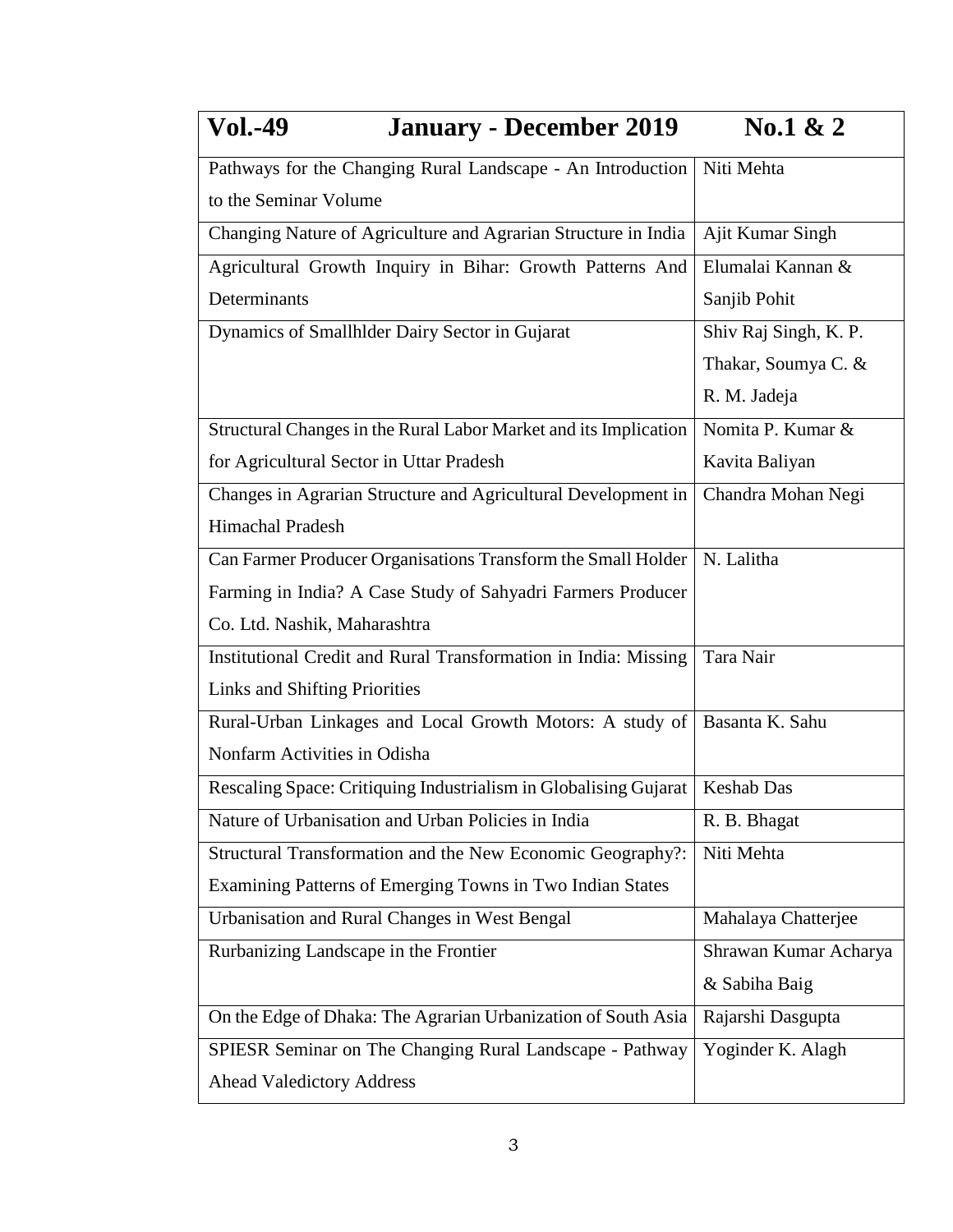| <b>Vol.-48</b><br><b>July-December 2018</b>                                     | No.2                    |
|---------------------------------------------------------------------------------|-------------------------|
| Understanding the Anatomy of SEZs: Experiences from                             | Amita Shah              |
| Gujarat                                                                         |                         |
| Policy and Institutional Reforms: The Changing Role of   V. B. Tulasidhar       |                         |
| <b>Multilateral Development Banks</b>                                           |                         |
| Rural Credit Markets in India in the Post-Liberalization                        | Mandeep Kaur            |
| Era                                                                             |                         |
| Millennium<br>Sustainable<br>Goals to<br>Development                            | K. S. Hari              |
| Development Goals: The Long Road Ahead of India                                 |                         |
| Wealth in Health: Analyzing the Relationship between                            | Niharika Mahajan and    |
| Public Health Expenditure and Economic Growth in                                | <b>Baljit Kaur</b>      |
| India                                                                           |                         |
| Financial Inclusion and Wellbeing: A Study in the Indian   Debottam Chakraborty |                         |
| <b>States</b>                                                                   |                         |
| <b>Book Review</b>                                                              | <b>Sebastian Morris</b> |
| Economic Policy in a Liberalising Economy - Indian                              |                         |
| Reform in this Country                                                          |                         |
| Dynamics of Labour Use and Role of Genetically                                  | R. Parthasarathy        |
| Modified Crops in Cotton Cultivation                                            |                         |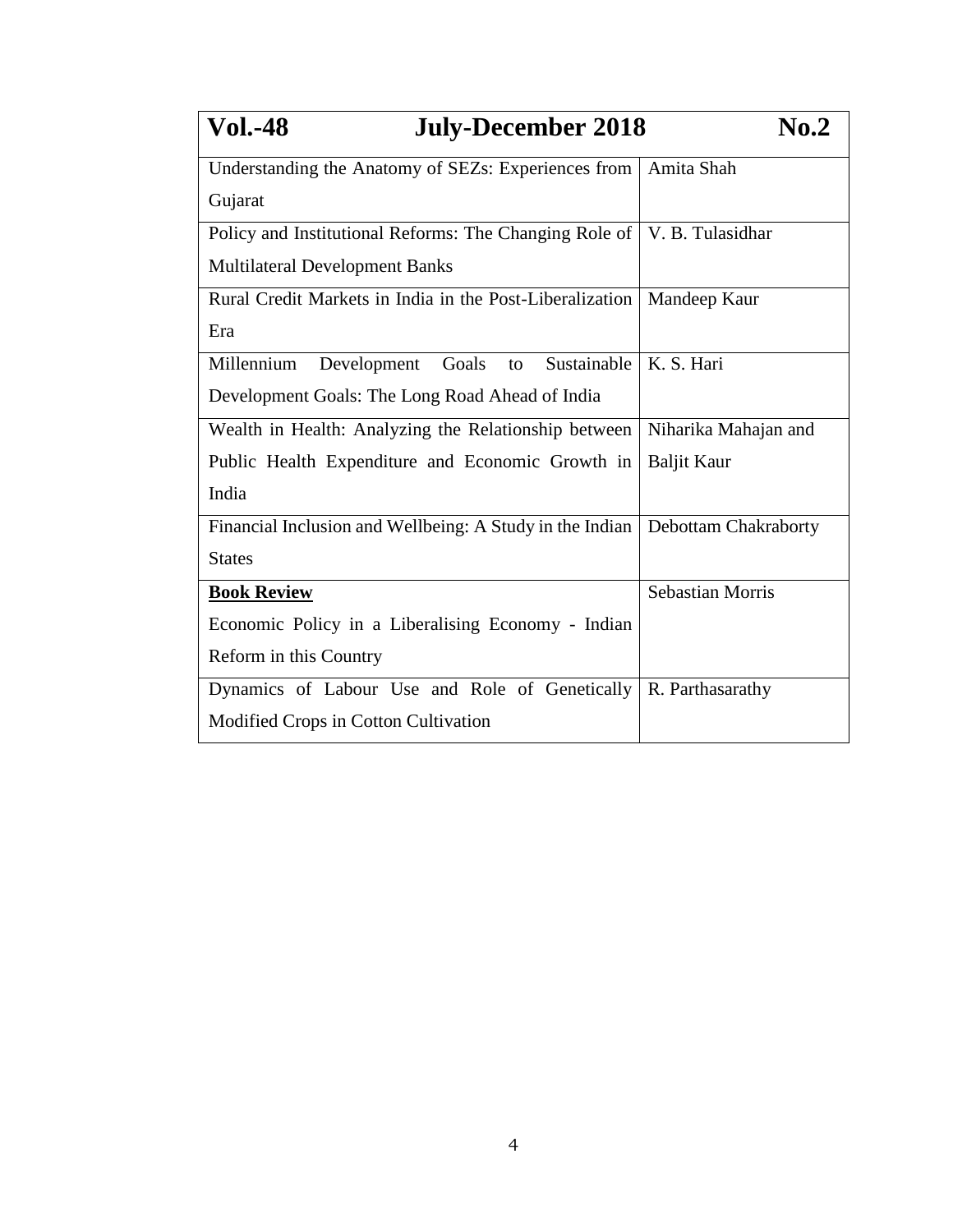| <b>Vol.-48</b>                      | <b>January-June 2018</b>                             | <b>No.1</b>         |
|-------------------------------------|------------------------------------------------------|---------------------|
| Globalization and the Indian Farmer |                                                      | Yoginder K. Alagh   |
| Public Expenditure on Elementary    | Education in                                         | Sonam Choephel      |
| Arunachal Pradesh                   |                                                      |                     |
|                                     | Prospect of Midday Meal in West Bengal: A Case Study | Annwesha Chanda and |
|                                     |                                                      | Dilip Kumar Chanda  |
| <b>Perspective</b>                  |                                                      |                     |
|                                     | India's Resistance toward OBOR: A Rational Approach  | Palak J. Vyas       |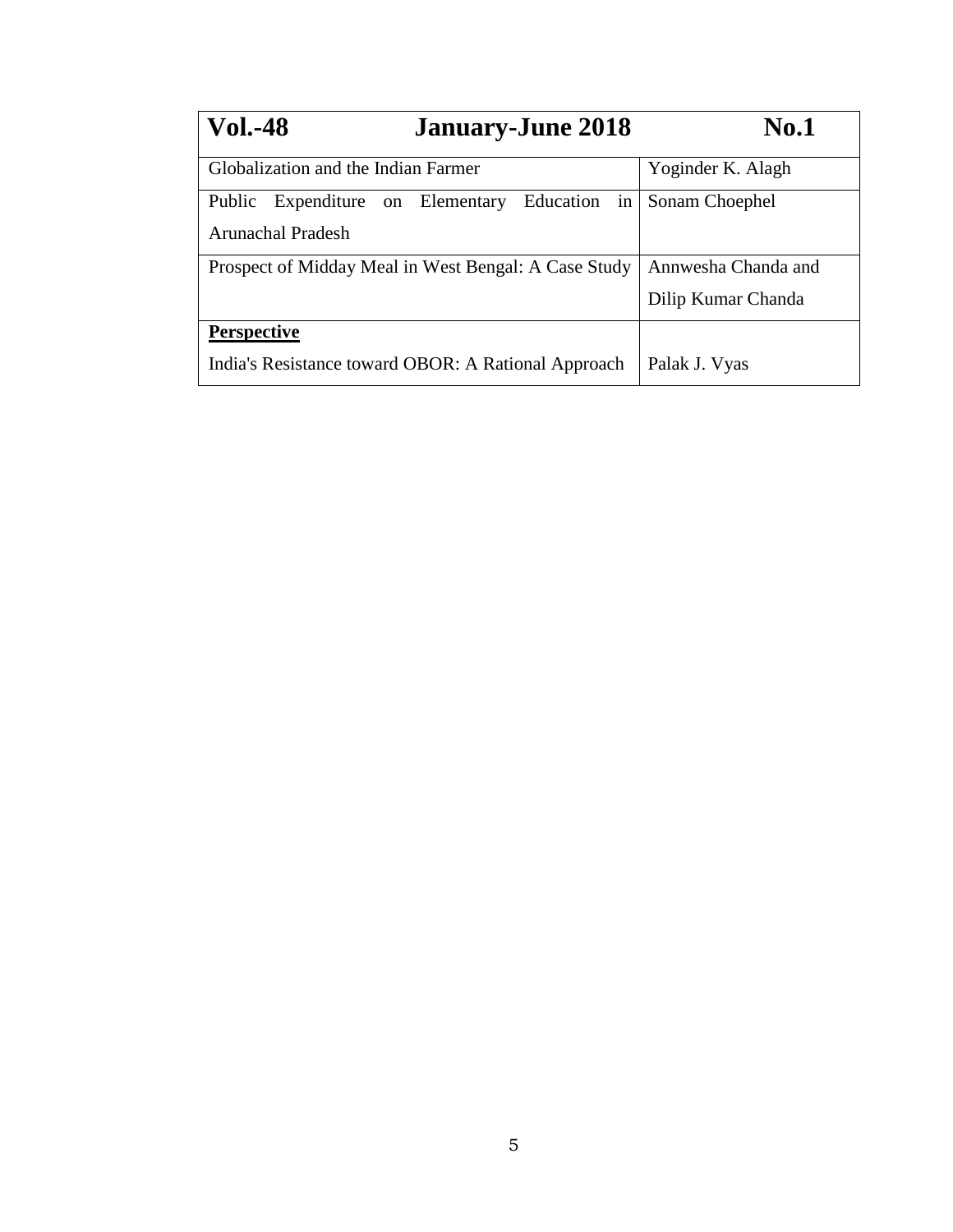| <b>Vol.-47</b><br><b>January - December 2017</b>        | No.1 $\& 2$                |
|---------------------------------------------------------|----------------------------|
| Future of Public Sector Banking                         | Y V Reddy                  |
| Indian Recession: A Quantitative Analysis               | Anshuman Agarwal,          |
|                                                         | Mihir Joshi, Gaurav Singh, |
|                                                         | Vishal Ratwani and         |
|                                                         | Alka Parikh                |
| Measuring Inter-state Gender Disparity in Education in  | Neena Malhotra and         |
| India                                                   | Parul                      |
| Inequality between Rich and Poor in India               | P D Joshi                  |
| Estimating Growth Rates and Decomposition Analysis of   | Sandeep Kumar              |
| Major Food Grain Crops of Himachal Pradesh              |                            |
| WTO and Export Performance of Agro-based Products       | Jagan Nath and             |
| from Punjab                                             | Paramjit Nanda             |
| A Study with Reference to Mehbubnagar District,         | G Ravi Kumar and           |
| Telangana                                               | Manikandan A D             |
| <b>Book Review</b>                                      | Rudra Narayan Mishra       |
| Undernutrition<br>in<br>India;<br>Persisting<br>Causes, |                            |
| Consequences and Possible Solutions                     |                            |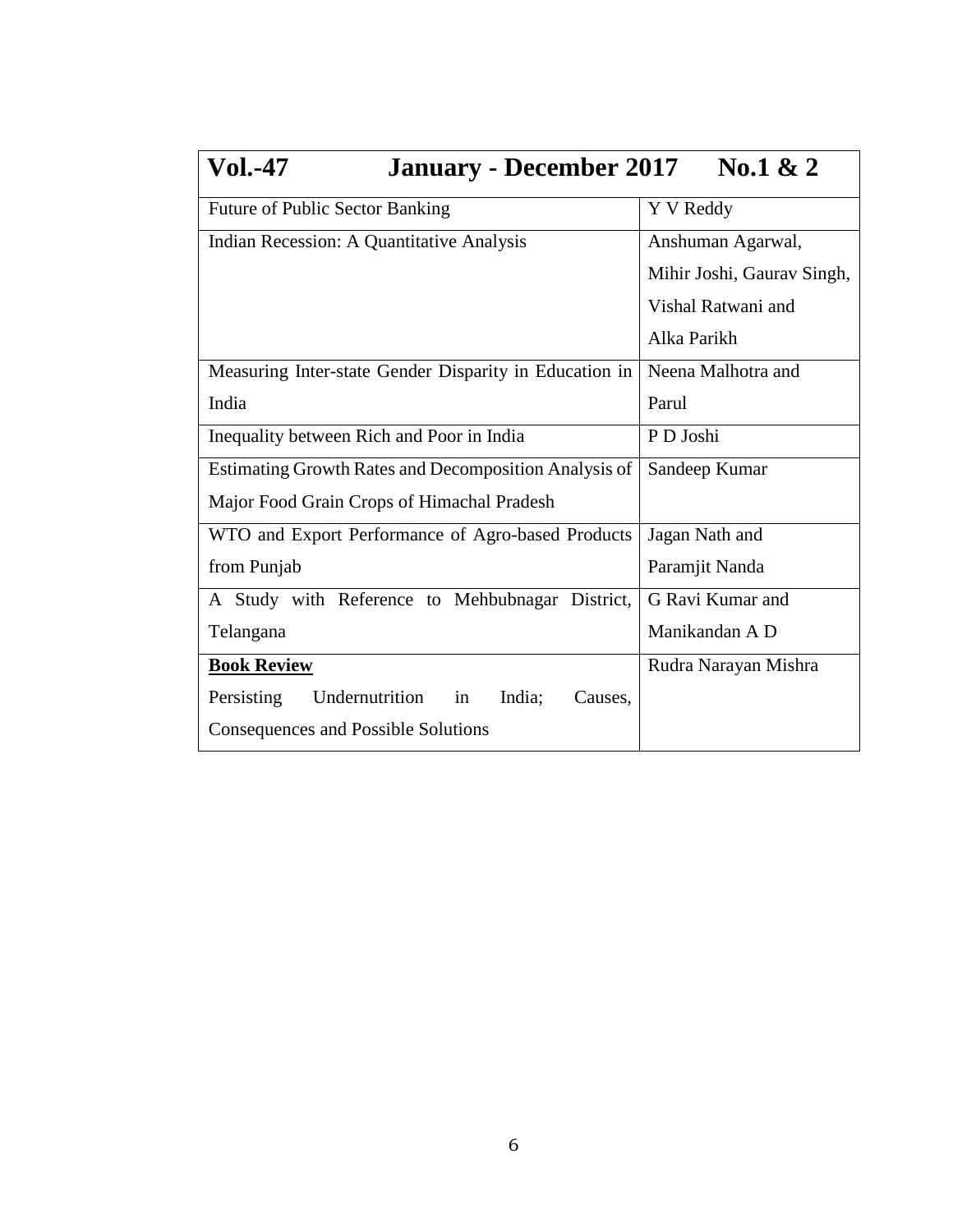| <b>Vol.-46</b><br><b>July - December 2016</b><br>$\bf{No.2}$ |                        |  |
|--------------------------------------------------------------|------------------------|--|
| Remembering Sukhomoy Chakravarti                             | Yoginder K. Alagh      |  |
| Distress Migration in India: A Study of Selected Labour      | Vibhut Narayan Pandey  |  |
| Chaurahas in Uttar Pradesh                                   |                        |  |
| Disparities in Health Status among Social Groups in          | Aditya Kumar Patra and |  |
| India and States                                             | Arabinda Acharya       |  |
| Horticulture Development in India: An Empirical              | Pooja Choudhary        |  |
| Analysis                                                     |                        |  |
| Fiscal Deficit and Interest Rate Relationship in India: A    | Anantha Ramu M. R.     |  |
| Long Term Time Series Analysis                               |                        |  |
| <b>Research Notes</b>                                        | Manikandan A. D.,      |  |
| Right to Fishing: A Need of 21st Century                     | Jisha John and         |  |
|                                                              | V. Mathew Kurian       |  |
| An Empirical Analysis of Tamil Nadu Economy during           | S. Srinivasan          |  |
| 2005-2014                                                    |                        |  |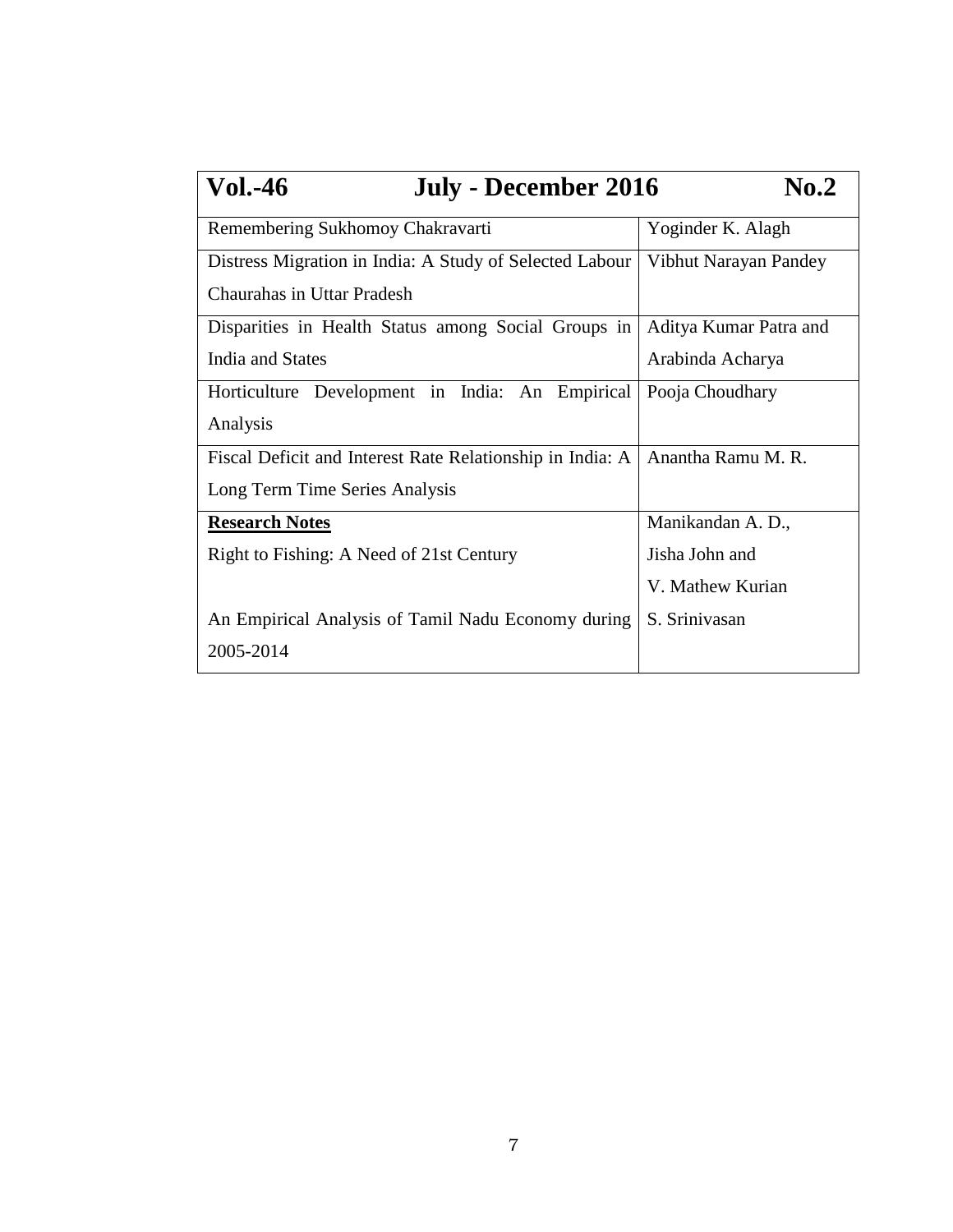| <b>Vol.-46</b><br><b>January - June 2016</b>             | No.1                    |
|----------------------------------------------------------|-------------------------|
| An Examination of Convergence Hypothesis in Case of      | Prabhjot Kaur and       |
| Human Development Index: Across Indian States            | Sharanjit Singh Dhillon |
| Determinants of the Rate of Profit in Manufacturing      | Soumita Chakraborty     |
| Sector in India: An Analysis in Marxian Framework        |                         |
| Impact of Service Quality and<br>The<br>Customer         | Charu Dubey and         |
| Commitment on Word of Mouth Communication: A             | Priti Bakhshi           |
| <b>Study on Indian Retail Outlets</b>                    |                         |
| Low Quality and Employability of Workforce in India's    | Heena Sachdeva and      |
| <b>ICT Sector: A Theoretical Framework</b>               | Vikram Chadha           |
| Trade<br>Intensities, Intra-Industry Trade<br>and<br>the | Sandeep Kumar           |
| Emergence of Potential Trade between India and China:    |                         |
| An Empirical Analysis                                    |                         |
| Export-led Growth in Selected Asian Economies            | Neena Malhotra and      |
|                                                          | Deepika Kumari          |
| Gender Inequality Index of Districts of Gujarat          | Nasheman Bandookwala    |
| <b>Research Notes</b>                                    | N. Karunakaran          |
| Method of Sale and Marketing Channels for Coconut in     |                         |
| the Kasaragod District of Kerala                         |                         |
| <b>Book Review</b>                                       | Y. K. Alagh             |
| Green Signals, Ecology, Growth, and Democracy in         |                         |
| India                                                    |                         |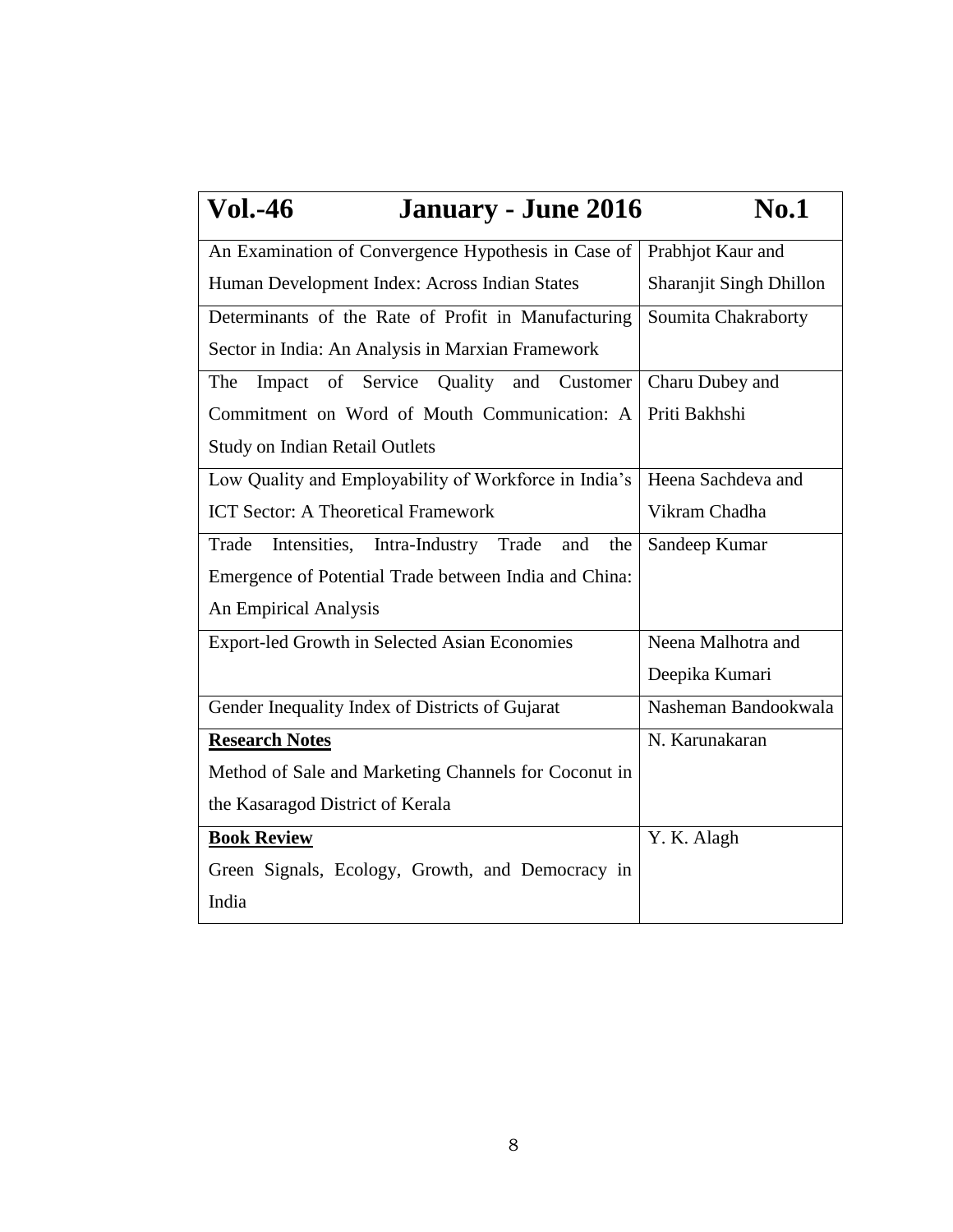| <b>Vol.-45</b><br>July - December 2015                | $\mathbf{N_0}.2$      |
|-------------------------------------------------------|-----------------------|
| An Estimation of the Incidence and Determinants of    | Meenu Saihjpal        |
| Strikes and Lockouts: A Study of Indian Manufacturing |                       |
| Industries                                            |                       |
| Institutional Investor's<br>Determinants of Foreign   | <b>Gurmeet Singh</b>  |
| Investment in India                                   |                       |
| Causal Relationship between Telecommunication and     | Kawaljeet Kaur        |
| Economic Growth in India                              |                       |
| Public Investment in Agriculture: A Literature Review | Sarada Gopalakrishnan |
| Inter-temporal Changes in Exports: A Comparative      | Anjali Tandon         |
| Study of Chine and India                              |                       |
| <b>Notes</b>                                          | H. R. Prajapati and   |
| Organic Farming Policy of Gujarat: An Overview        | <b>Indira Dutta</b>   |
| Standards and Consumers – A Case Study of Packaged    | Dolly A. Jani         |
| Drinking Water                                        |                       |
| <b>Book Review</b>                                    | Niti Mehta            |
| India's Tryst with Bt Cotton: Learning from the First |                       |
| Decade                                                |                       |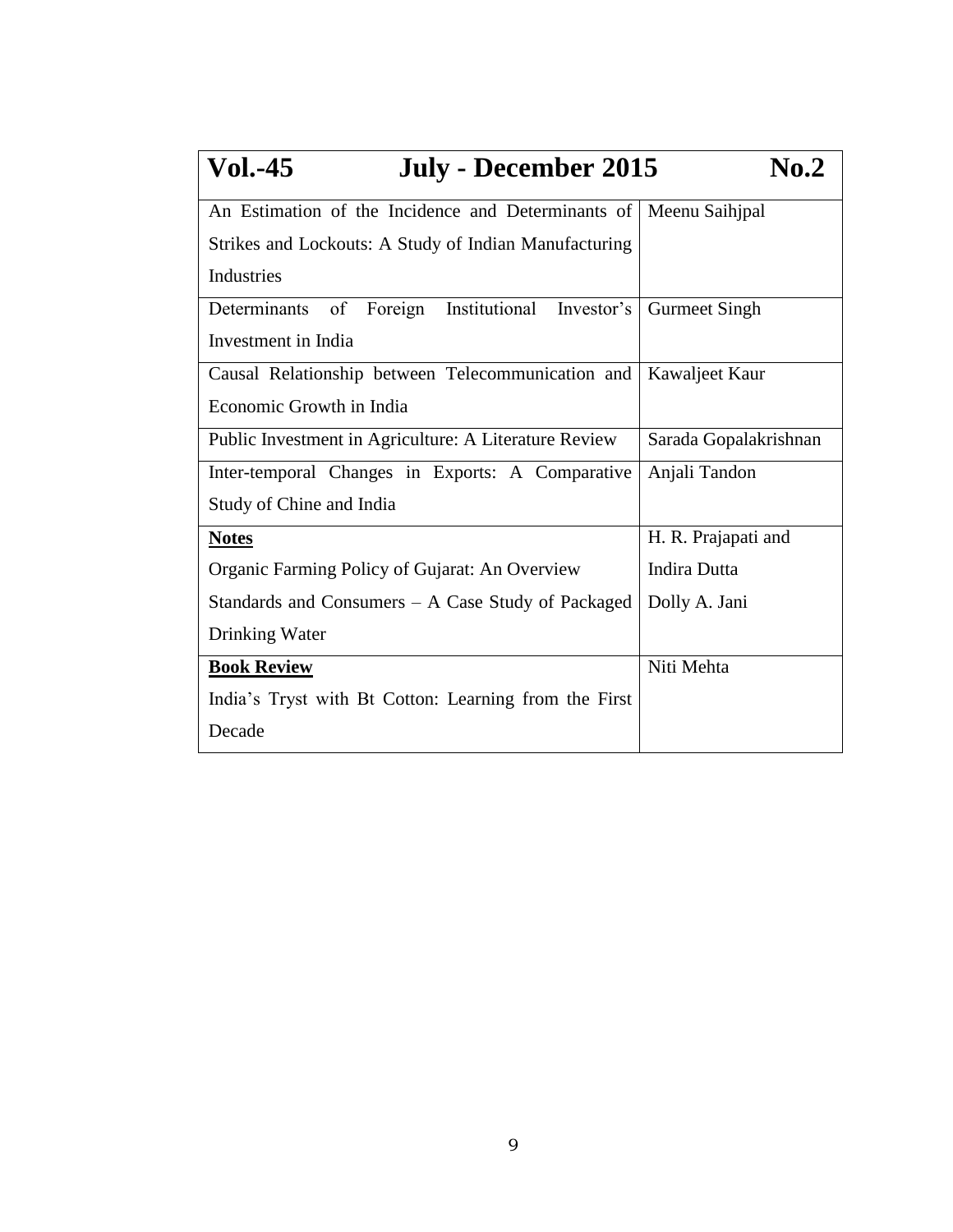| <b>Vol.-45</b><br><b>January - June 2015</b>              | <b>No.1</b>          |
|-----------------------------------------------------------|----------------------|
| Integrated Water Resources Management in India-           | Yoginder K. Alagh    |
| Opportunities                                             |                      |
| Financial Performance and Sickness of Small Scale         | Satinder Kumar and   |
| Industrial Sector in Punjab and Haryana – An Empirical    | Parminder Singh      |
| Analysis                                                  |                      |
| Credit-Deposit Ratio in West Bengal: A District-wise      | Namrata Acharya      |
| Analysis                                                  |                      |
| Status of MGNREGA in United Andhra Pradesh - A            | Vijay Korra          |
| Macro Analysis                                            |                      |
| Fertility Behaviour and its Determinants among States of  | Rakesh R. Pandya and |
| India                                                     | R. G. Bhatt          |
| Economic Growth and Exports of Indian Pharmaceutical      | Jaswinder Singh and  |
| Industry - An Empirical Analysis                          | Parminder Singh      |
| Institutional Investment<br>India<br>Foreign<br>in<br>and | Debottam Chakraborty |
| Macroeconomic Aggregates                                  |                      |
| Bilateral Vegetable Trade Between China and India - An    | Kappa Kondal and     |
| <b>Empirical Analysis</b>                                 | A. Nakula Reddy      |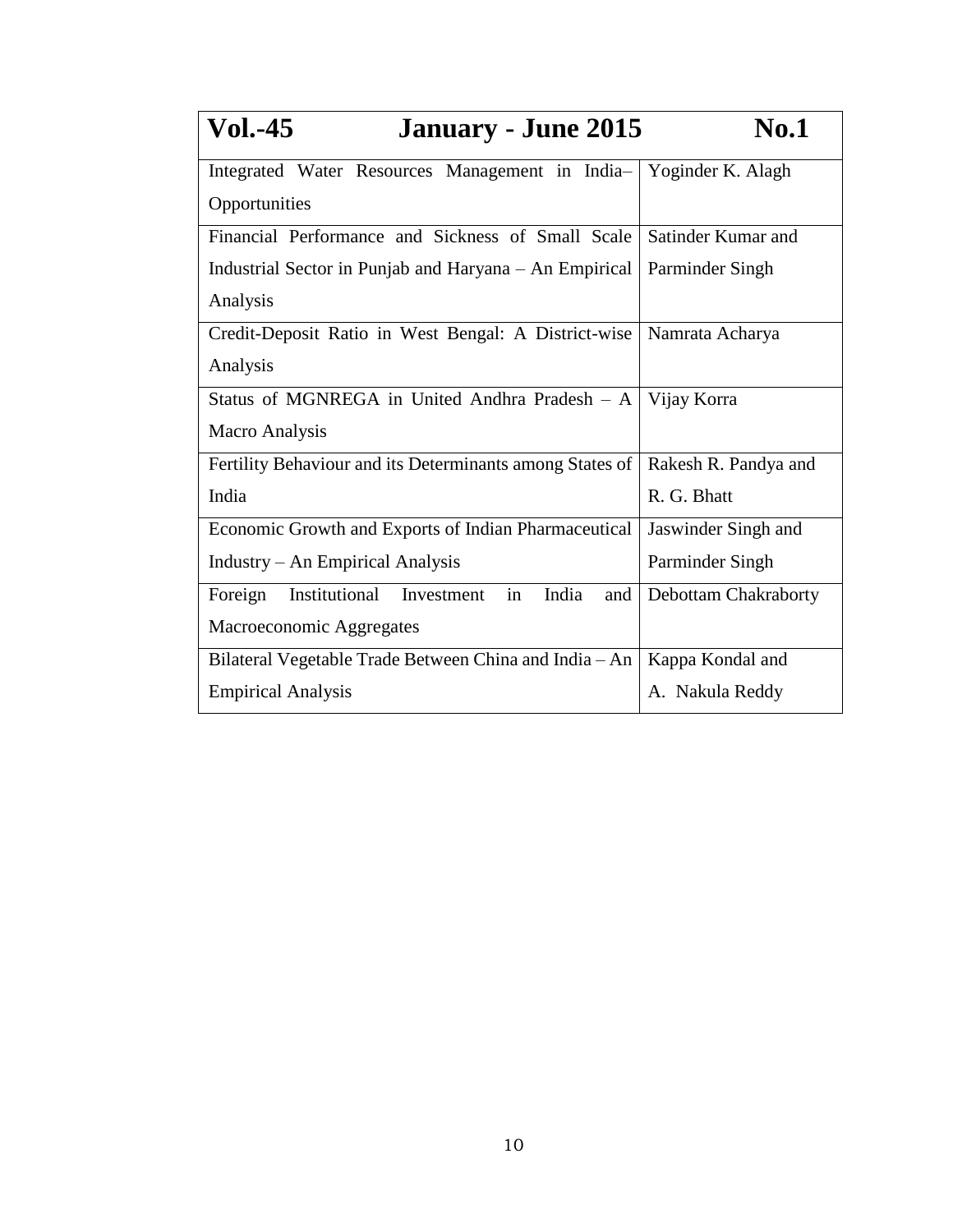| <b>Vol.-44</b><br>July - December 2014                                    | No.2                    |
|---------------------------------------------------------------------------|-------------------------|
| Export Potential at the State-Level: A Case of Karnataka                  | Debottam Chakraborty    |
| Structural Shifts in Gender-Specific Employment in                        | Amarjit Singh Sethi and |
| Scheduled Commercial Banks: An Inter-State and Inter-                     | Anu Bajaj               |
| Regional Analysis in India                                                |                         |
| Decadal Changes in Employment in Andhra Pradesh                           | S.K.Yadav and           |
|                                                                           | Indrakumar              |
| Trends in Area and Production of Horticulture Sector in                   | Kappa Kondal            |
| India                                                                     |                         |
| New International Financial Order and its Effect on                       | M. Mallikarjun          |
| Emerging Economics: A Study of Recent Developments                        |                         |
| in India                                                                  |                         |
| Exports Instability and Economic Growth in India                          | Neena Malhotra and      |
|                                                                           | Pinky                   |
| Family of Joint Poverty Indices $(J_\alpha^\beta)$ for Spatial and Inter- | P.D. Joshi              |
| <b>Temporal Comparison</b>                                                |                         |
| <b>Book Review</b>                                                        | Niti Mehta              |
| Urbanisation in South Asia: Focus on Mega Cities                          |                         |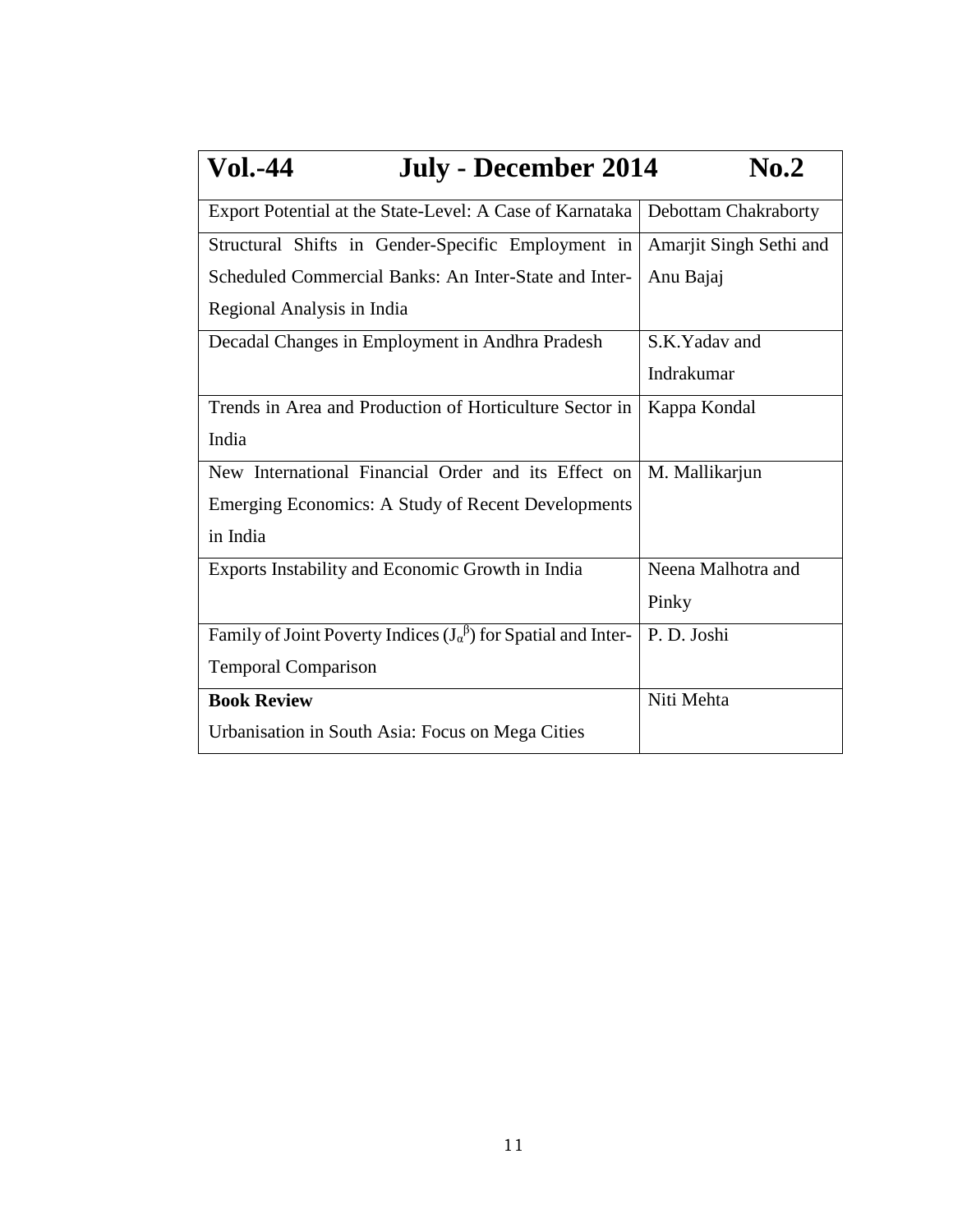| <b>Vol.44</b><br><b>January - June 2014</b>            | <b>No.1</b>          |
|--------------------------------------------------------|----------------------|
| A comparative Study of Consumption Pattern of Odisha   | Priyabrata Sahoo     |
| and India                                              |                      |
| A New Dimension to Agriculture Marketing               | Anita Arya           |
| Inequality in Access to Health Care among Poor and     | Arabinda Acharya and |
| Non-poor in India: An Analysis by using Oaxaca-Blinder | Aditya Kumar Patra   |
| <b>Decomposition Method</b>                            |                      |
| State of Women in India: towards Inclusion             | Binod K. Das         |
| Evolution of Social Security: A Historical Perspective | Hitesh I. Bhatia     |
| Notes:                                                 |                      |
| Research in Social Sciences - A Note                   | Anita Arya           |
| Note on the Status of Economic Reforms in India        | Nitasha Sharma and   |
|                                                        | Tina Vohra           |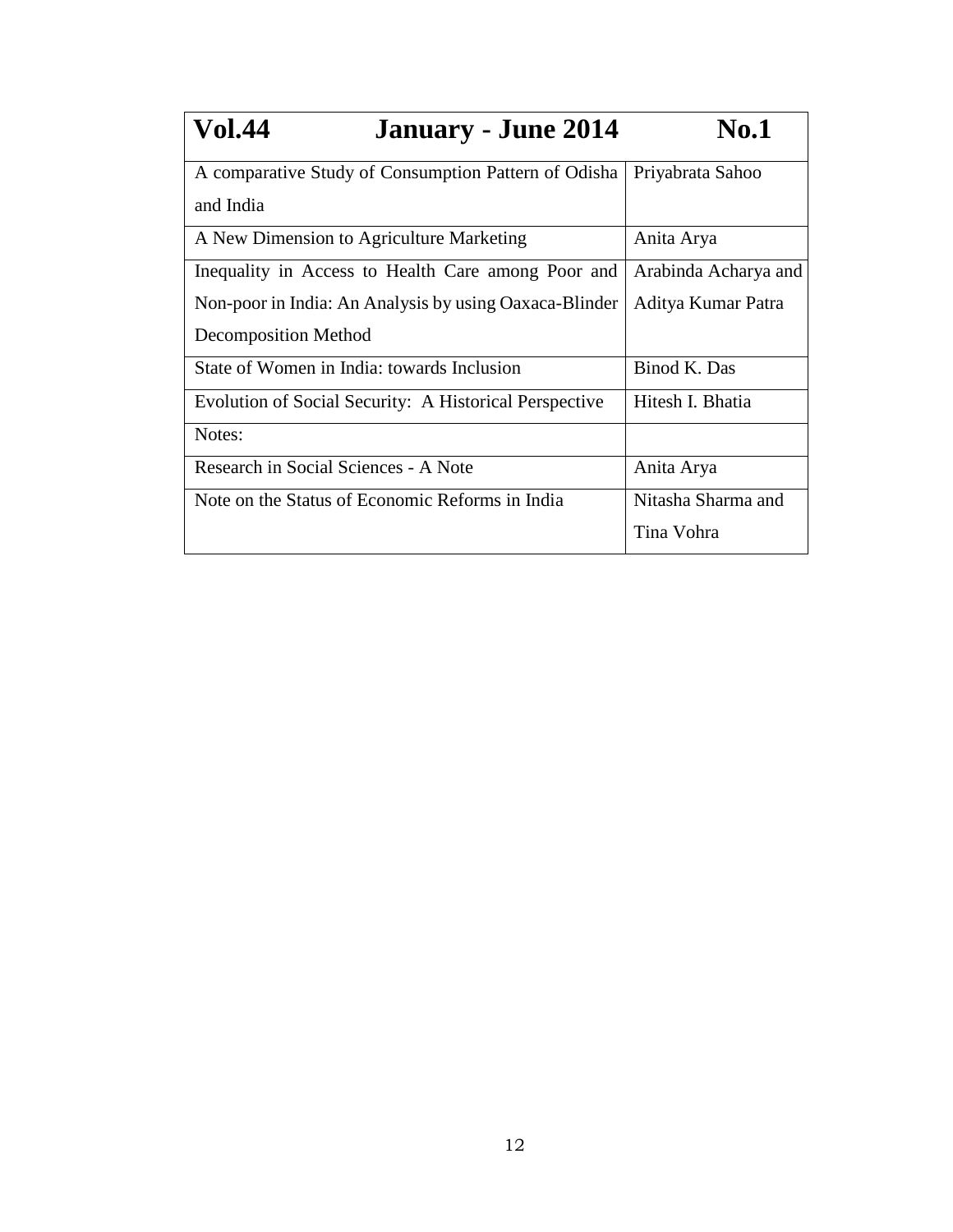| <b>Vol.43</b><br><b>July-December 2013</b>             | <b>No.2</b>        |
|--------------------------------------------------------|--------------------|
| Changing Political-Economy of Livestock in British     | Takashi Shinoda    |
| Ahmedabad District - Famines, Plagues and Polarization |                    |
| of Rural Economy                                       |                    |
| Fiscal Management in State of Gujarat: Analysis        | Sangita Agrwal and |
|                                                        | Dinkar Nayak       |
| Economic Empowerment of Women Labourers<br>in          | Deepak Chakraborty |
| Gujarat                                                |                    |
| Micro-finance through Self Help Groups: A Thematic     | Prinka Murria and  |
| Perspective                                            | Satish Verma       |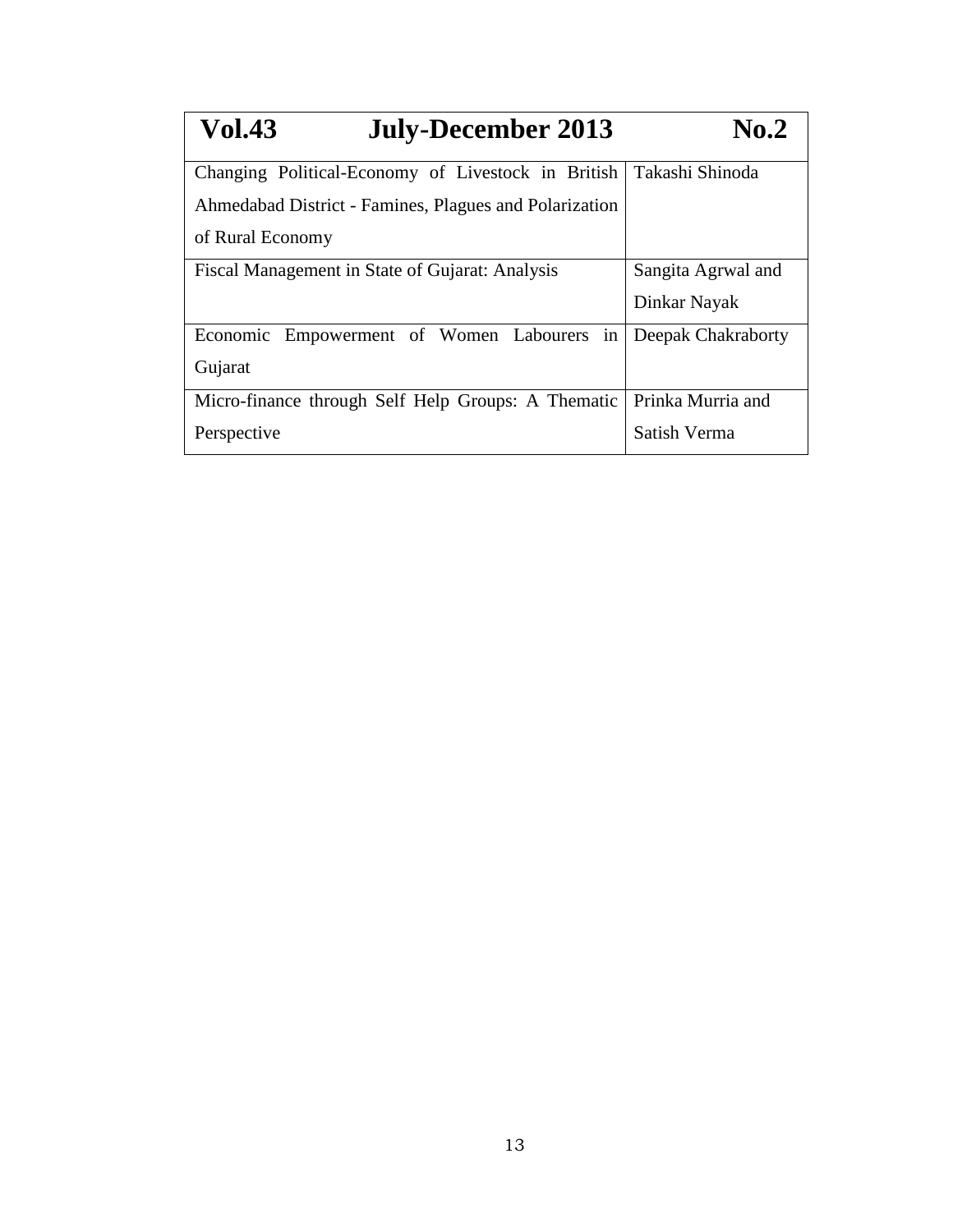| <b>Vol.43</b><br><b>January-June 2013</b>                 | <b>No.1</b>         |
|-----------------------------------------------------------|---------------------|
| Nomadic Cattle Herders and Customary Rights for           | Takashi Shinoda     |
| Grazing in North Gujarat, India                           |                     |
| Efforts for Human Development in Gujarat: Via the         | Darshana Padia      |
| Prism of DHDR                                             |                     |
| Asset Inequality and Poverty in India: A Spatial Analysis | M. Mallikarjun      |
| The State of State Finances of India                      | Ratna Vadra         |
| Electricity Consumption and Economic Growth<br>in         | Amarjit Singh Sethi |
| Punjab and Haryana: An Examination of Co-integration      | and Supreet Kaur    |
| and Causality Behaviour                                   |                     |
| in<br>Participation<br>Unlocking<br>Resource<br>People    | U. Hemantha Kumar   |
| <b>Conservation under Watershed Initiatives</b>           | and SSP Sharma      |
| <b>Book Review:</b>                                       | J. B. Bhattacharjee |
| State and Wealth: the Early States in Northeast India     |                     |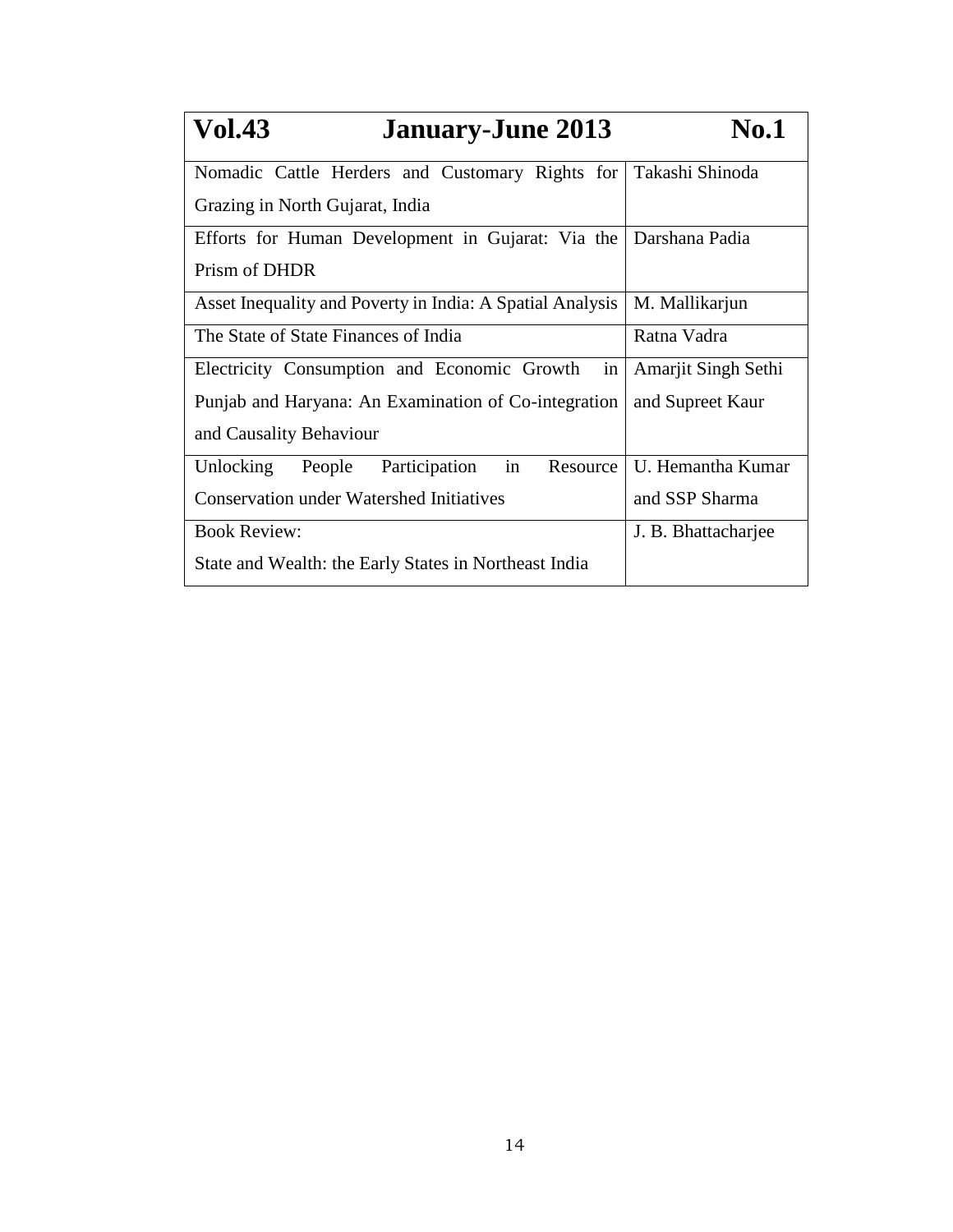| <b>Vol.42</b><br><b>January-December 2012</b>           | No.1 & 2             |  |
|---------------------------------------------------------|----------------------|--|
| Key Note Address: Problems and Prospects                | Yoginder K. Alagh    |  |
| Economic Viability and Sustainability of Small Scale    | Ajit Kumar Singh     |  |
| Farming: A Study in the Irrigated Gangetic Plains of UP |                      |  |
| Food Security Aspects and Diversification of Demand in  | Niti Mehta           |  |
| the Context of Gujarat                                  |                      |  |
| Rationalisation of Agricultural Subsidies: Study of     | Elumalai Kannan      |  |
| Electricity and Fertiliser Subsidies in Karnataka and   |                      |  |
| <b>Tamil Nadu</b>                                       |                      |  |
| Institutional Reform for Water Use Efficiency in        | Jharna Pathak        |  |
| Agriculture                                             |                      |  |
| Political Economy of the Energy-Groundwater Nexus in    | Tushaar Shah,        |  |
| India: Exploring Issues and Assessing Policy Options    | Mark Giordano and    |  |
|                                                         | Aditi Mukherji       |  |
| Positive and Normative Aspects of Price and the Market  | Munish Alagh         |  |
| in Indian Agriculture-A Look at Government Policy       |                      |  |
| Interventions in Food Management in an Unchanging       |                      |  |
| Narrative of Traditional Agriculture                    |                      |  |
| Land, Livelihoods, and State in India: Issues and       | <b>Sukhpal Singh</b> |  |
| Challenges                                              |                      |  |
| Sustainability of Rice Cultivation in the Kole Land of  | Jeena T. Srinivasan  |  |
| Kerala                                                  |                      |  |
| Growth of Paddy Production in India's North Eastern     | Komol Singha         |  |
| Region: A Case of Assam                                 |                      |  |
| Determinants of Non-Farm Employment in Rural Uttar      | Vachaspati Shukla    |  |
| Pradesh                                                 |                      |  |
| How Sustainability Can be Ensured in Uncomfortable      | Dalbir Singh         |  |
| Nexus of Water, Agriculture and Institutions?           |                      |  |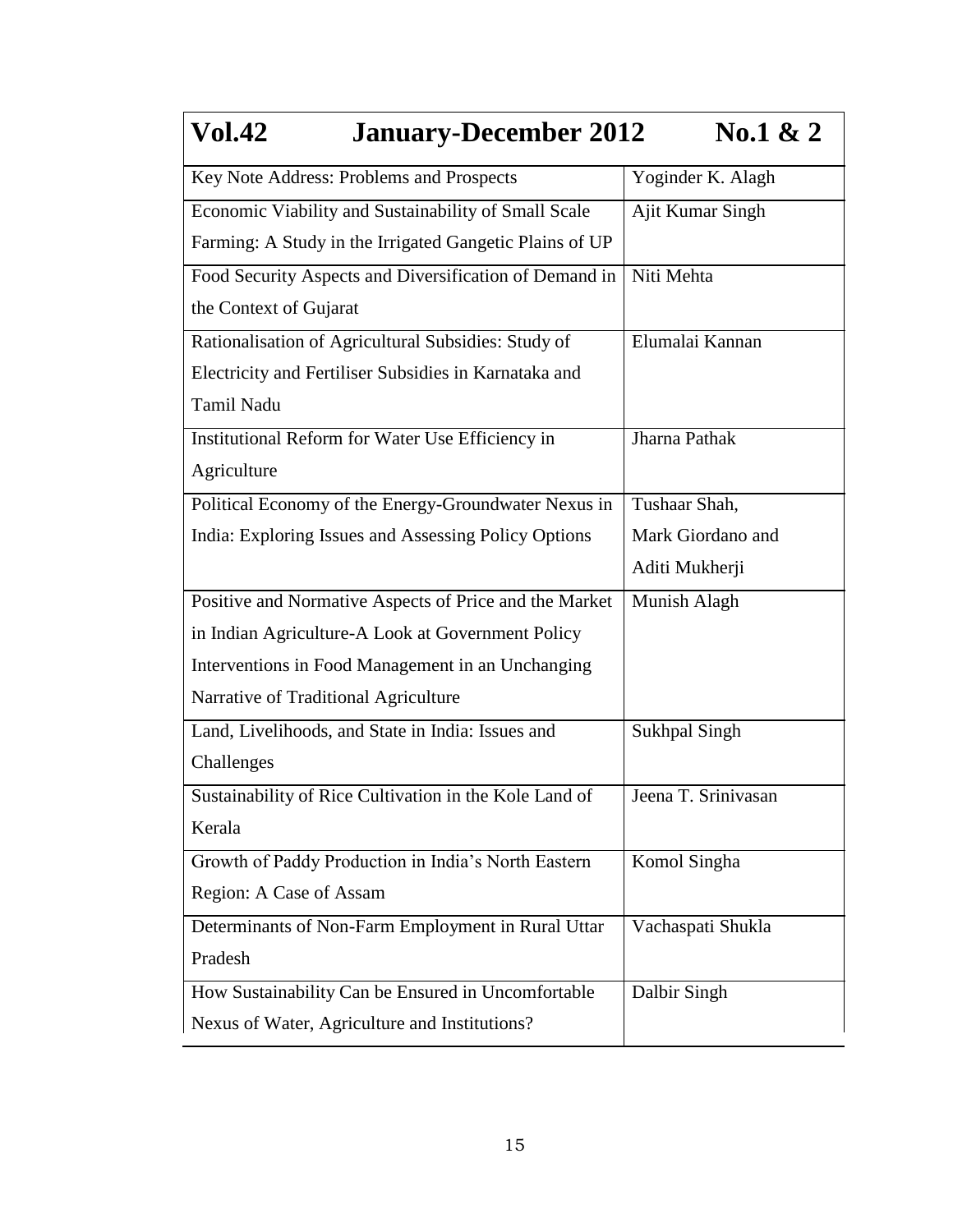| <b>Vol.41</b><br><b>July-December 2011</b>             | $\bf{No.2}$           |
|--------------------------------------------------------|-----------------------|
| Costs and Returns of the Rural Dairy Enterprises: A    | Kaushlendra Vikram    |
| Study in Azamgarh District of Uttar Pradesh            | Mishra Ram Kumar Jha  |
| Dynamics of Participatory Watershed Management: A      | U. Hemantha Kumar     |
| Case Study of Chittoor District Watershed in Andhra    |                       |
| Pradesh                                                |                       |
| The Ground Reality of Microfinance Customers - A       | Suresh Chandra Bihari |
| Study of Satisfaction Levels in Andhra Pradesh and     |                       |
| Orissa in India                                        |                       |
| Contract Farming: A Tool to Manage Risk in Agriculture | Anita Arya            |
|                                                        | S R Asokan            |
| Food Security Challenges and Opportunities: A          | Shachi Joshi          |
| Comparative Analysis of Rural and Urban India          |                       |
| Data Gaps in Measuring the Status of Human             | Shital Shukla         |
| Development at Micro Level                             |                       |
| Applicability of Social Exclusion Frame Work and       | Chittaranjan Senapati |
| Poverty: A Case of Scheduled Castes and Scheduled      |                       |
| Tribes in India                                        |                       |
| Globalisation and Workers' Rights                      | P Venkataramana       |
|                                                        | Subhaprada            |
| <b>Book-Review</b>                                     |                       |
| From Green to Evergreen Revolution - Indian            | S P Kashyap           |
| <b>Agriculture Performance and Emerging Challenges</b> |                       |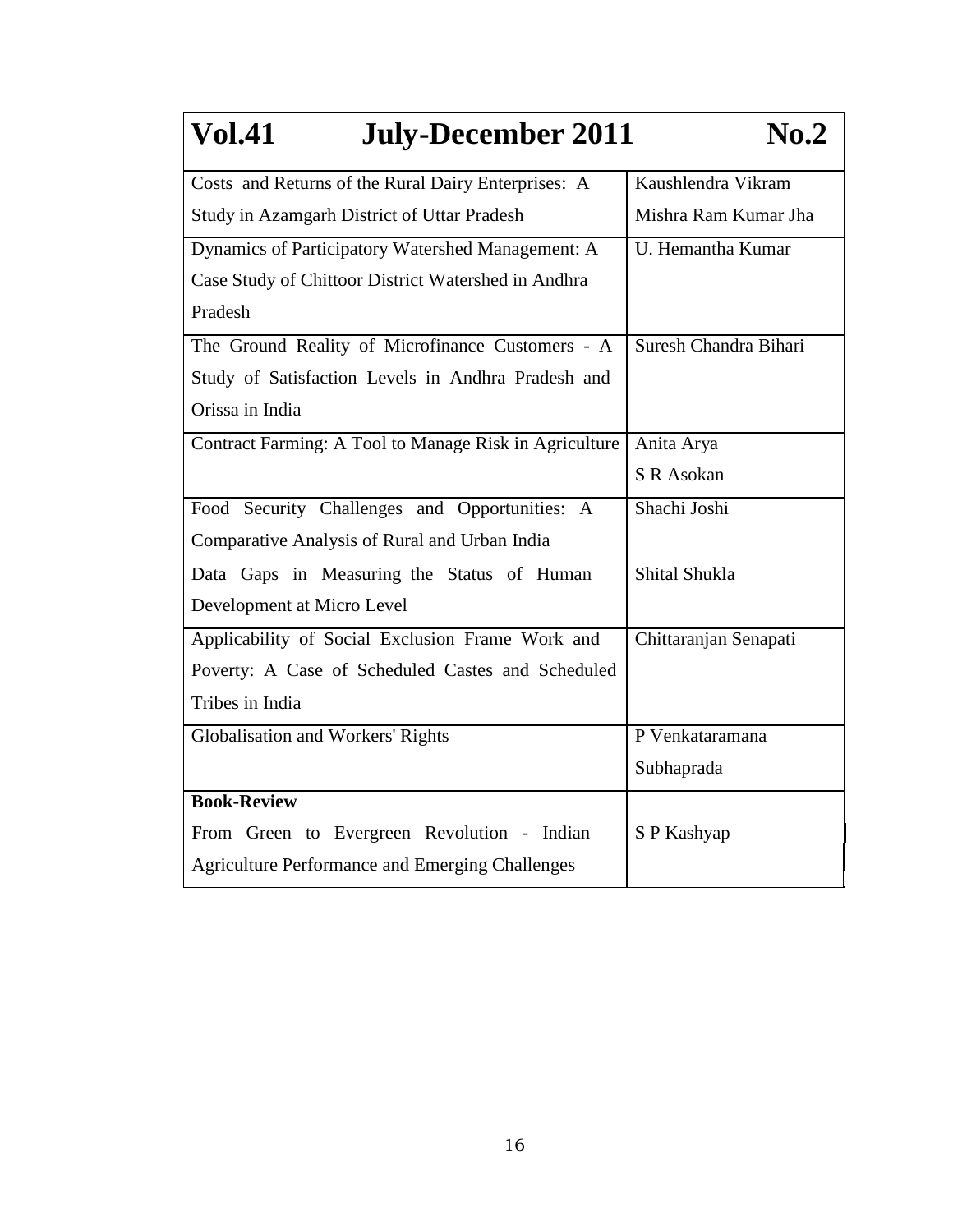| <b>Vol.41</b><br><b>January-June 2011</b><br><b>No.1</b>            |                           |  |
|---------------------------------------------------------------------|---------------------------|--|
| Investment Climate and Industrial Growth of Punjab                  | Kuldip Kaur and           |  |
| and Haryana                                                         | Seema Saini               |  |
| Does Seasonal Migration Improves Migrants Assets? A                 | Vijay Korra               |  |
| Case Study of Andhra Pradesh                                        |                           |  |
| Critical Look at the Terminal Market Concept for Fruits,            | S R Asokan and Anita Arya |  |
| Vegetables and other Perishables                                    |                           |  |
| Economic Expectations and Land Allocation in Favor of Pradeep Mehta |                           |  |
| <b>Fruit and Vegetable Crops</b>                                    |                           |  |
| Dynamics of the Village Development-The Role of                     | Anil K Yadav, S K Yadav,  |  |
| Road                                                                | Gayatri Pandey and        |  |
|                                                                     | Jerry Joseph              |  |
| Non-Market Benefits of Women's Education                            | Madhusudan Raj            |  |
| Self Help Groups-An Instrument For Women                            | Jigna Trivedi, Arshad     |  |
| Empowerment                                                         | Girach and Samip Patel    |  |
| An Emerging Trend: Insurance Market After                           | <b>M M Rawal</b>          |  |
| Globalization                                                       |                           |  |
| Mainstreaming Disaster Risk Reduction into                          | Shital Shukla             |  |
| Development Strategies: Report of an International                  |                           |  |
| Workshop                                                            |                           |  |
| <b>Book Review</b>                                                  |                           |  |
| Non Tax Revenue in India -Performance, Practice and                 | Archana R Dholakia        |  |
| <b>Potential - A Critical Review Article</b>                        |                           |  |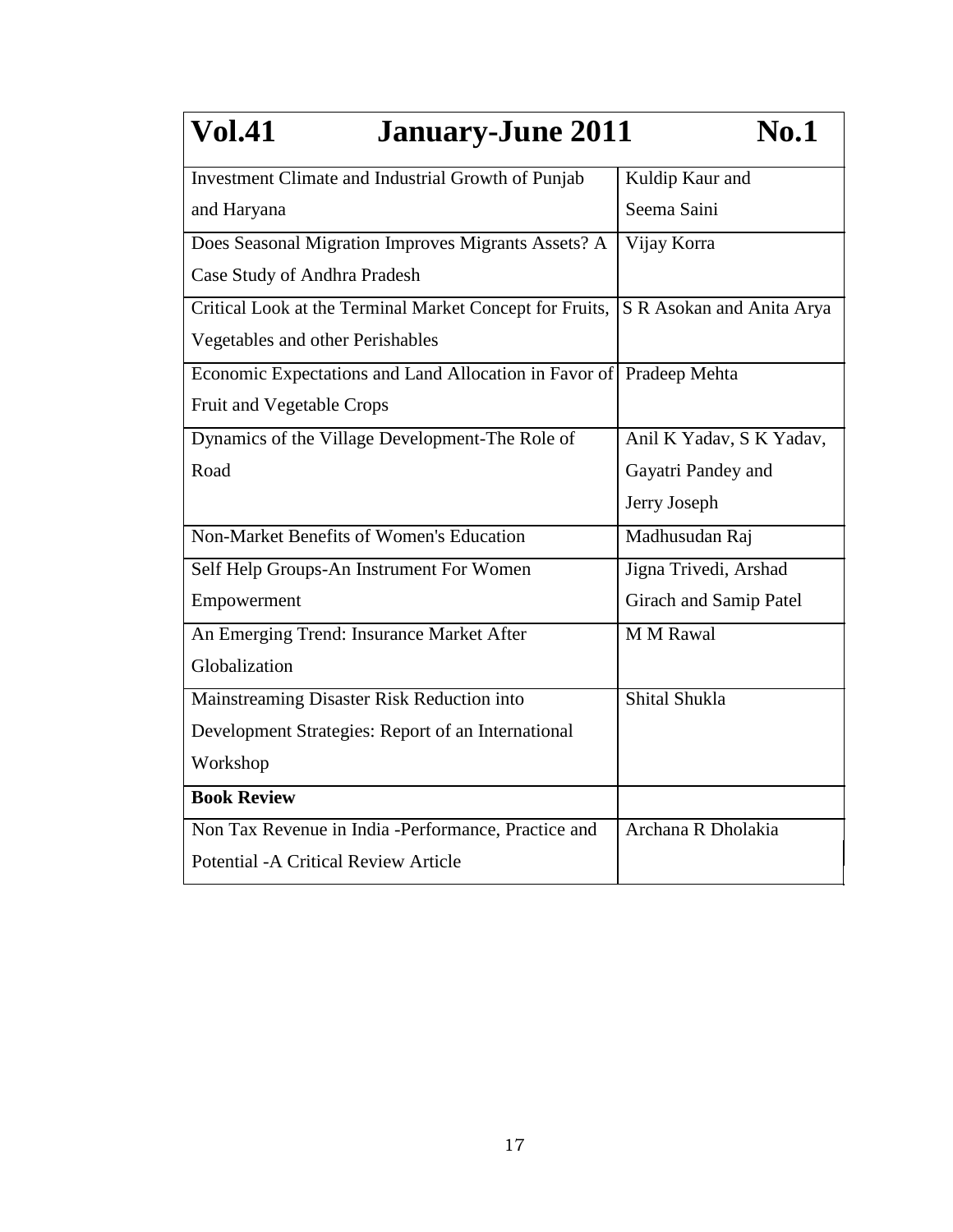| <b>Vol.40</b><br><b>January-December 2010</b><br>$No.1-2$     |                                        |  |
|---------------------------------------------------------------|----------------------------------------|--|
| Tax Rules in Stimulus -Developing Country Perspectives        | Y. K. Alagh                            |  |
| The Irony of Falling Sex Ratio and Rising Prosperity: A Study | <b>Sonal Bhatt</b>                     |  |
| of Gujarat State in India                                     |                                        |  |
| Female Education and Development in Tribal Area of            | Manoj Lodha and                        |  |
| Rajasthan                                                     | Atka Lodha                             |  |
| Role of Himachal Pradesh Scheduled Castes and Scheduled       | Kewal Krishan and                      |  |
| Tribes Development Corporation for their Socio- Economic      | Devinder Sharma                        |  |
| Development in Himachal Pradesh                               |                                        |  |
| Changing Cropping Pattern in Disadvantage Districts of        | Devyanee Nemade and                    |  |
| Maharashtra - A Statistical Analysis                          | Rachana Wankhade                       |  |
| Trade Liberalization and Farm Sector in India: Emerging       | Niti Mehta                             |  |
| Scenario                                                      |                                        |  |
| The Proposed National Food Security Bill 2010 - its Viability | Roopa Sharma                           |  |
| Industrial Relations in India: A Status Paper                 | P Venkataramana and                    |  |
| Import Policy in India - Impact of WTO                        | Subhaprada<br>Neena Malhotra and Meenu |  |
| A Premier on Microfinance in India                            | <b>M M Rawal</b>                       |  |
| Growth, Governance and Sustainability                         | Anita Arya                             |  |
| <b>Book Review</b>                                            |                                        |  |
| Agriculture Producer Support Estimates for Developing         | S P Kashyap                            |  |
| Countries: Measurements, Issues and Evidence from India,      |                                        |  |
| Indonesia. China and Vietnam                                  |                                        |  |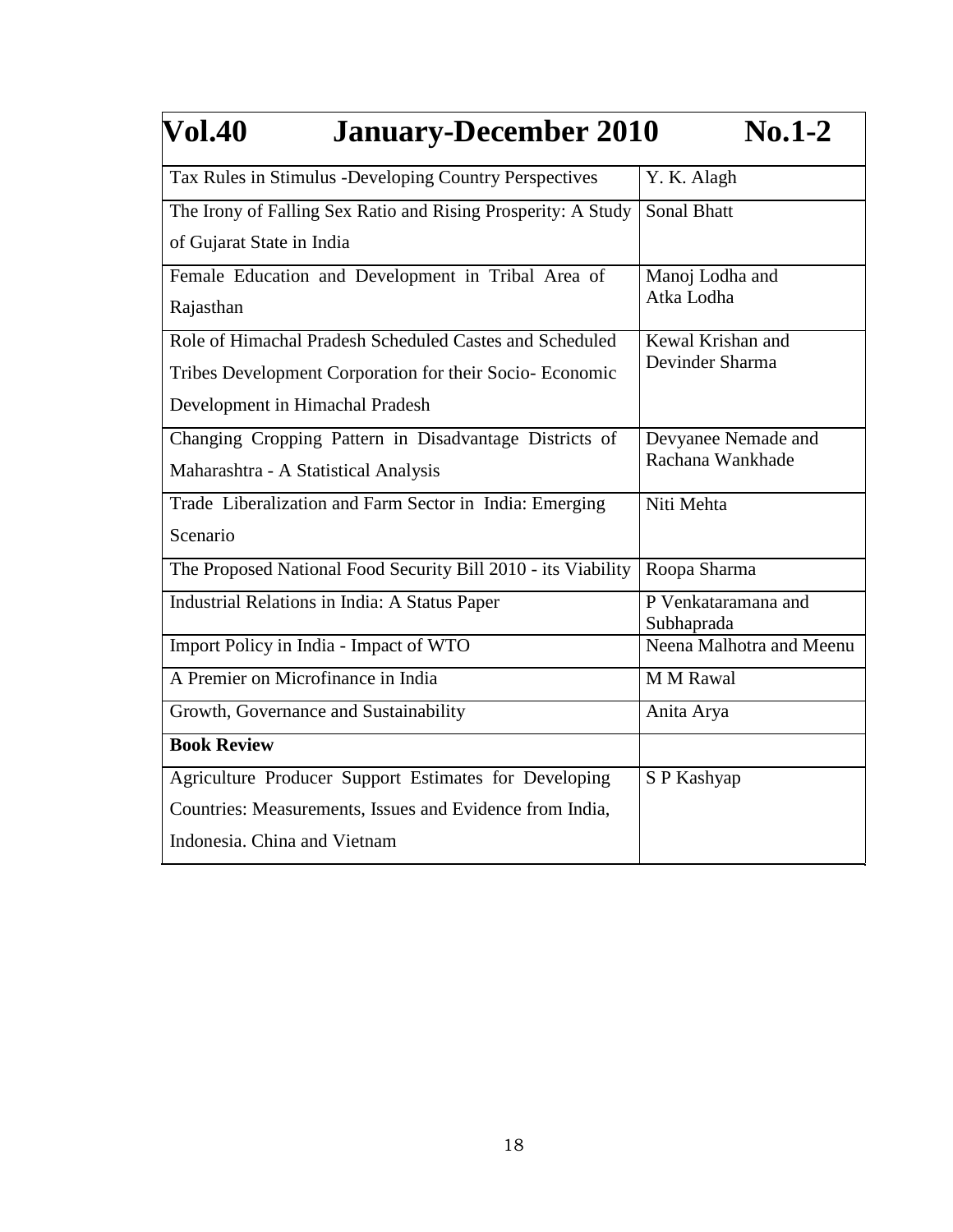| <b>Vol.39</b><br><b>July - December 2009</b>                                                                             | No.2                          |
|--------------------------------------------------------------------------------------------------------------------------|-------------------------------|
| Some aspects of Employment and<br><b>Wellbeing of Farm Labour Households:</b><br><b>Evidences from Gujarat</b>           | Niti Mehta                    |
| An Economic Analysis of Tax revenue in<br>Andhra Pradesh (1972-73 to 2007-08)                                            | B. Narayana                   |
| Human Development Concept,<br>Measurement and Inter-state Inequality                                                     | S. Abdul Gulam                |
| A Framework for the Development of<br>Management Information Systems for<br><b>Integrated Rural Development Projects</b> | Anita Arya                    |
| Quality of Drinking Water in India:<br><b>Highly Neglected at Policy Level</b>                                           | Shital Lodhia                 |
| Globalization and Indian Manufacturing<br>Sector - An Assessment                                                         | Vani Arora<br>Parminder Singh |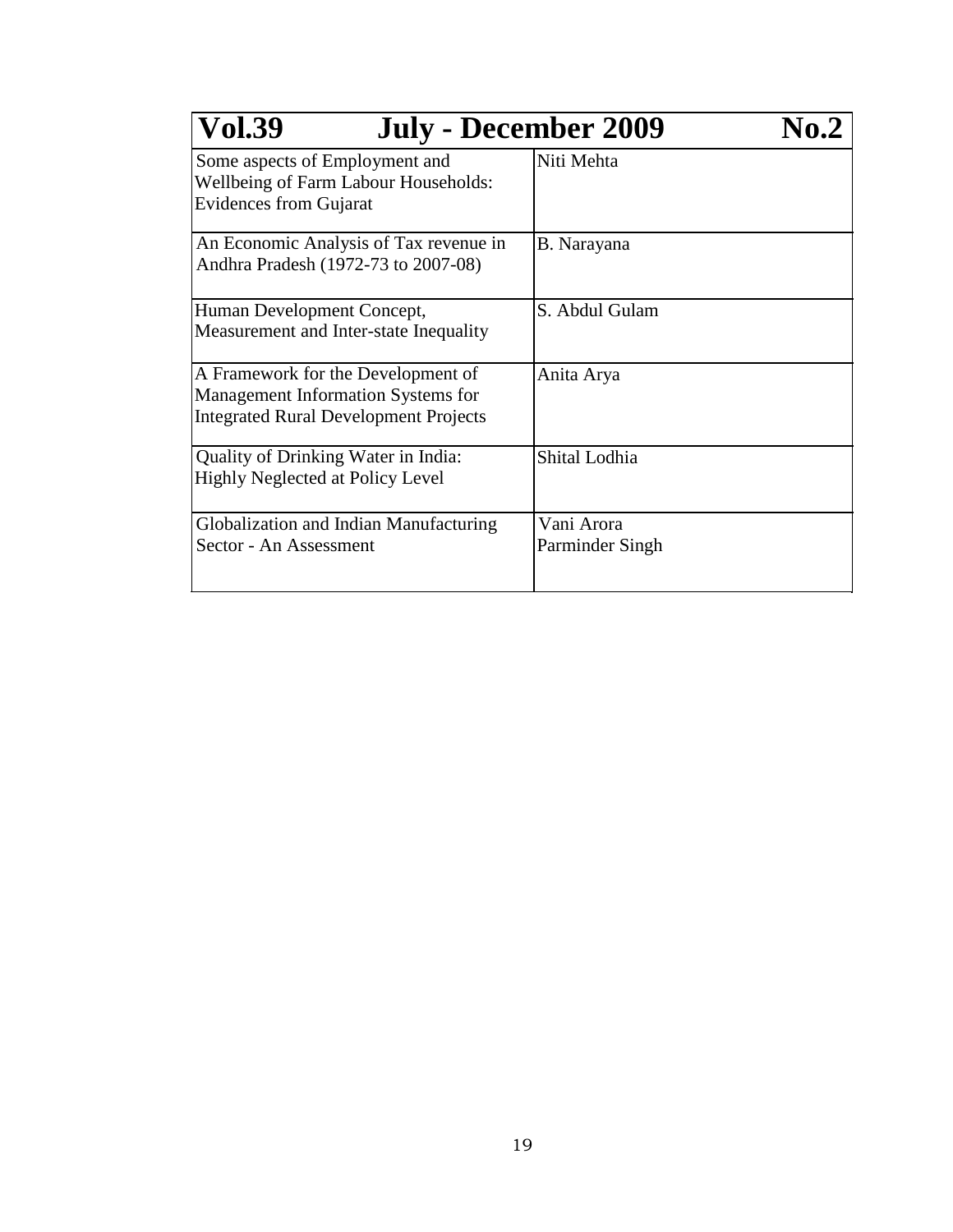| <b>Vol.39</b><br><b>January-June 2009</b>                                                                                                               |                                    | <b>No.1</b> |
|---------------------------------------------------------------------------------------------------------------------------------------------------------|------------------------------------|-------------|
| <b>Contract Farming in Two Horticultural</b><br>Crops: A Perspective                                                                                    | S.R. Asokan & Anita Arya           |             |
| Equity and Livelihood Issues in<br><b>Watershed Development Evidences</b><br>from Andhra Pradesh                                                        | U. Hemantha Kumar                  |             |
| Growth of Revenue Receipts of Indian<br><b>States - A Comparative Study</b>                                                                             | Himani Joshi                       |             |
| <b>Credit Cooperatives and Financial</b><br>Inclusion - Evidence from India                                                                             | <b>KRamesha</b>                    |             |
| An Examination of Foreign Institutional<br><b>Investment and Stock Market Returns in</b><br>India: Evidence from ARDL Bounds<br><b>Testing Approach</b> | P Srinivasan &<br><b>KShamBhat</b> |             |
| Ownership Pattern, Size and Growth of<br>Firms in India - An analysis                                                                                   | Maneet Gill &<br>Kuldip Kaur       |             |
| A Perspective on Global and Bilateral<br>Trade Behaviour in India and China                                                                             | Anjali Tandon                      |             |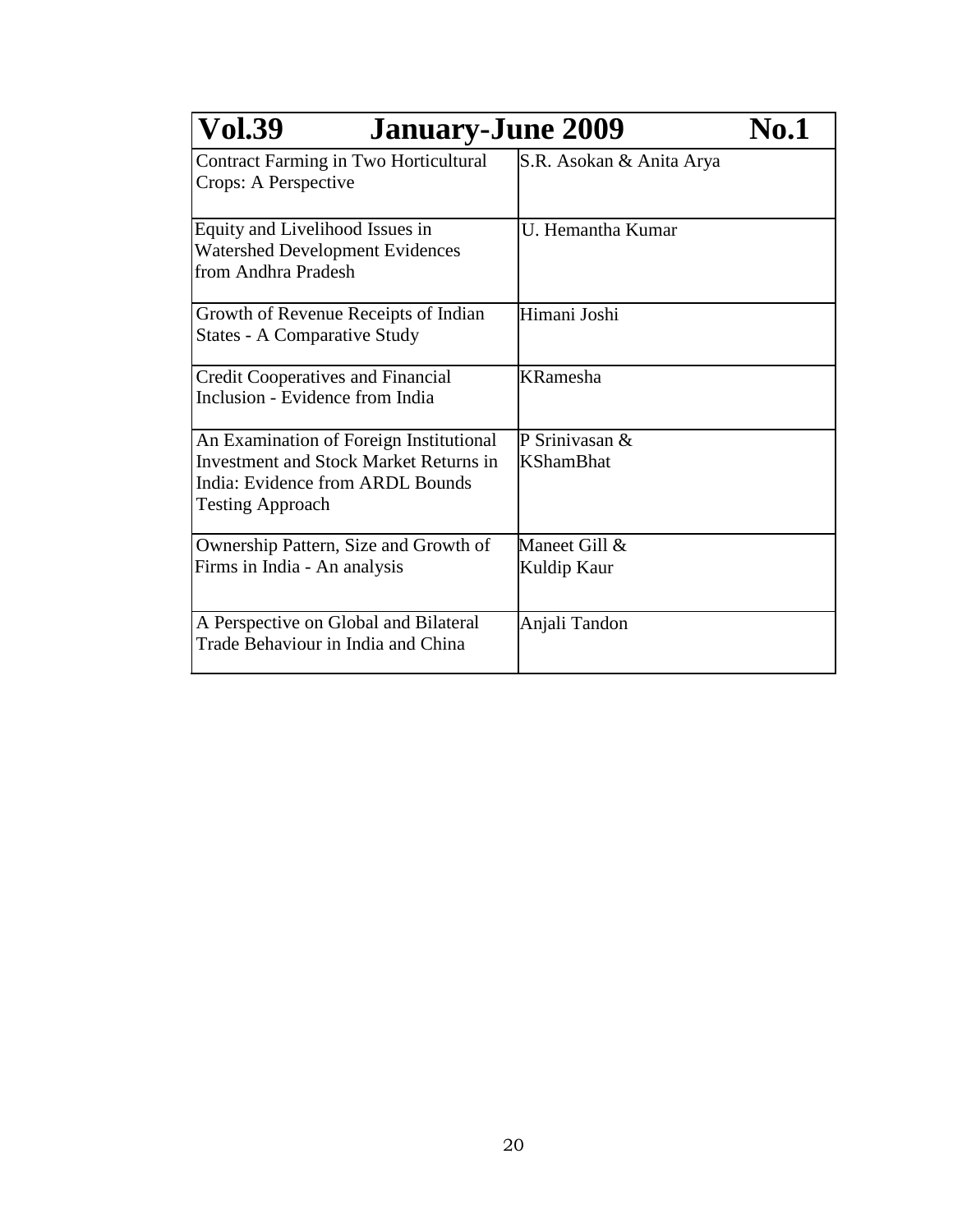| <b>Vol.38</b><br><b>July-December 2008</b>                                                                                                                                           |                                                           |
|--------------------------------------------------------------------------------------------------------------------------------------------------------------------------------------|-----------------------------------------------------------|
| The Indian Development Perspective: Thoughts<br>on Desirable Future Can Micro Finance Provide<br>a Sustainable Solution for Poverty? Some<br><b>Empirical Evidences from Gujarat</b> | Yoginder K. Alagh<br>Neha Shah                            |
| Resource Use Efficiency: An Application to<br>Public Owned Lands in Tamil Nadu                                                                                                       | Rajendra T, K<br>Palanisami &<br>M. Jegadeesan            |
| The Income Elasticity of Public<br>Expenditure in Andhra Pradesh: An<br><b>Empirical Exercise</b>                                                                                    | <b>B</b> Narayana                                         |
| Does Indian Public Sector Banks Persist Profits -<br>A Pre and Post Reform Period Analysis                                                                                           | Siva Reddy Kalluru, Vijay Bhaskar<br>Reddy M & Aranath G. |
| Reforms in Public Sector Enterprises in India: A P. Venkataramana<br>Review                                                                                                          |                                                           |
| Growth and Profitability of Acquiring Firms<br>in India: An Analysis                                                                                                                 | Kushwinder Kaur &<br>Kuldip Kaur                          |
| Trade Competitiveness in ASEAN                                                                                                                                                       | P R Bhatt                                                 |
| <b>Book Review</b>                                                                                                                                                                   |                                                           |
| Protecting the Vulnerable Poor in India: The<br>Role of Social Safety Nets                                                                                                           | S P Kashyap                                               |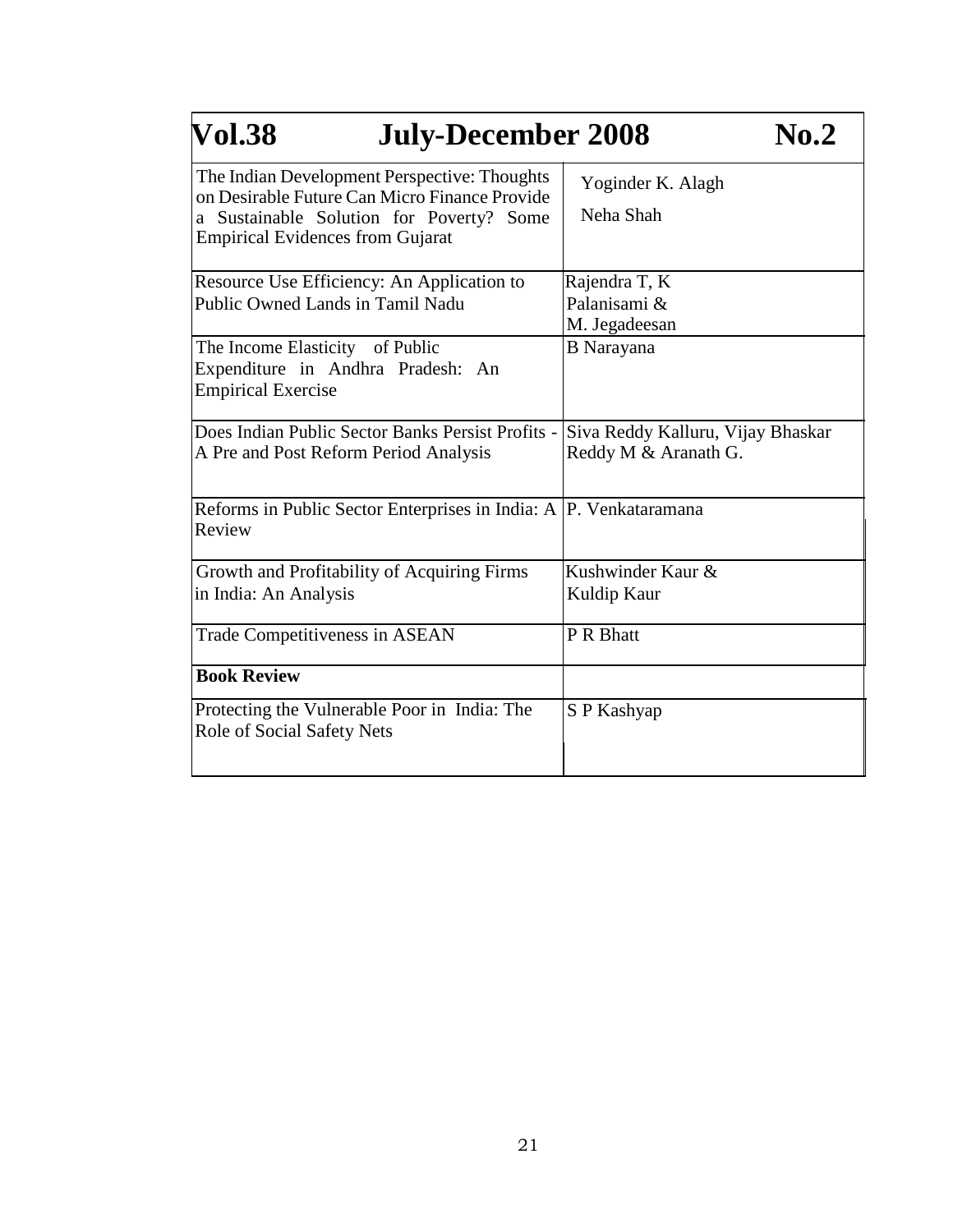| <b>Vol.38</b><br><b>January-June 2008</b>                                                                 |                                  | <b>No.1</b> |
|-----------------------------------------------------------------------------------------------------------|----------------------------------|-------------|
| Is the Growth Rate in Agriculture Constant?<br>The Case of Andhra Pradesh: An Empirical<br>Analysis       | <b>B</b> Narayana                |             |
| Estimation of Acreage Elasticity of<br>Paddy                                                              | Nakula Reddy                     |             |
| Growth, Structure and Instability of<br>Agricultural Exports and Imports of India                         | Neena Malhotra<br>Meenu          |             |
| Gender Discrimination in Rural Non-farm<br>Employment in India                                            | <b>DPullaRao</b>                 |             |
| Rural Women, Micro Finance and Khadi and<br>Village industry cluster                                      | Darshana NPadia                  |             |
| Strategies Adopted to Implementation of the<br>Mid-Day Meal Scheme: A Study Across Three<br><b>States</b> | P C Sikligar                     |             |
| Dimensions of Poverty and Economic<br>Development                                                         | Anju Kohli &<br>Chandrika Sharma |             |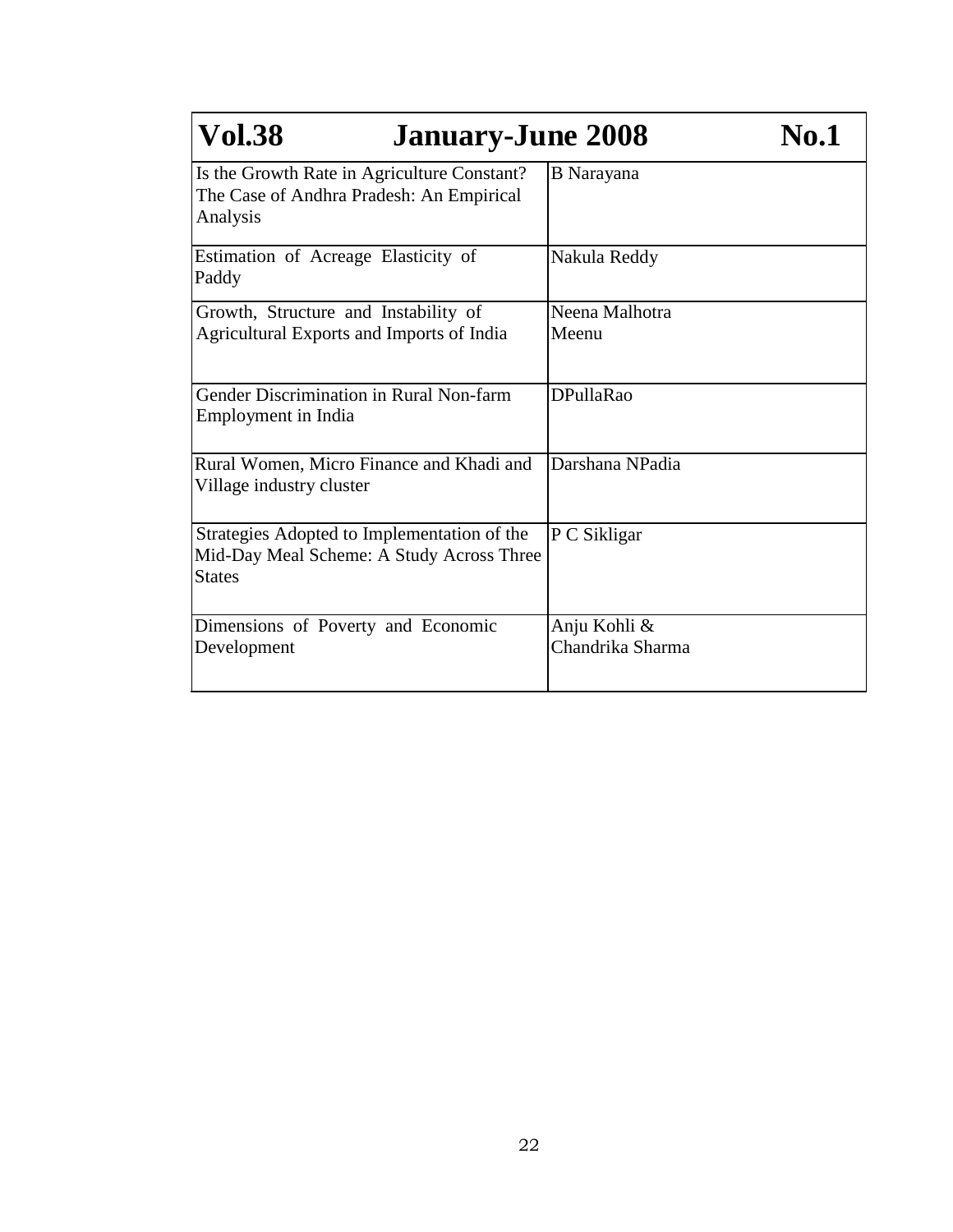| <b>Vol.37</b><br><b>July-December 2007</b>                                                                                                                                                                |                                              | No.2 |
|-----------------------------------------------------------------------------------------------------------------------------------------------------------------------------------------------------------|----------------------------------------------|------|
| in the Growth of Productivity of<br>Shift<br>Agricultural Crops in Andhra Pradesh: An<br><b>Empirical Research</b>                                                                                        | <b>B</b> Narayana                            |      |
| Area irrigated by different sources in Andhra<br>Pradesh: An analysis of Disparities across the<br>districts at a point of time                                                                           | M Upender, AG Moss<br>TKN Swamy & I Daisy    |      |
| Estimation of Abatement cost of air<br>pollution in Durgapur city of West Bengal                                                                                                                          | Kakali Mukhopadhyay &<br>Souvik Bhattacharya |      |
| Growth, Immiserization and Inequality: An<br>Inter-State analysis International Labour<br>Organization - Its impact on labour legislation<br>in India: A Status Paper                                     | S Abdul gulam P<br>Venkataramana             |      |
| Rural Credit and Micro Finance in India: An Kuldip Kaur, Seema Saini<br>analysis Women entrepreneurship in India: An<br>Analysis Study of Interrelatedness in Indian<br>Economy: An input output approach | DPullaRao Aditya K<br>Patra                  |      |
| <b>Book-Review</b>                                                                                                                                                                                        |                                              |      |
| Rural Non-Farm Employment in India-A Focus<br>on Food for work                                                                                                                                            | Tattwamasi Paltasingh                        |      |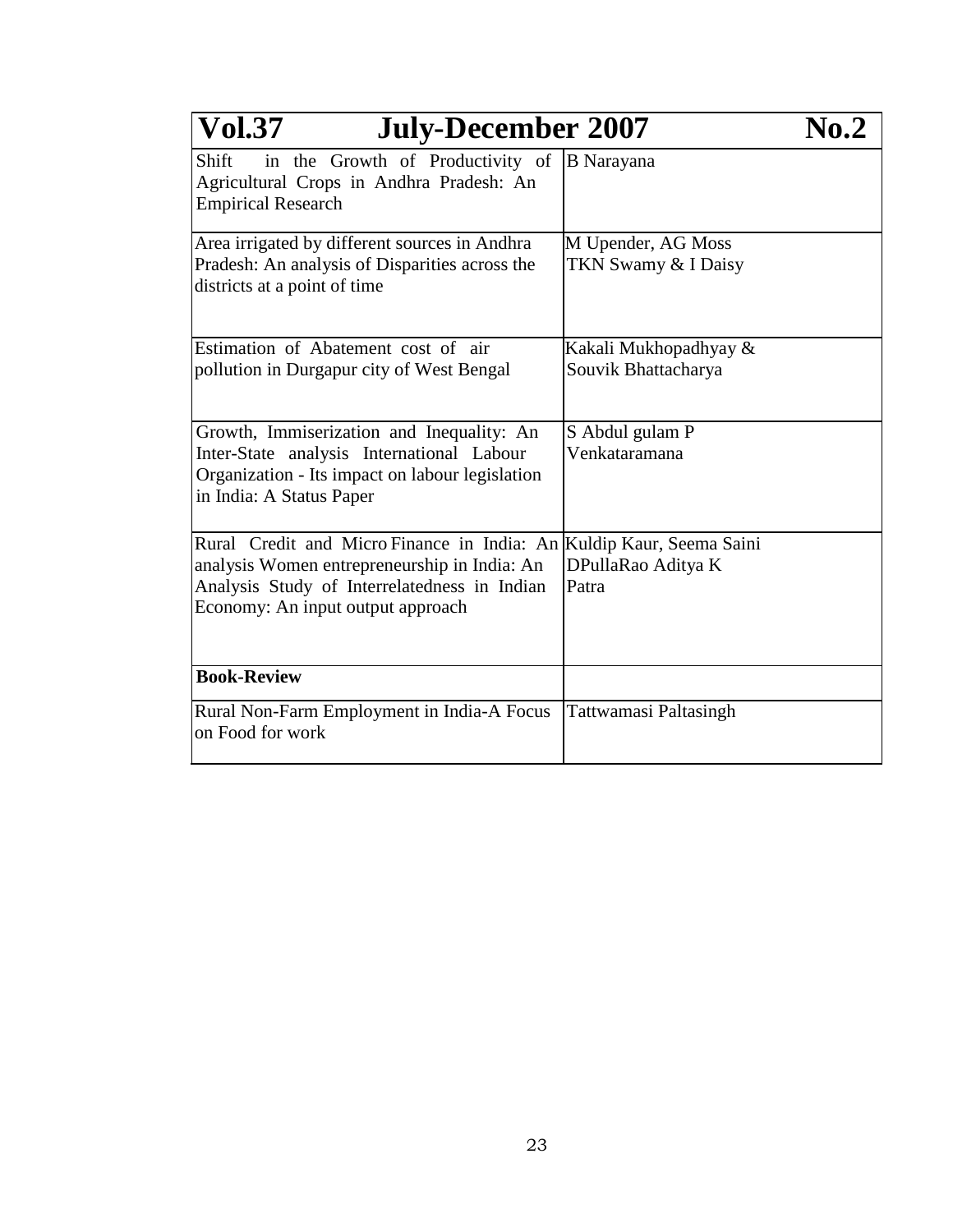| <b>Vol.37</b><br><b>January-June 2007</b>                                                                                          | <b>No.1</b>                       |
|------------------------------------------------------------------------------------------------------------------------------------|-----------------------------------|
| Report of the Twelfth Finance Commission:<br><b>Implications for Gujarat</b>                                                       | Mukesh Puri                       |
| Institutionalizing an Innovative Approach<br>towards Agriculture Development                                                       | Niti Mehta and Anita Arya         |
| Crop Diversification in West Bengal During<br>Pre and Post Liberalisation Period: An<br><b>Econometric Study</b>                   | Bipasha Maity and Bani Chatterjee |
| Trends in the Growth of Agriculture in<br>India- A Study of Some Cereals: 1951 to<br>2003                                          | Pulla Rao                         |
| Growth of Labour Productivity, Wages and<br>Labour Cost in the Case of Indian Registered<br>Manufacturing: An Inter-State Analysis | Badri Narayan Rath                |
| Acreage Response to Price Changes-A Case<br>Study of Cotton Crop in Telengana Region                                               | P Venkateshwarlu                  |
| Food grains Delivery Mechanism under<br>Sampoorna Grameen Rozgar Yojana: A<br><b>Study in three States</b>                         | Hemantha Kumar Ummiti             |
| <b>Book-Review</b>                                                                                                                 |                                   |
| The State of Development of Small and<br><b>Medium Enterprises</b>                                                                 | Tattwamasi Paltasingh             |
| India in a Globalizing World-Some Aspects<br>of Macro Economy, Agriculture and Poverty<br>-Essays in honour of CH Hanumantha Rao   | Anita Arya                        |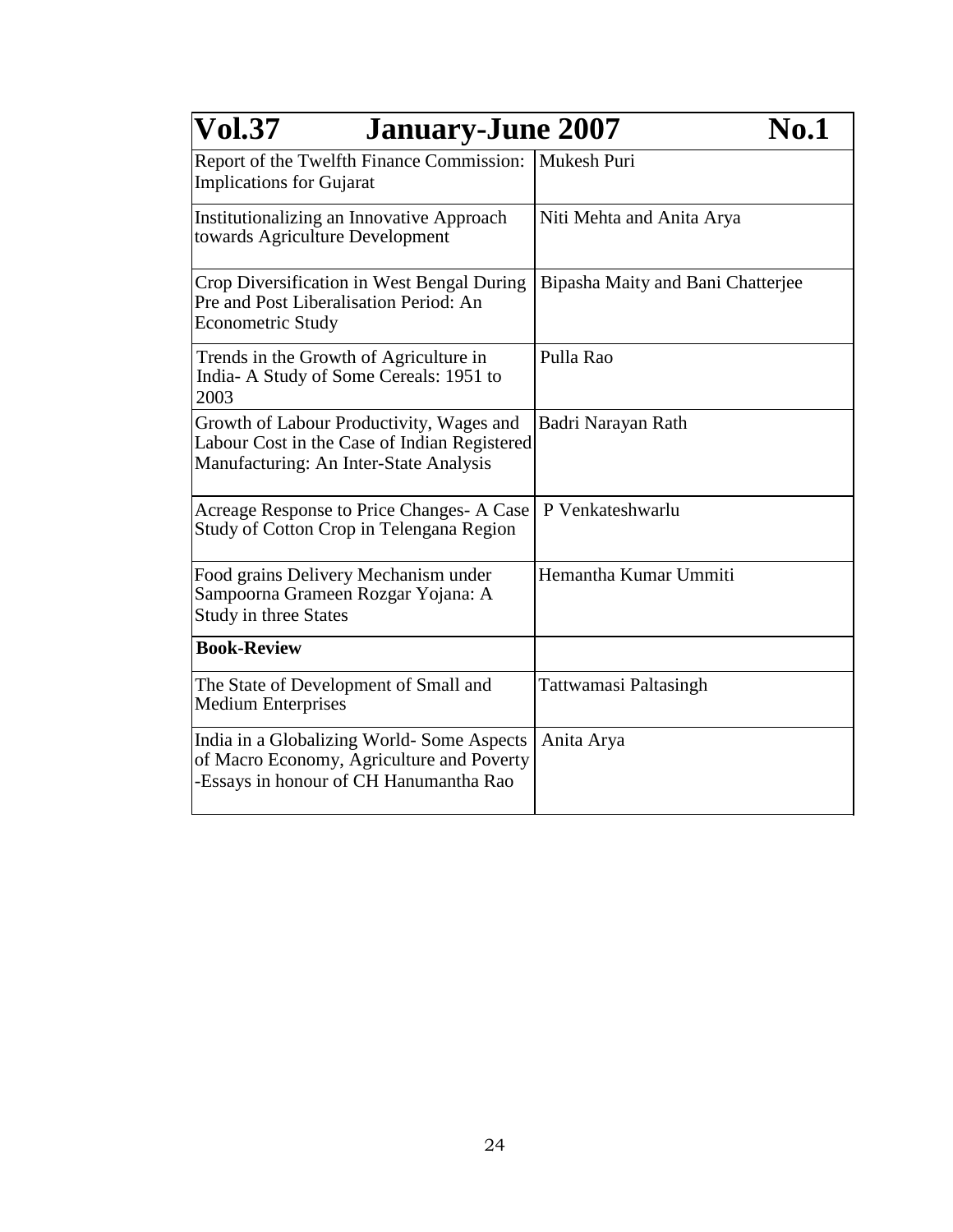| Vol.36<br><b>July-December 2006</b>                                                                         |                     | $\bf{No.2}$ |
|-------------------------------------------------------------------------------------------------------------|---------------------|-------------|
| Economic Development in Himachal S.S. Narta and Pratibha Narta<br><b>Pradesh: Sectoral Perspectives</b>     |                     |             |
| Behaviour of<br>Supply<br>Response<br>Cultivators: A Case of Sugarcane Crop in<br><b>Andhra Pradesh</b>     | A. Nakula Reddy     |             |
| The<br>Controversies in<br>Major<br>Macroeconomic Schools                                                   | S. L. Lodha         |             |
| Forced Migration of Labour: A Study of<br>the Richshaw Pullers of the City of<br>Allahabad in Uttar Pradesh | Bhaskar Majumdar    |             |
| Production Function Technical Change<br>and Factor Substitution in Indian<br><b>Engineering Industry</b>    | Inderpaul Kaur      |             |
| Fiscal Correction and Expenditure on<br>Social Sectors in India: An Analysis                                | Kuldip Kaur         |             |
| Civil Rights Act: Provision and<br>Implications                                                             | P. C. Sikligar      |             |
| <b>Book-Review</b>                                                                                          |                     |             |
| Competitiveness<br>and<br>Bound<br>Requirements of<br>Indian Agricultural<br>Commodities                    | Tariff S.P. Kashyap |             |
| Return Emigrants in Kerala: Welfare<br><b>Rehabilitation and Development</b>                                | K.S. Hari           |             |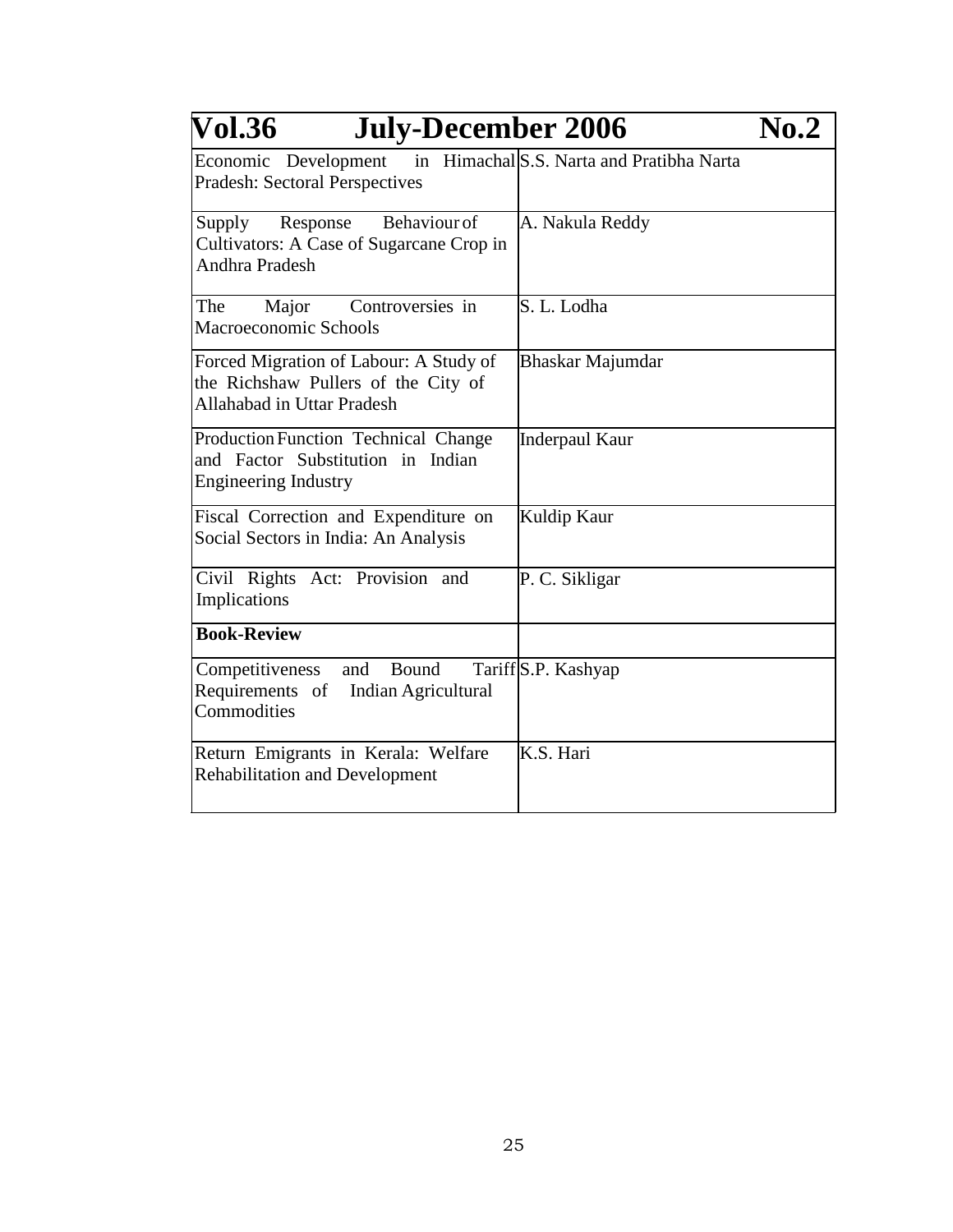| <b>Vol.36</b><br><b>January-June 2006</b>                                                        |                                  | <b>No.1</b> |
|--------------------------------------------------------------------------------------------------|----------------------------------|-------------|
| Imbalances in Development between<br><b>Regions and Social Groups: Evidences</b><br>from Gujarat | Niti Mehta                       |             |
| Assessment of Food Security Situation for<br>Disaster Risk Management: An Analysis               | Gajendra Singh and<br>T.S.Bhogal |             |
| for the Gujarat State                                                                            |                                  |             |
| Role of Community Pressure<br>in<br><b>Environmental Regulation: An Empirical</b><br>Analysis    | Trupti Mishra                    |             |
| Evaluating Technical Change : An<br><b>Application to Indian Sunrise Industries</b>              | Biresh K. Sahoo                  |             |
| Need for a Paradigm Shift in Rural<br><b>Employment Policies</b>                                 | Anita Arya                       |             |
| <b>Book-Review</b>                                                                               |                                  |             |
| Liberalization and Urban Social Services                                                         | Niti Mehta                       |             |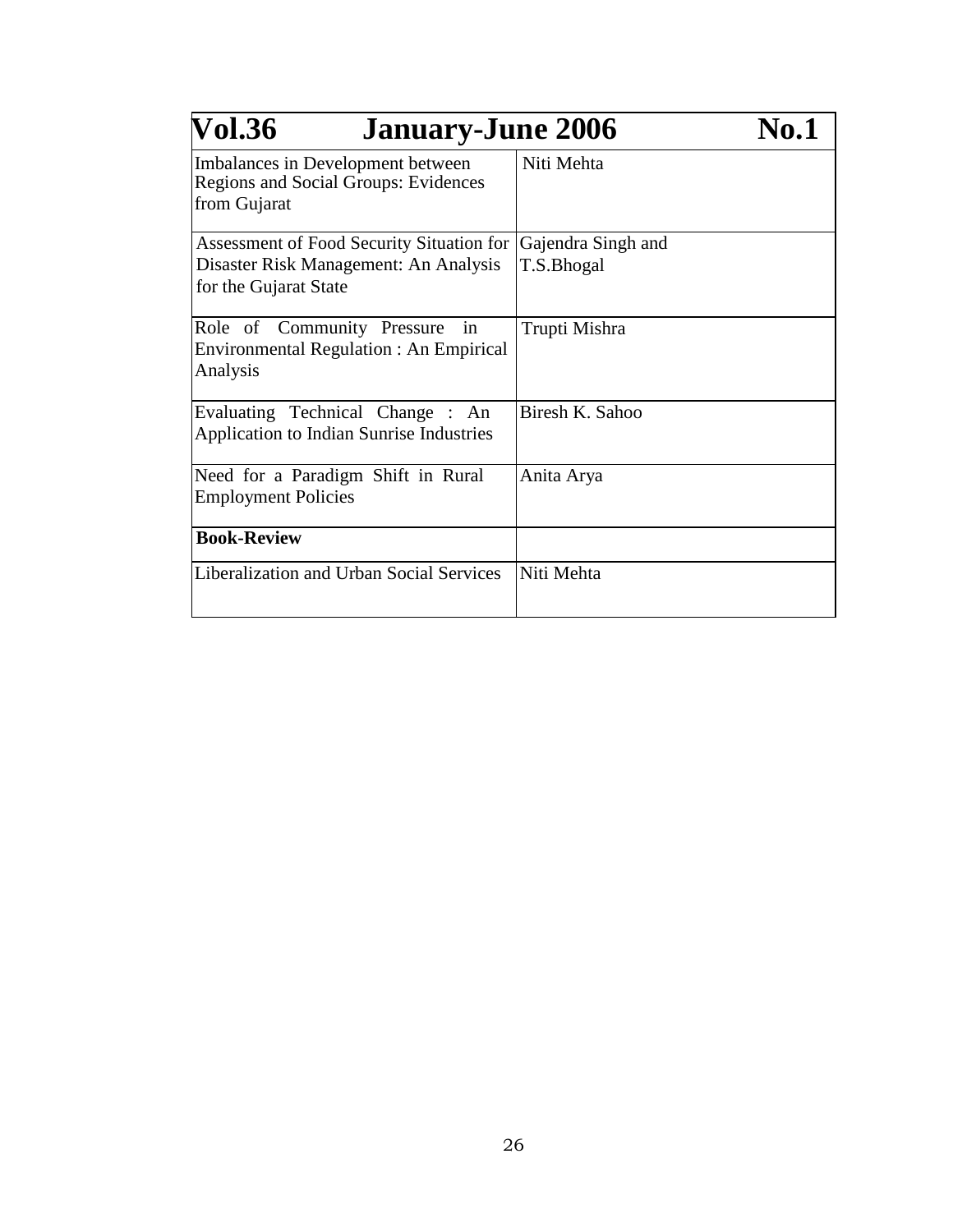| <b>Vol.35</b><br><b>July-December 2005</b>                                                                | $\bf{No.2}$                               |
|-----------------------------------------------------------------------------------------------------------|-------------------------------------------|
| The Economics of Forestry in India                                                                        | Y.K. Alagh                                |
| Agro -Processing in Gujarat: Role of<br><b>Contract Farming and Cooperatives</b>                          | Anita Arya                                |
| Managing Water Scarcity and Rural<br>Conflicts in India                                                   | Shy am Sunder Prasad Sharma               |
| Environment and Population Growth in  Inder Pal Kaur and Shveta Sharma<br>India - An Analysis             |                                           |
| Defining Disabilities :NSSO v/s Census                                                                    | Kishor Bhanushali                         |
| Role of the State in Social Sector: Some<br>Reflections                                                   | T. Nirmala Devi                           |
| <b>New</b><br><b>Vistas</b><br>in<br>Development                                                          | Entrepreneurship M. S. Chhikara and Sahay |
| The Trade Related Intellectual Property<br>Right (Trips) Agreement and the<br><b>Developing Countries</b> | M. Lakshmi Narasaiah                      |
| <b>Book-Review</b>                                                                                        |                                           |
| Social Structure and Change: Women in<br><b>Indian Society</b>                                            | <b>Tattwamasi Paltasingh</b>              |
| The Development State in History and in<br>the Twentieth Century                                          | S. P. Kashyap                             |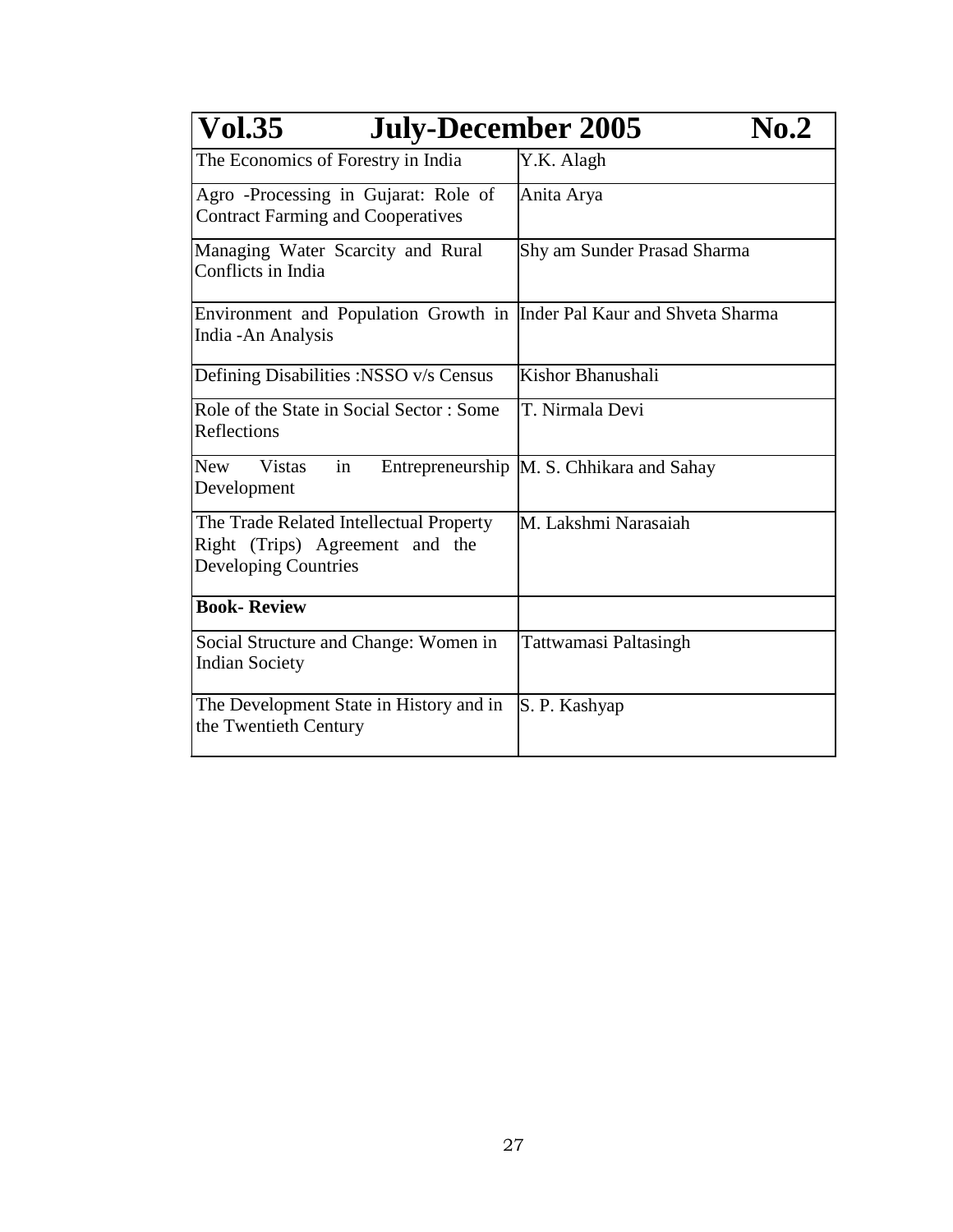| <b>Vol.35</b><br><b>January-June 2005</b>                                                                                                   | <b>No.1</b>                                            |
|---------------------------------------------------------------------------------------------------------------------------------------------|--------------------------------------------------------|
| Poverty among Agricultural Laborers in<br>Tarai Region of Uttar- Pradesh and<br>Uttaranchal: Measurement Identification<br>and Determinants | Anil Kumar Singh, A. K. Singh and<br>S. P.R. Chaurasia |
| Economics of Production and Marketing<br>and Off-Season Vegetables in Himachal<br>Pradesh                                                   | Y Chakrabarty Singh, R. S. Prasad<br>and Y. S. Negi    |
| Empirical Analysis of Health Sector<br>HumanResource<br>Developmentof<br><b>Himachal Pradesh</b>                                            | Devinder Sharma                                        |
| Consumption Behavior of the Elderly: The  B. C. Mehta and Karntikapor<br>Life Cycle Hypothesis                                              |                                                        |
| Women Employee in the Emerging Service Sujatha Sony Onattu<br>Sector: A Case Study                                                          |                                                        |
| Globalized Indian Economy: Some<br><b>Reflections on Workers Mobility</b>                                                                   | Bhaskar Majumdar                                       |
| <b>Book Review</b>                                                                                                                          |                                                        |
| Urbanization<br>India:<br>Sociological C. N. Ray<br>in<br>Contribution                                                                      |                                                        |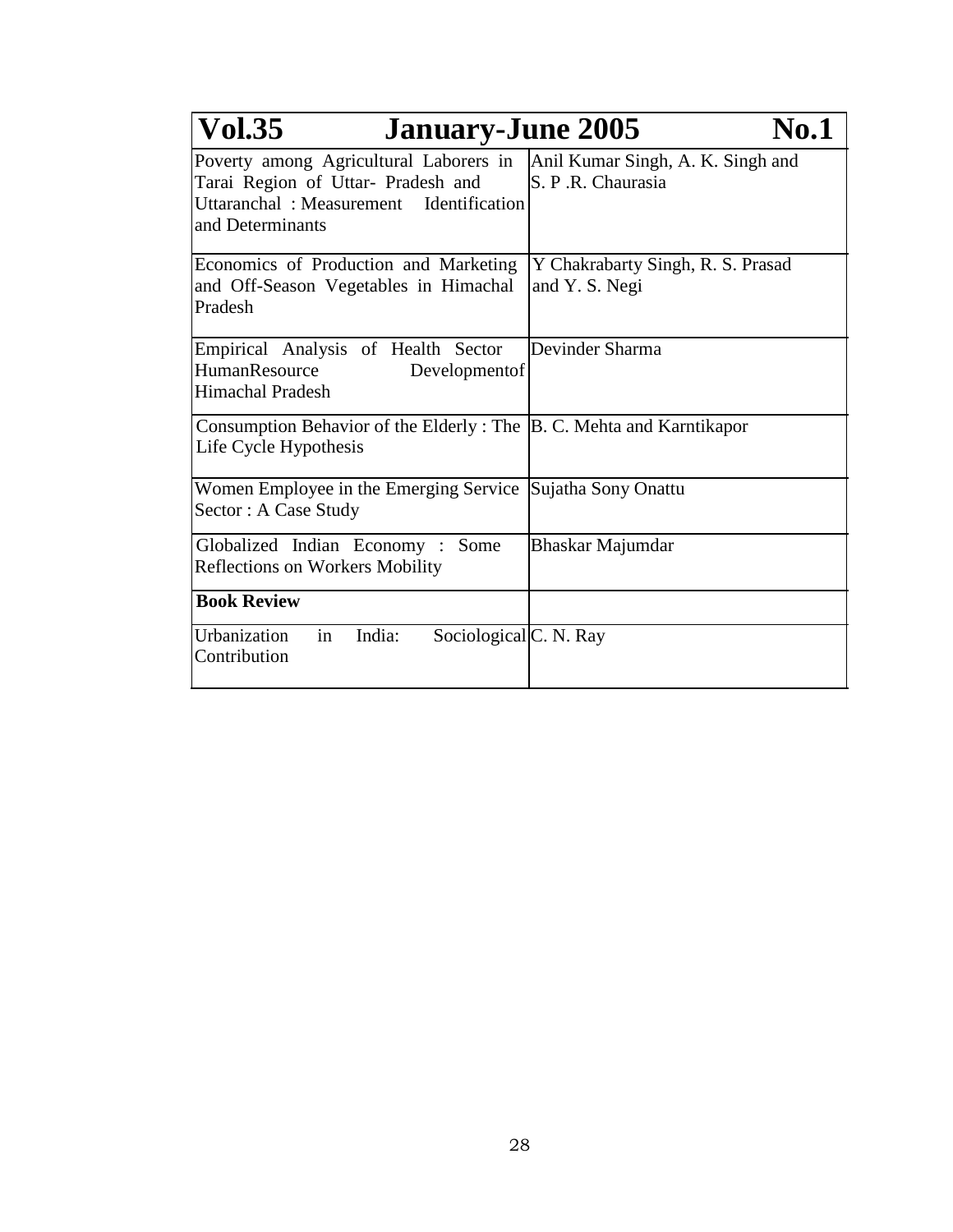| <b>Vol.34</b><br><b>July-December 2004</b>                                                                                                          | $\bf No.2$                     |
|-----------------------------------------------------------------------------------------------------------------------------------------------------|--------------------------------|
| <b>Employment Opportunities for Tribals under</b><br>Swaranjayanti Gram Swarojgar Yojana : A<br>Case Study                                          | P. C. Sikligar                 |
| Developing Backward Areas - A Case of<br><b>Mewat Development Agency</b>                                                                            | M. S .Chhikara and Jasbirsingh |
| Trends in Human Development: A Macro<br><b>Survey of Regions</b>                                                                                    | T. Nirmala Devi                |
| Emergence of School Education for Girls in<br>British Gujarat: 1849-1901                                                                            | Sujata Menon                   |
| Can Non-Performing Assets be Salvaged                                                                                                               | Drashana N Padia               |
| Child Labour in Mechanical Workshops (A<br>Study of Child Workers in the Urban Centres<br>of West Godavari)                                         | A. V. Narsimha Raju            |
| A Case Study on Revenue Collection                                                                                                                  | M. Charaborty                  |
| The Dynamic Dimensions of Population<br>Education                                                                                                   | Devinder Sharma                |
| Corruption National Security and the Quest<br>for Ethical Citizenship in Nigeria: Rethinking<br><b>Public Ethics and Public Trust in Governance</b> | Philip Ogo Ujomu               |
| <b>Book Review</b>                                                                                                                                  |                                |
| Issues in Urbanization: A Study of<br>Ahmedabad City                                                                                                | S. P. Kashyap                  |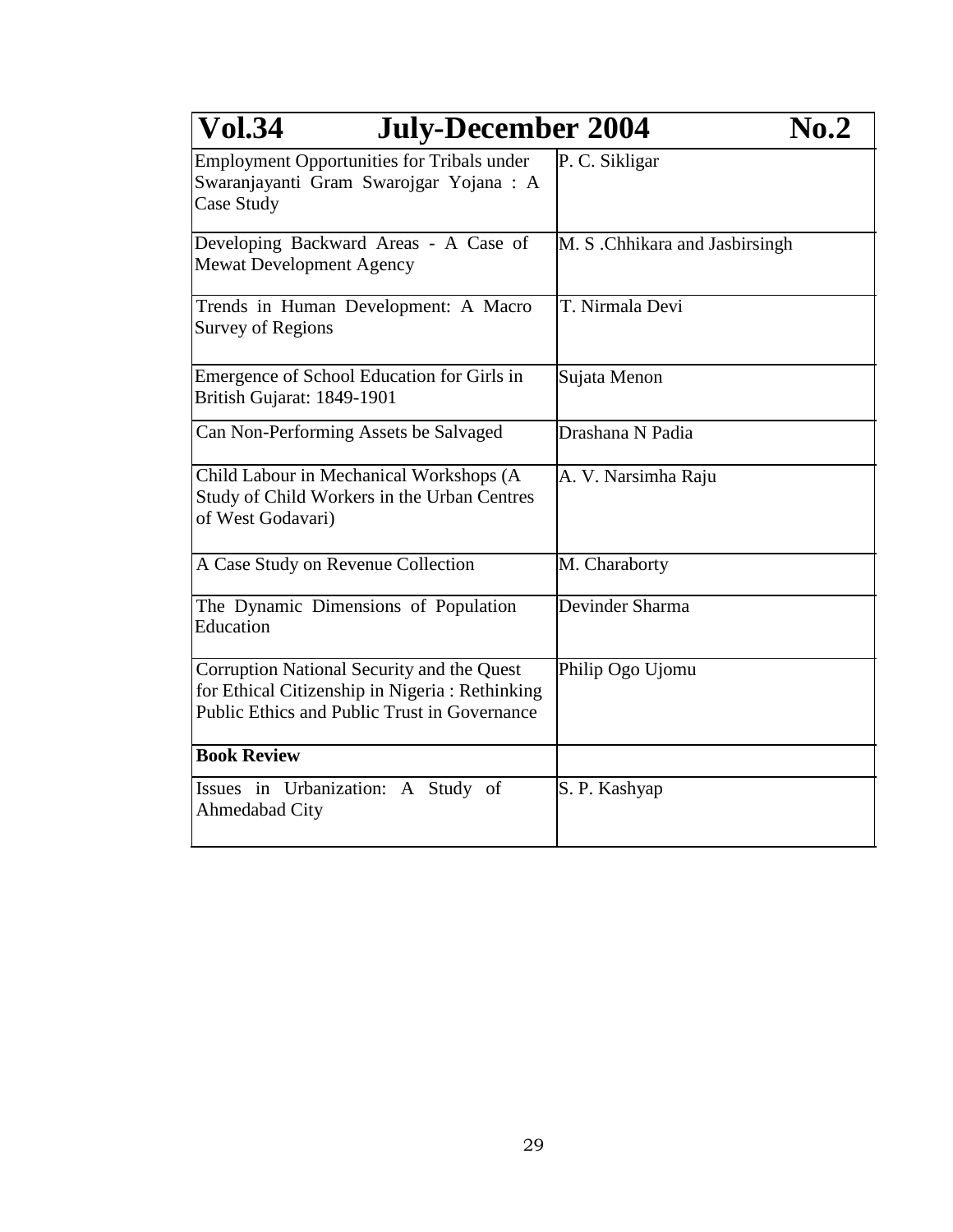| <b>Vol.34</b><br><b>January-June 2004</b>                                                                                           | No.1                                                   |
|-------------------------------------------------------------------------------------------------------------------------------------|--------------------------------------------------------|
| Irrigation Facilities and Copping Pattern in  N. Damodar Reddy<br>Andhra Pradesh - A Special Survey                                 |                                                        |
| A Study on Growth and Instability of Crop<br>Production in Andhra Pradesh : A District<br>Level Analysis from 1971-2001             | K. Pochanna                                            |
| Seasonal Variability of Income and<br><b>Employment of Agricultural Labour in Tarai</b><br>Regions of Uttar-Pradesh and Uttaranchal | Anil Kumar Singh, A. K. Singh and<br>S. P.R. Chaurasia |
| Determinants of Rural Non -Farm<br>Employment in India-An Interstate<br>Analysis                                                    | Kuldeep Kaur                                           |
| Strategies for Reducing Inter-District<br>Disparities in the Levels of Development in<br>U.P.                                       | V.S.Singh                                              |
| Gram Swarojgar Yojana<br>Swaranjayanti<br>brought Swarna to Farmers: A Study of<br>Ahmednagar District in Maharashtra               | <b>Shankar Chatterjee</b>                              |
| Managing Jan Sikshan Sansthans-The<br><b>Institutional Way</b>                                                                      | M. S. Chhikara                                         |
| <b>Book-Review</b>                                                                                                                  |                                                        |
| Girls Schooling Womens Autonomy and<br>Fertility Change in South Asia                                                               | Niti Mehta                                             |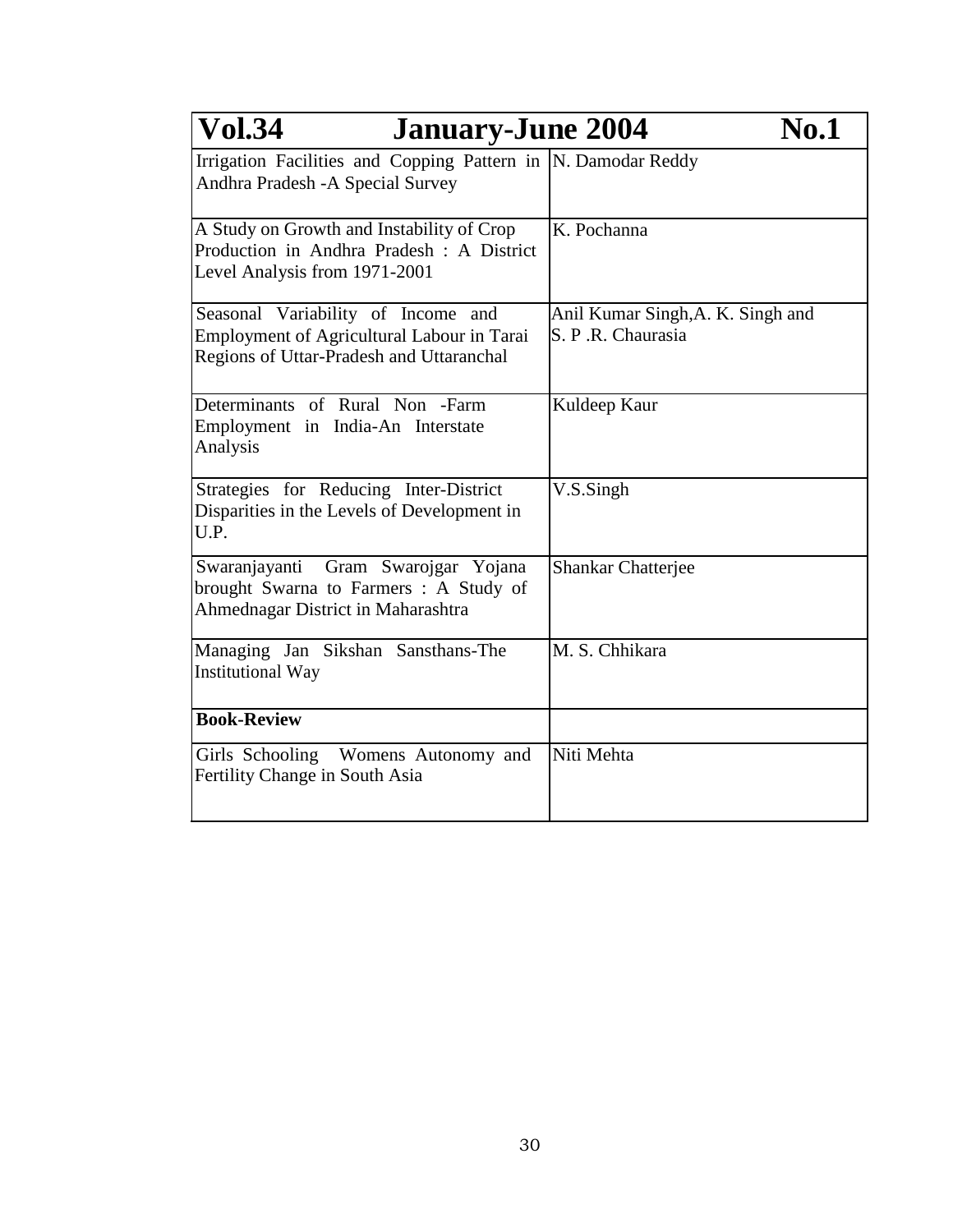| <b>Vol.33</b><br>December 2003                                                                                                                               | No.2                                           |
|--------------------------------------------------------------------------------------------------------------------------------------------------------------|------------------------------------------------|
| The Battle Against Poverty: Are We Ready for the  K. C. Pant<br>Final Assault? D.T.Lakdawala Memorial Lecture                                                |                                                |
| Gujarat Economy in the 1990s                                                                                                                                 | Mukesh Puri                                    |
| Development Strategies of RRBs -A Successful<br>Case Study of Aurangabad and Jalana, Gramin<br>Bank in Maharashtra                                           | Arvind Yadappanavar,<br><b>B.Ravindra Nath</b> |
| An Empirical Relationship Between Information<br>and Energy in the Indian Economy during<br>1973-74 to 1996-97-Further Evidence on<br><b>Maxwell's Demon</b> | Kakali Mukopadhyay, Debesh<br>Chakraborty      |
| Foreign Direct Investment in ASEAN Economies                                                                                                                 | P.R.Bhatt                                      |
| An Empirical Comparison of Farrell and<br>Koopmans Measures of Technical Efficiency in<br><b>Envelopment Analysis</b>                                        | <b>Brijesh Sahoo</b>                           |
| Implementation of National Old Age Pension in<br>India: Its Present Trend AND Future Projection                                                              | <b>Shankar Chatterjee</b>                      |
| <b>Book-Review</b>                                                                                                                                           |                                                |
| Employment for Poverty Reduction and Food<br>Security - IFPRI                                                                                                | S.P.Kashyap                                    |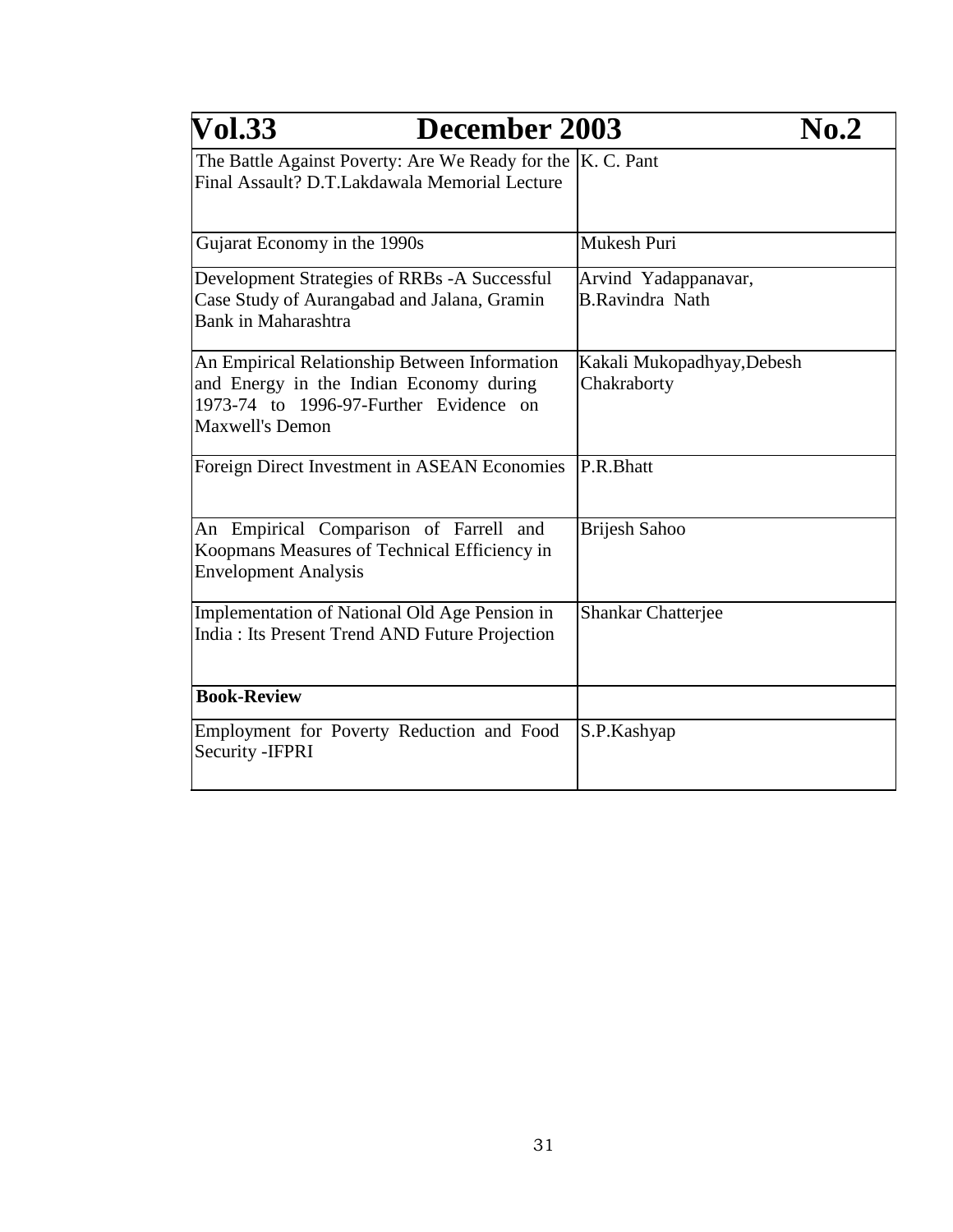| <b>Vol.33</b><br><b>June 2003</b>                                                                                                                |                       | <b>No.1</b> |
|--------------------------------------------------------------------------------------------------------------------------------------------------|-----------------------|-------------|
| Functions in Rural Development: A Study with<br>Reference to Bundi District of Rajasthan                                                         | P.C.Sikligar          |             |
| Returns to Scale in Agriculture : A Study at<br>Farm Level in Nalgonda District of Telangana<br>Region                                           | M. Upender , M. Aruna |             |
| Income Status of Scheduled Castes in Rural<br><b>Uttar Pradesh</b>                                                                               | Gurupoda Chakrabarty  |             |
| Rural Panchayats and Provisions of Seventy<br>Third Amendment in India                                                                           | M.Perumal             |             |
| Public Sector Undertaking in Himachal Pradesh : Devinder Sharma<br><b>An Overview of Performance</b>                                             |                       |             |
| Globalization of the Third World: Some<br>Reflections on the Development Strategy -<br>Differential between the Large and the Small<br>Economies | Bhaskar Majumdar      |             |
| <b>Managing SSIs Professionally</b>                                                                                                              | M.S.Chhikara          |             |
| <b>Book-Review</b>                                                                                                                               |                       |             |
| Environmental Sanitation Health and Panchayati Jayshree Shah<br>Raj                                                                              |                       |             |
| Rural Finance and Food Security for the Poor:<br>Implications for Research and Policy                                                            | S.P.Kashyap           |             |
| Plague in Surat: Crisis in Urban Governance                                                                                                      | <b>Thomas Mathew</b>  |             |
| Mid -Year Review of the Indian Economy<br>2001-2002                                                                                              | M.S.Chhikara          |             |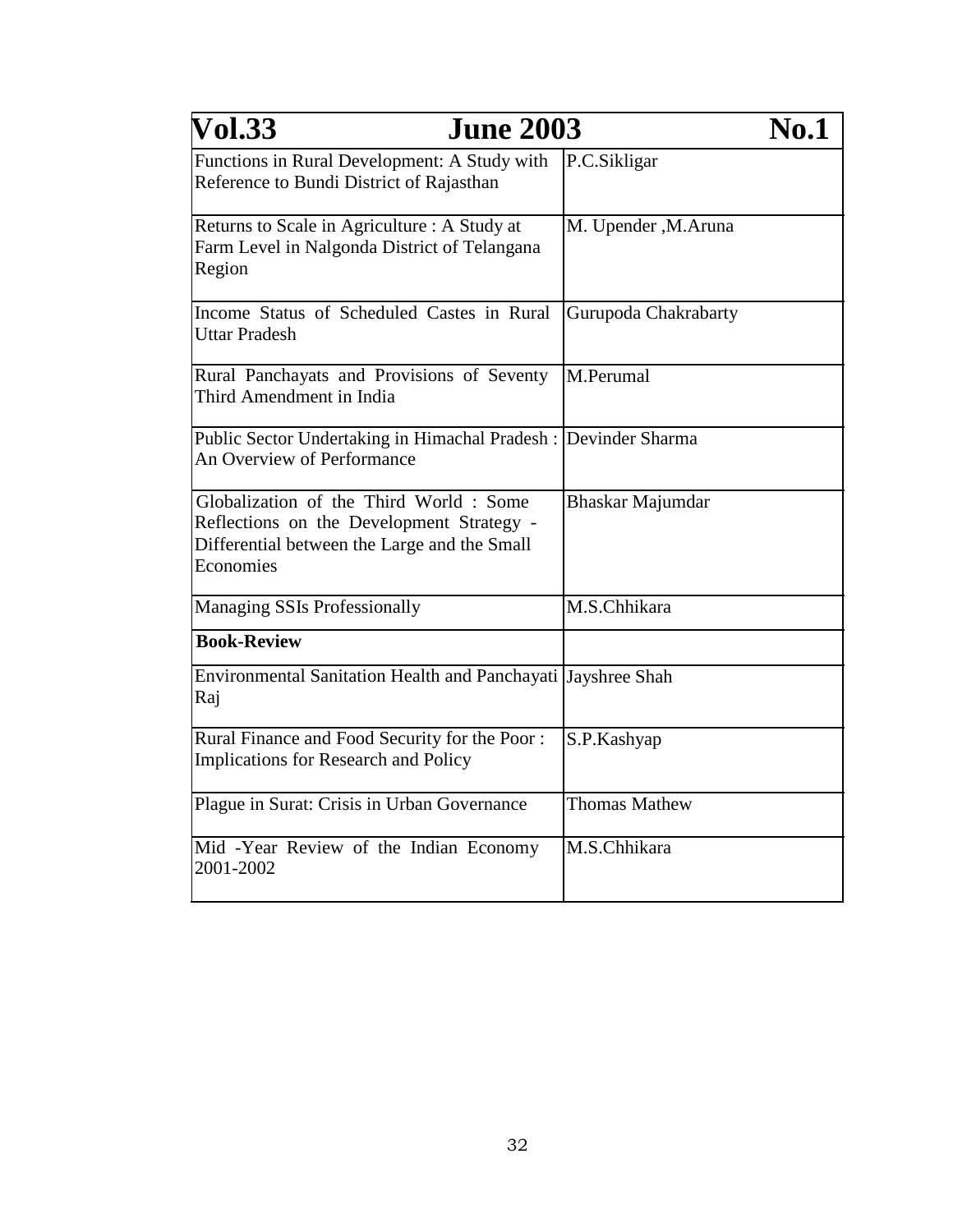| <b>Vol.32</b>                                                                                                                                                               | December 2002           |                                              | $\bf{No.2}$ |
|-----------------------------------------------------------------------------------------------------------------------------------------------------------------------------|-------------------------|----------------------------------------------|-------------|
| Food<br>Security<br>Commercialization of Agriculture                                                                                                                        | Population              | N.Damodar Reddy                              |             |
| Economic<br>Reforms<br>in<br>Agriculture: Myths and Reality                                                                                                                 | Indian                  | V.P.Bharadwaj,<br>Pradeep Prajapati          |             |
| <b>Economic Development and Poverty Nexus</b><br>-An International Experience                                                                                               |                         | A.S.Sethi.P.S.Raikhy                         |             |
| Growth and Structural Changes in<br>Industrial Sector in India - Impact of<br><b>Economic Reforms</b>                                                                       |                         | Neena Malhotra,<br><b>Bulwinderpal Singh</b> |             |
| Impact of Industrial Deregulation o Industrial<br>Performance in India (1985-95)                                                                                            |                         | Vikram Chadha                                |             |
| Inter-State Imbalances and Economic<br>Reforms in India                                                                                                                     |                         | S.S.Somra                                    |             |
| The Measurement of Productive Efficiency<br><b>Frontier Production Function -A Brief Survey</b>                                                                             |                         | P.S .Mohana Kumar                            |             |
| Child Labor in India : Causes and<br>Implications                                                                                                                           |                         | Kuldip Kaur, Amandeep Kaur                   |             |
| Regional<br>Variations in<br>Productivity<br>Growth in<br><b>Manufacturing Sector</b>                                                                                       | Labor<br>Indian         | Sunil Kumar                                  |             |
| Fiscal Discipline at State Level: A Study of<br>State Government Finance in 1990s                                                                                           |                         | S Abdul Gulam                                |             |
| Estimation of the Rate of Surplus Value, the<br>Organic Composition of Capital and the Rate<br>of Profit in the Indian Economy for the Year<br>1991-92 in Marxian Framework |                         | Debesh Chakraborty, Chandrima Roy            |             |
| An Empirical Analysis of Price Behavior in<br>India: A Classical Quantity Theory Approach                                                                                   |                         | Far had Bazargan                             |             |
| <b>Book-Review</b>                                                                                                                                                          |                         |                                              |             |
| Planning and Economic Policy in India<br><b>Evaluation and Lessons for the Future</b>                                                                                       |                         | R. G.Nambiar                                 |             |
| Institutional<br>Finance<br>for<br>Development:<br>An<br><b>Critical Issues</b>                                                                                             | Analytical Survey<br>of | Agricultural S.P. Kashyap                    |             |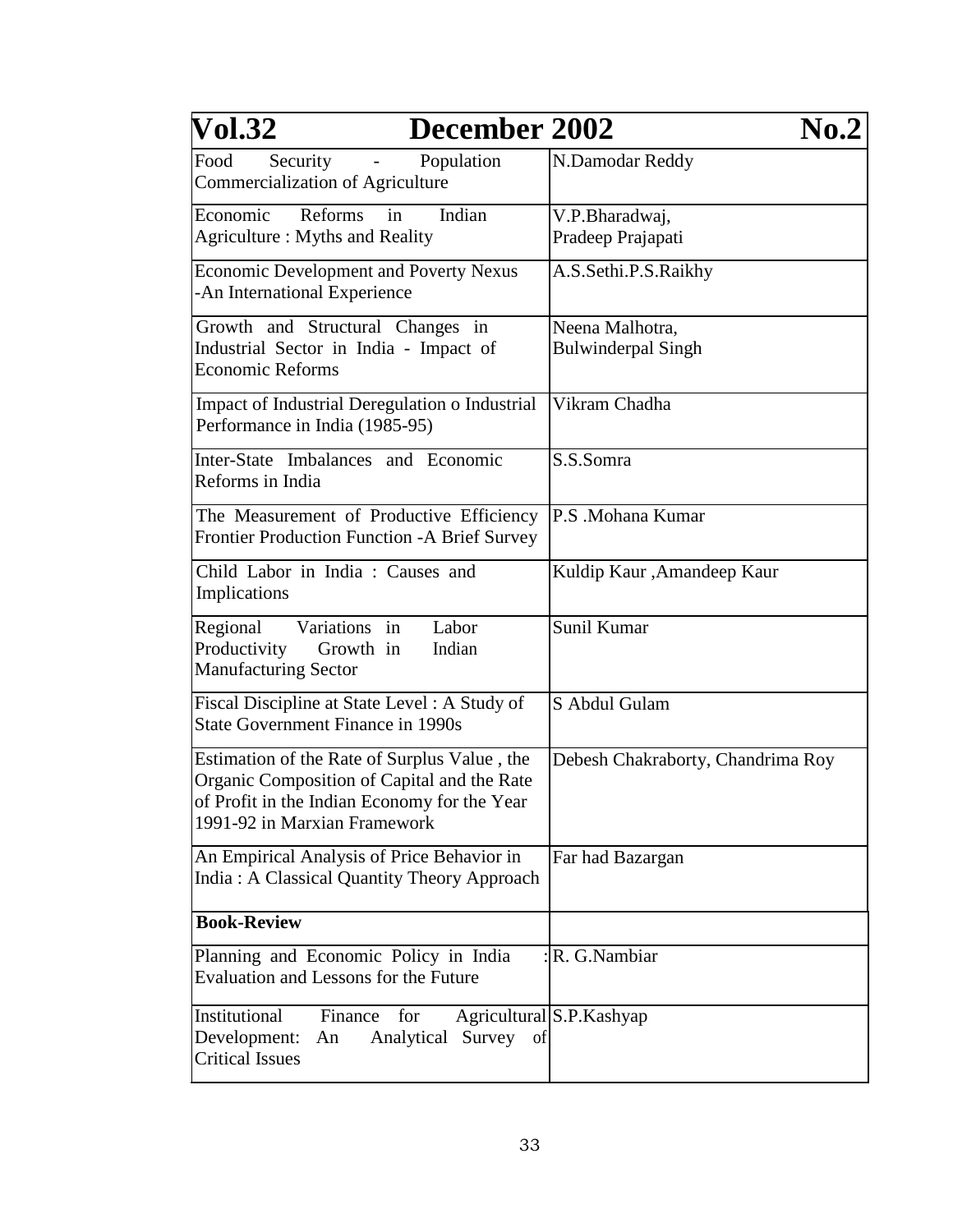| <b>Vol.32</b><br><b>June 2002</b>                                                                                    |                                            | <b>No.1</b> |
|----------------------------------------------------------------------------------------------------------------------|--------------------------------------------|-------------|
| Some Aspects of State Government<br>Expenditure : A Case Study of Gujarat<br>-1980-81 to 1997-98                     | K.M.Parekh                                 |             |
| Surplus Generation Process by Micro<br>Enterprise in Non-Farm Sector in Gujarat                                      | S.P.Kashyap, Jayshree Shah                 |             |
| Behavior of Area ,Production and Yield of Food  Anita Arya, S.N.Joshi<br>grain Across States During Last Two Decades |                                            |             |
| Migration<br>Rural-Urban<br>Socio<br>and<br>Economic Change: A Case Study                                            | Preet Mohinder Pal Singh                   |             |
| Demand Function for Cargo Services of Indian<br><b>Airlines</b>                                                      | Danish A Hashim                            |             |
| Globalization<br>and<br>Growing<br>the<br>Convergence of the World                                                   | Mukesh Puri                                |             |
| Nature and Causes of Inflationary Growth<br>in Nigeria (1980-2000) : An Empirical<br>Investigation                   | Ajie H.A.                                  |             |
| Rehabilitation<br>Irrigation<br>Projects<br>Problems and Ecological Crisis                                           | Arun Prabha Choudhary,<br>Samuel M.Mwawasi |             |
| Water Environment<br>Agricultural<br>and<br>Development in India                                                     | Shyam Sunder Prasad Sharma                 |             |
| <b>Book-Review</b>                                                                                                   |                                            |             |
| Economic Reforms - Development and<br>Finance (2002)                                                                 | M.S.Chhikara                               |             |
| Rural Industrialization in Kerala: Its<br>Dynamics and The Local Linkages                                            | <b>Shankar Chatterjee</b>                  |             |
| Commodity Taxes in India : Directions for<br>Reforms                                                                 | Mukesh Puri                                |             |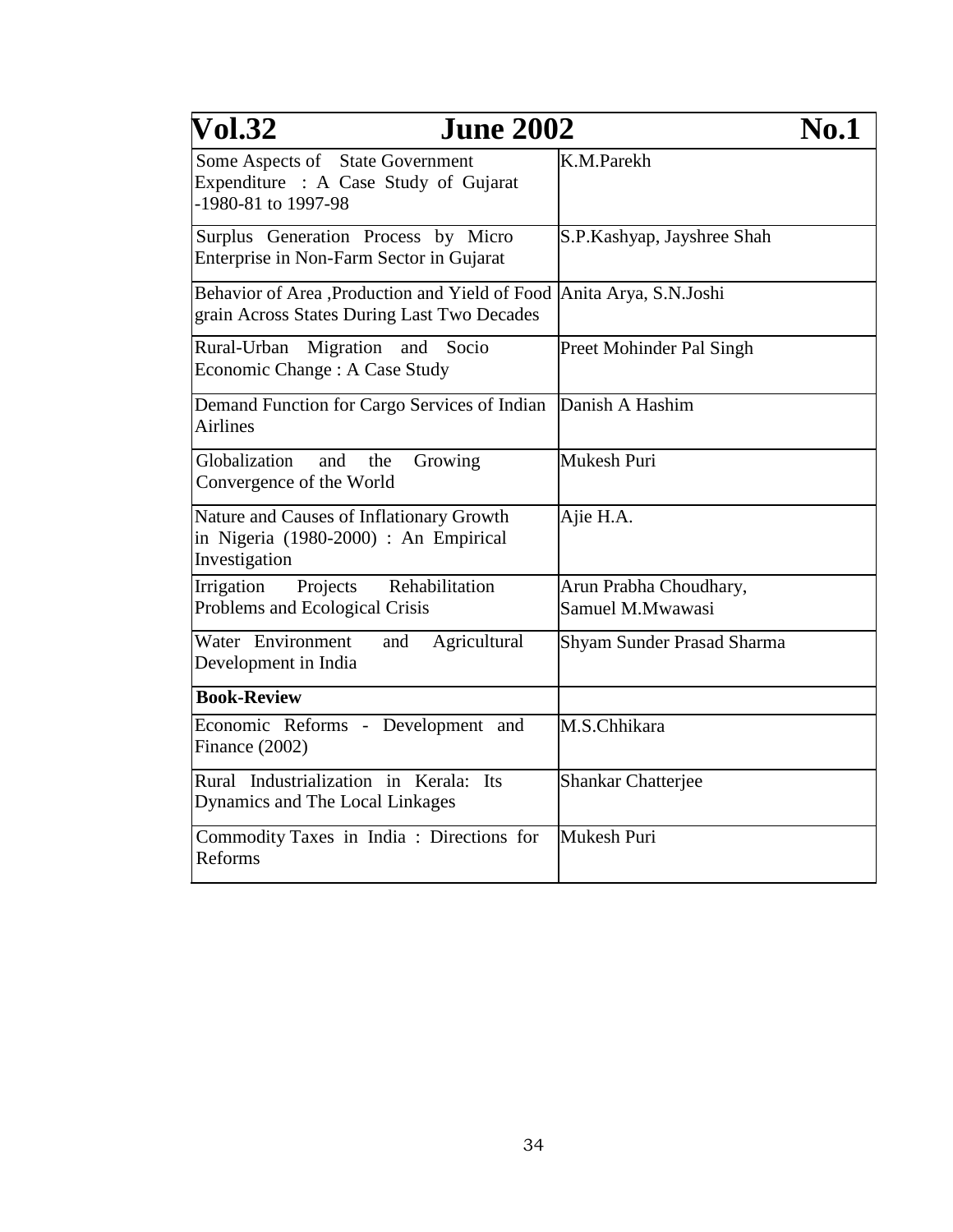| <b>Vol.31</b><br><b>June-December 2001</b>                                                           | $No.1-2$                                        |  |
|------------------------------------------------------------------------------------------------------|-------------------------------------------------|--|
| Conference Volume: Gujarat 2010-Challenges and Opportunities -<br><b>Guest Editor - Rohit Shukla</b> |                                                 |  |
| Population of Gujarat: An Overview and  P.J.Jhala<br>Perspective                                     |                                                 |  |
| Finance of Gujarat State: An Enquiry into<br>the Federal Finance Relations                           | <b>Himmat Patel</b>                             |  |
| Agricultural Development in<br>-Performance and Future Strategy                                      | Gujarat Arun S.Patel                            |  |
| Forestry and Environmental Concerns of<br>Gujarat                                                    | Rohit Shukla                                    |  |
| Water - A Scarce and Valuable Resource                                                               | C.C.Patel                                       |  |
| Gujarat: 2010: Challenges in Education                                                               | Ramesh B. Shah                                  |  |
| Employment<br>and<br>Human<br>Development                                                            | Resource A.K. Pradhan, J. G. Pandya, S.P. Gosai |  |
| <b>Urbanization and Urban Development</b>                                                            | G.R.Aloria                                      |  |
| Infant Mortality Rate : Issues<br>and<br>Experience                                                  | Sewa Rural Team                                 |  |
| Women's Development and Empowerment                                                                  | <b>Illaben Pathak</b>                           |  |
| Liberalization in Gujarat: A Review of<br><b>Recent Experience</b>                                   | Ravinder H.Dholakia                             |  |
| A Perspective on Gujarat's Development<br>with Emphasis on Human Resources                           | S.P.Kashyap                                     |  |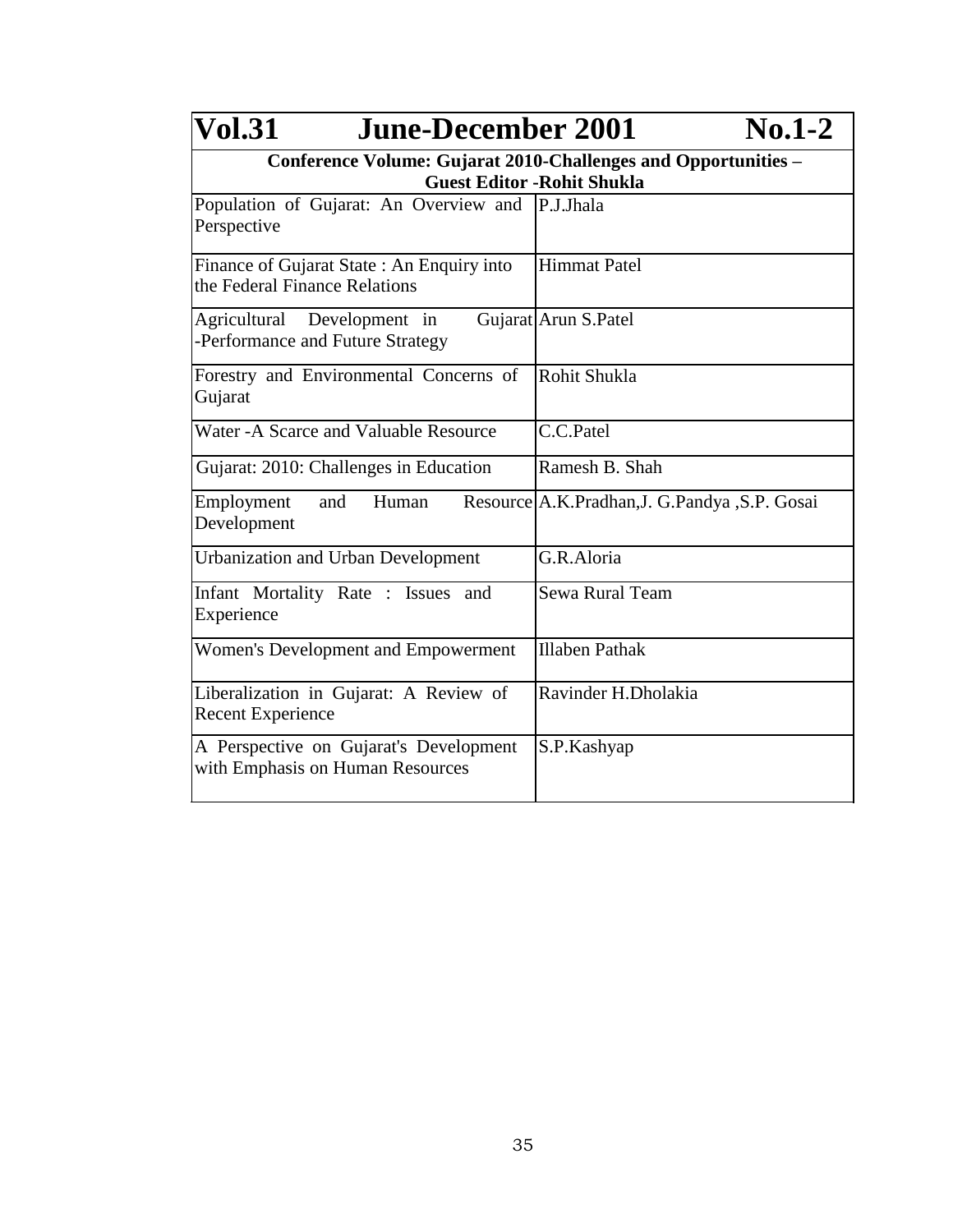| <b>Vol.30</b><br><b>December 2000</b>                                                                                                                    | $\bf{No.2}$                  |
|----------------------------------------------------------------------------------------------------------------------------------------------------------|------------------------------|
| Taluka level Development in 1980-81 and<br>1990-95 in Sabarkantha District                                                                               | Usha S.Sharma                |
| Water and Food Security in South Asia                                                                                                                    | Y.K. Alagh                   |
| <b>Oilseed Production Patterns in India</b>                                                                                                              | S.N.Joshi                    |
| Returns to Scale and Technical<br><b>Efficiency in Indian Agriculture</b>                                                                                | BirenK, Sahoo                |
| Agricultural<br>Research<br>under<br>the<br>Intellectual Property Regime in India:<br><b>Issues and Options</b>                                          | S.R.Asokan, Anita Arya       |
| The Public Distribution System : The Case<br>of Slums in Hyderabad                                                                                       | B. Narayana                  |
| Can ICDS Do it: Health and Nutrition in<br>Rajasthan                                                                                                     | N.K.Singhi and Varsha Joshi  |
| <b>Estimation of Biased Technical Progress in</b><br>Indian Manufacturing Sector 1969-1995                                                               | Parminder Singh, Sunil Kumar |
| Proceedings of the National Seminar on Issues Rohit Desai<br>Related to Water Resource Use in India: Role<br>of Social Scientists in Conflict Management |                              |
| <b>Book-Review</b>                                                                                                                                       |                              |
| in Development<br>Debate<br>Major Issues<br>-Lesson in Empowerment from India                                                                            | P.C.Sikligar                 |
| Development Retold : Voices from the Field                                                                                                               | S.N.Joshi                    |
| Financing of Agriculture by Commercial<br><b>Banks</b>                                                                                                   | <b>Shankar Chatterjee</b>    |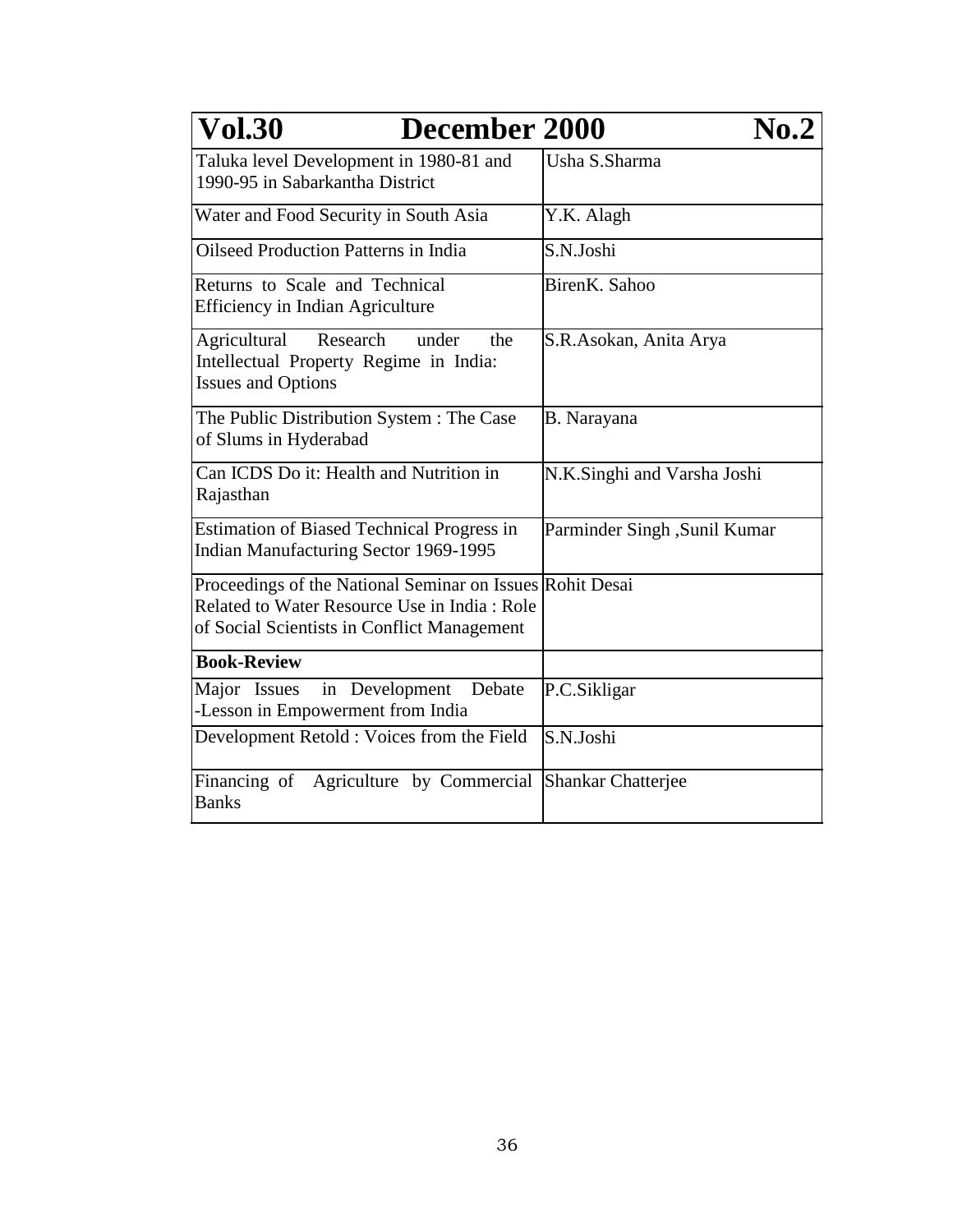| <b>Vol.30</b><br><b>June 2000</b>                                                                                                                               |                                          | <b>No.1</b> |
|-----------------------------------------------------------------------------------------------------------------------------------------------------------------|------------------------------------------|-------------|
| Gokul Gram Yojana : An Approach of<br>Development in Gujarat                                                                                                    | P.C.Sikligar                             |             |
| Managing Rainfed Areas in Gujarat                                                                                                                               | S.N.Joshi                                |             |
| Determinants<br>of Regional<br><b>Transport</b><br>Generation by Various Development<br>Activities: A Case Study of Bharuch<br>District in Gujarat State -India | John Makana Gekonge                      |             |
| Returns to Scale and Technical<br><b>Efficiency in Indian Agriculture</b>                                                                                       | BirenK. Sahoo                            |             |
| Profile of Globalizing Indian Economy and<br><b>Challenges Ahead: With Special Reference</b><br>to Globalizing Indian Agriculture                               | Jitender Kumar Bhanwal and<br>Vibha Sood |             |
| An Application of the Linear Discriminant<br>Function on Members and Nonmembers of<br>Milk Cooperatives in Maharashtra                                          | Deepak Shah                              |             |
| <b>Public Distribution System</b>                                                                                                                               | M. Charaborty                            |             |
| <b>Dimensions</b><br>Small Scale<br>Sector<br>Potentialities<br>and Problems<br>οf<br><b>Institutional Finance During 1990s</b>                                 | M.S.Chhikara                             |             |
| <b>Employment and Manufacturing Sector in</b><br>India: Some Issues                                                                                             | T.L.N.Swamy                              |             |
| The New Millennium Round In Geneva                                                                                                                              | Krishna Ahooja Patel                     |             |
| <b>Book-Review</b>                                                                                                                                              |                                          |             |
| Ground Water Markets in Pakistan :<br>Participation and Productivity                                                                                            | S.N.Joshi                                |             |
| The World Bank Report, Entering The<br><b>Twenty First Century: World Development</b><br>Report 1999-2000                                                       | Krishna Ahooja Patel                     |             |
| Decentralised Governance<br>Asian<br>in<br>Countries                                                                                                            | Jayshree Shah                            |             |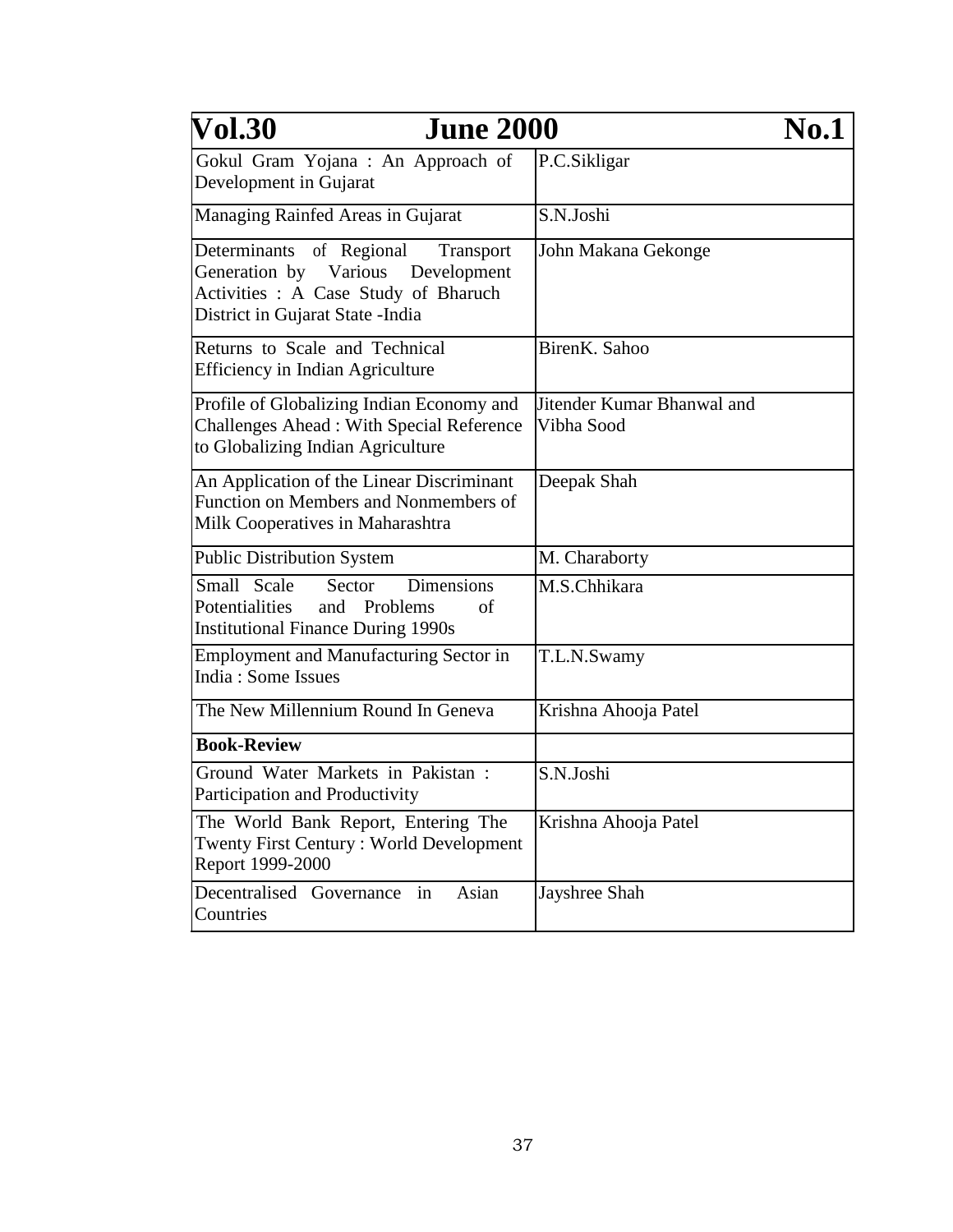| <b>Vol.29</b><br>December 1999                                                                      | $\bf{No.2}$                          |
|-----------------------------------------------------------------------------------------------------|--------------------------------------|
| Conflicts Ahead for the Twenty Century                                                              | Surendra J.Patel                     |
| Horticultural Development Perspective in<br>Gujarat                                                 | S.N.Joshi                            |
| Food Security: Absolutely and Access to<br>Food                                                     | M.Lakshmi Narasaiah                  |
| Financial Sector Modeling in India :<br>ProblemsRelatingtoDataand<br>Methodology                    | Gian Kaur                            |
| Milton Friedman's Monetary Rule: A<br>Critique of its Principles and Consequences                   | Harshal D Pathak                     |
| Casual Behavior Between Income and<br>Saving in India -Evidence from Cross<br>-Correlation Approach | A.S.Sethi                            |
| Energy Consumption<br>India's<br>Changes                                                            | Kakali Mukhopadhyay, Debesh          |
| During 1968-69 to 1991-92: A Structural                                                             | Charaborty                           |
| <b>Decomposition Analysis</b>                                                                       |                                      |
| Production Function Technical Change and<br>Factor Substitution in Indian Engineering<br>Industry   | <b>Inderpal Kaur</b>                 |
| Expenditure Elasticity for Clothing in India<br>- An Exercise                                       | M. Upender                           |
| <b>Employment Potential of Ancillary Units in</b><br>Bangalore Region, Karnataka State              | T. Jayarami Reddy, B. Bhagavan Reddy |
| Rural Non-Farm Employment in Uttar<br>Pradesh : A Regional Analysis                                 | Sharad Raj an                        |
| Employment and Output in Industrial<br>Sector of Andhra Pradesh - An Empirical<br>Exercise          | <b>B.Narayana</b>                    |
| <b>Book-Review</b>                                                                                  |                                      |
| <b>UNDP, Human Development Report 1999</b>                                                          | Surendra J.Patel                     |
| Commercial<br><b>Banks</b><br>Economic<br>and<br>Development                                        | <b>Shankar Chatterjee</b>            |
| Sectoral Growth in Chile: 1962-82                                                                   | S.N.Joshi                            |
| Control over Public Finance                                                                         | Soumendra K.Dash                     |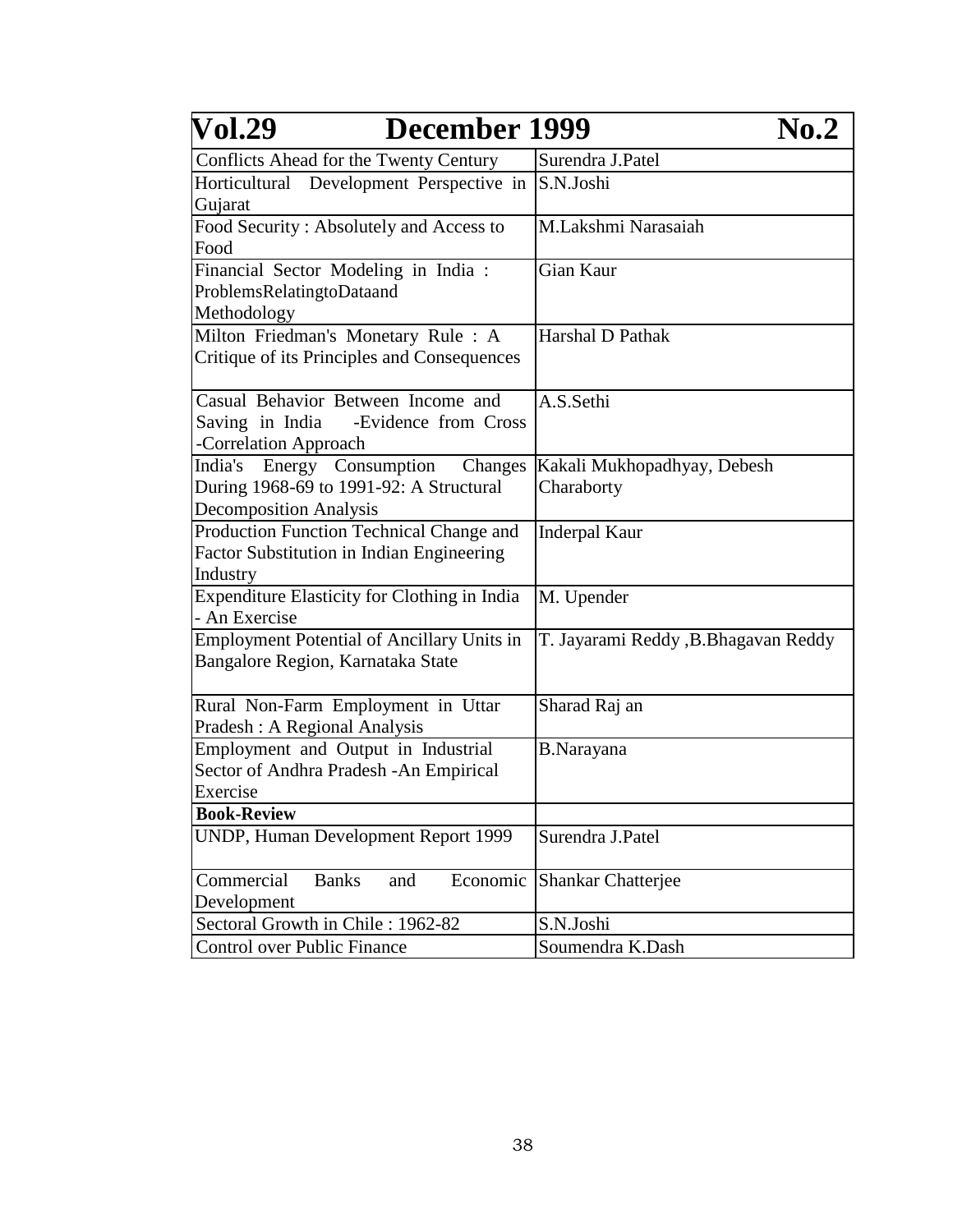| <b>Vol.29</b><br><b>June 1999</b>                                                                      | <b>No.1</b>                               |
|--------------------------------------------------------------------------------------------------------|-------------------------------------------|
| Influence of Rainfall on Area and Production<br>of Lead Crops in Some Selected Districts of<br>Gujarat | S.N.Joshi                                 |
| Why Do Girls Drop Out? A Case of Sayla<br>Taluka in Gujarat                                            | Rohit Desai, Rekha Kotak, Alka Dave       |
| <b>Oilseeds Production Patterns in India</b>                                                           | T.T.Samarthia                             |
| SAGOSERVE : A Case Study of an Industrial<br><b>Cooperative Society</b>                                | Anita Arya                                |
| Debt Servicing Problem and Economic<br><b>Development of Developing Countries</b>                      | Sharanjit Singh Dhillon, Sukhdeep<br>Kaur |
| <b>Fiscal Management During New Economic</b><br><b>Policy Initiatives</b>                              | Om Prakash                                |
| Financial Liberalization in India -An<br>Assessment                                                    | Minakshi Malhotra                         |
| An Analysis of the Micro and Macro<br>Consequences of Inflation on the Nigerian<br>Economy             | Augustus N. Gbosi                         |
| Demand for Money in India                                                                              | Sanjiv Joshi, Archana Macwan              |
| <b>Book-Review</b>                                                                                     |                                           |
| State and Poor: Public Policy and Political<br>Development in India and the United States              | Rohit Shukla                              |
| Participatory Appraisal of Natural Resources                                                           | U.S.Sharma                                |
| Basic Services for Urban Poor: A Study of<br>Baroda, Bhilwara, Sambalpur and Siliguri                  | Jayshree Shah                             |
| Role of Farm Level Diversification in the<br>Adoption of Modern Technology in Brazil                   | S.N.Joshi                                 |
| West-Bengal Panchayat Elections 1993-A<br><b>Study in Participation</b>                                | Niti Mathur                               |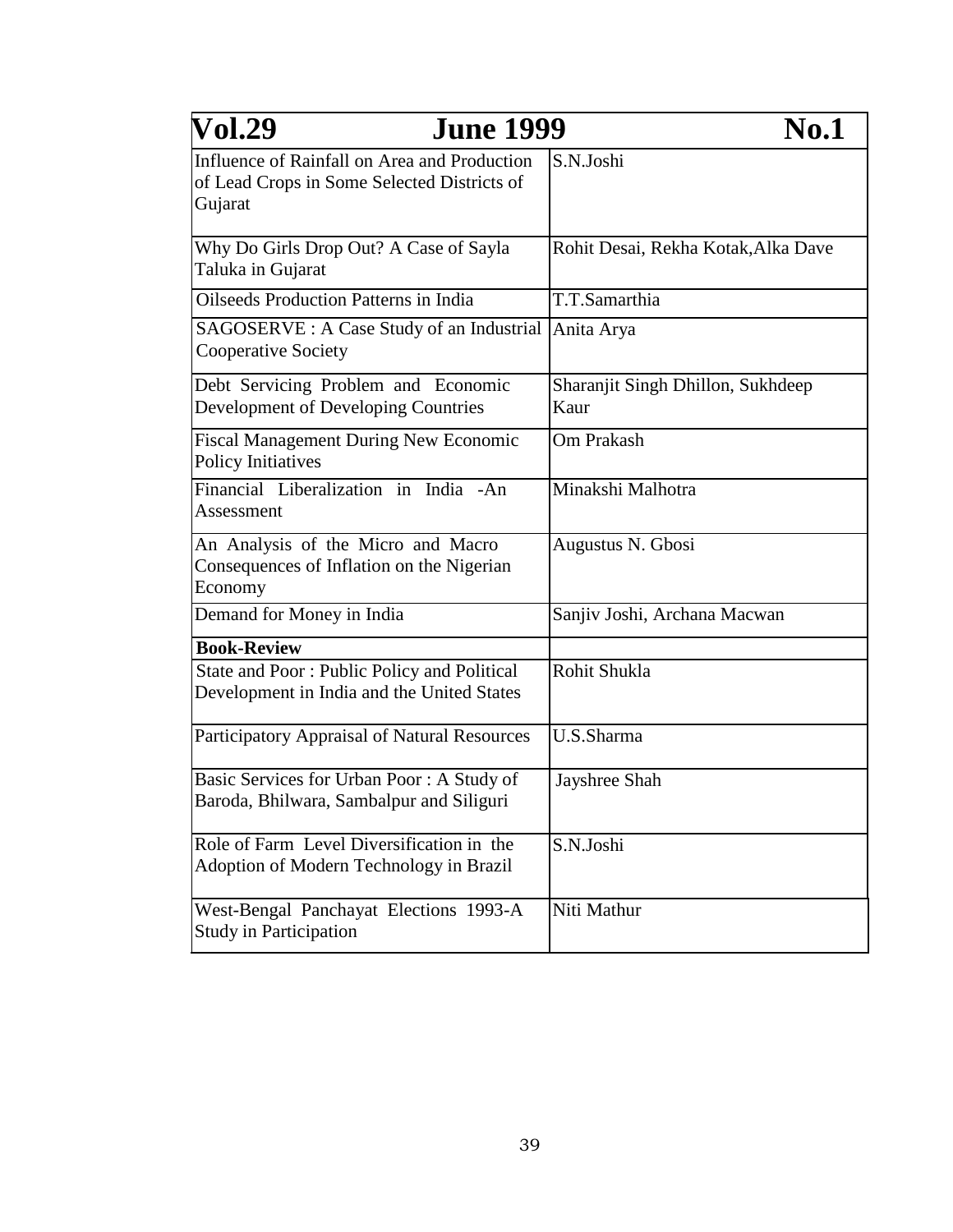| Vol.28<br>December 1998                                                                                                         |                                         | $\bf{No.2}$ |
|---------------------------------------------------------------------------------------------------------------------------------|-----------------------------------------|-------------|
| Price Differentials Across Farm Size : A Case of Par mod Kumar<br>Haryana                                                       |                                         |             |
| Liberalization<br>Policy<br>and<br>Cropping<br>Responses                                                                        | S.N.Joshi                               |             |
| Irrigation Development and Allocation to<br>Crops Across Major States of India                                                  | Niti Mathur                             |             |
| Impact of Milk Cooperatives on Income and<br>Employment Levels in Rural Maharashtra                                             | Deepak Shah                             |             |
| Determinants of Area Allocation for<br>Groundnut in Dharwad District of<br>Karnataka State: A Simultaneous Equation<br>Approach | P.K.Dixit                               |             |
| Industrial Finance of State Level<br>Development Banks in Himachal<br>Pradesh                                                   | S.S.Narta ,Devinder Sharma              |             |
| Sources of Structural Change in Indian<br>Economy During 1973-74 to 1983-84: An<br><b>Input -Output Approach</b>                | Shikhanwita Guha, Debesh<br>Chakraborty |             |
| Law of Proportionate Effect- An<br><b>Empirical Testing</b>                                                                     | Kuldip Kaur                             |             |
| Human Development in India and Inter-State<br>Patterns                                                                          | Neena Malhotra                          |             |
| Child Labor: A Sociological Analysis and its<br>Implications                                                                    | P.C.Sikligar                            |             |
| <b>Book-Review</b>                                                                                                              |                                         |             |
| of Natural<br>Cooperative<br>Management<br>Resources                                                                            | Anita Arya                              |             |
| Employment and Unemployment in Kerala<br>-Some Neglected Aspects                                                                | <b>Shankar Chatterjee</b>               |             |
| Morries Michael et.al. Wheat Production in<br>Technological , Economic and<br>Bangladesh:<br><b>Policy Issues</b>               | S.N.Joshi                               |             |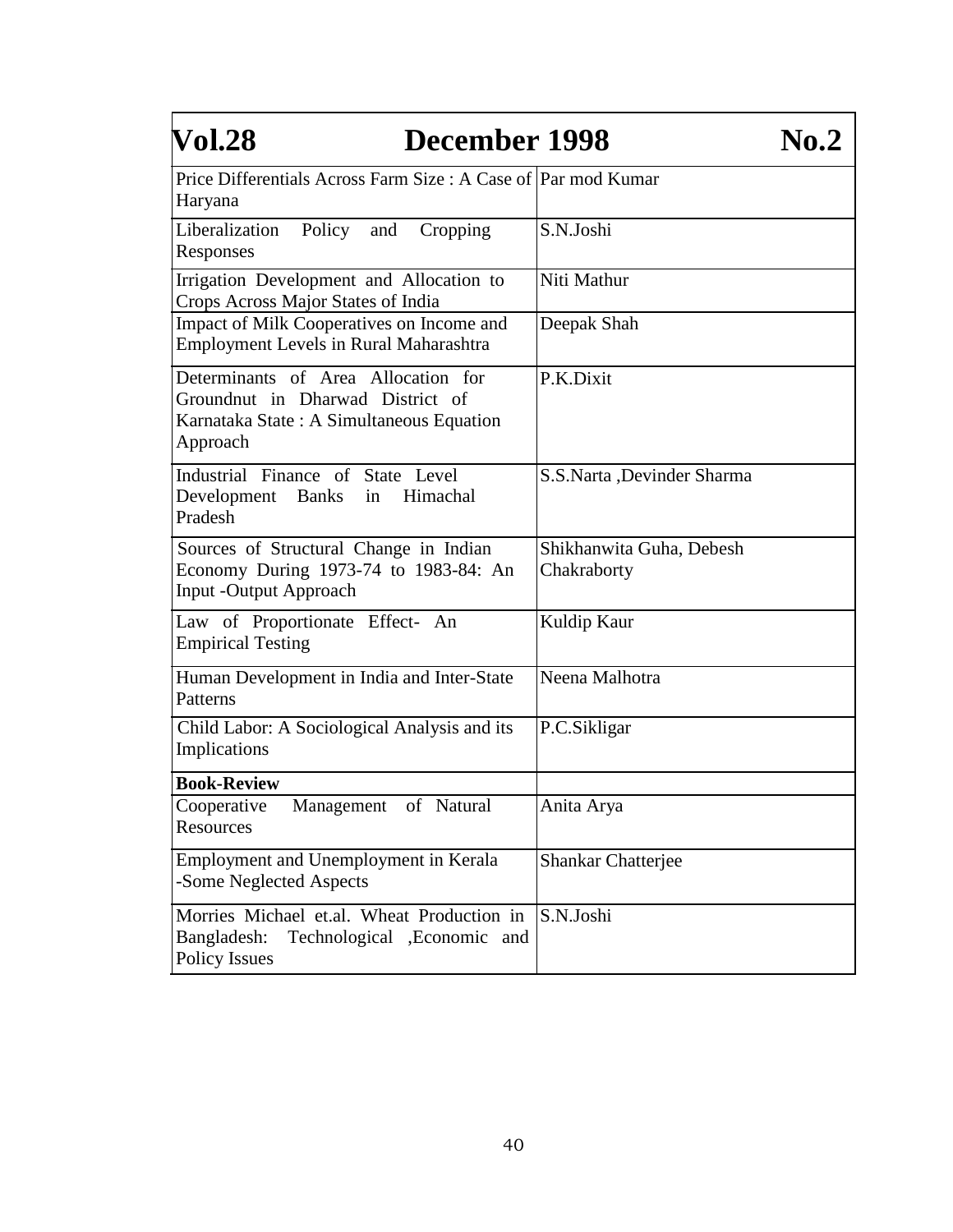| <b>Vol.28</b><br><b>June 1998</b>                                                                                | <b>No.1</b>                    |
|------------------------------------------------------------------------------------------------------------------|--------------------------------|
| Some Aspects of Drinking Water Supply in<br>Rural Gujarat (Adequacy and Operation -<br>Maintenance               | U.S.Sharma                     |
| Changes in the Trend and Structure of Fiscal<br><b>Expenditure in Gujarat</b>                                    | Archana R. Dholakia            |
| India Can Too Feed Her Billion Plus                                                                              | S.N.Joshi                      |
| Returns to Scale in Indian Agriculture                                                                           | P.P.Prajapati                  |
| Development Programme and Policies for<br>Small Scale Sector in India: An Assessment                             | Sunil Kumar                    |
| Casual Employment and Capacity Utilization<br>in Small Scale Industries in India - A District<br>Level Look      | C.M. Jayadevan                 |
| Gender Equity Sensitive Literacy Rates: An<br><b>Alternative Approach</b>                                        | P.K. Chaubey and Geeta Chaubey |
| <b>Estimate of Marginal Propensity to Consume</b><br>in the Indian Economy -An Econometric<br>Exercise           | M. Upendra Venkateswarlu       |
| Livestock Economy, Resource Use and<br>Environmental Degradation - A Study of<br><b>Himachal Pradesh</b>         | Dalbir Singh                   |
| Implementation of IRDP in North Eastern<br>Region of India : An Assessment of<br><b>Investment Size</b>          | <b>Shankar Chatterjee</b>      |
| <b>Book-Review</b>                                                                                               |                                |
| Economic Reform in Europe and the Former<br>Soviet Union : Implications for International<br><b>Food Markets</b> | S.N.Joshi                      |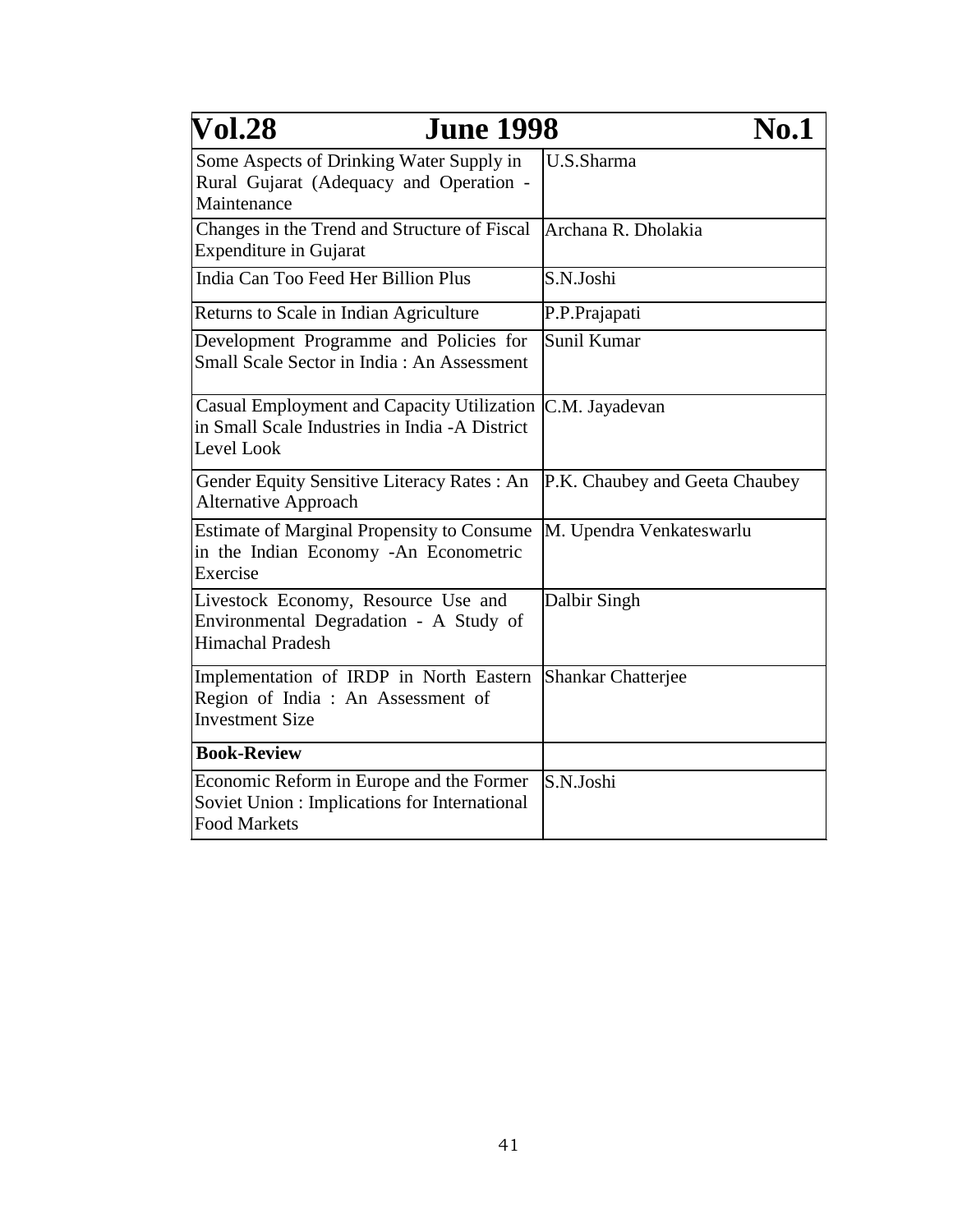| <b>Vol.27</b><br><b>June-December 1997</b>                                                                   | $No.1-2$                                                     |
|--------------------------------------------------------------------------------------------------------------|--------------------------------------------------------------|
| <b>Conference Volume : Issues on Infrastructure Development in India</b>                                     | - Guest Editor Jayshree Shah                                 |
| Introduction : Issues of Infrastructure<br>Development in India                                              | Jayshree Shah                                                |
| Status of Infrastructure in the Irrigation D.T.Buch<br>Sector                                                |                                                              |
| Irrigation Infrastructure Policy and ACRP                                                                    | S.N.Joshi                                                    |
| Irrigation Infrastructure in India: Nature of A.S.Patel, H.P. Trivedi<br><b>Development and Consequences</b> |                                                              |
| <b>Infrastructure Planning</b>                                                                               | Y.K. Alagh, Jayshree Shah, Vinod Shah                        |
| Economic Operation of the Maharashtra<br>Power System                                                        | Rajeev K. Chaturvedi, K. Bhattacharya<br>and Jyoti Parikh    |
| Human Capital for Development and the<br>Development of Human Capital in India                               | Jandhyala B. G. Tilak                                        |
| <b>Issues in Indian Educational Development</b>                                                              | Surjit Singh                                                 |
| Total Literacy Campaign : Gujarat<br>Experience                                                              | Gokul O.Parikh                                               |
| Methodological<br>Some<br><b>Nuances</b><br><b>Organizing Literacy Campaign</b>                              | in Yoganand Shastry Chaturvedi                               |
| Development<br>Management<br>Metropolitan Periphery: A Case of<br>Western Ahmedabad                          | in H.M. Shivanand Swamy, V.P.Bharadwaj<br>and Turush Chandra |
| Spread of Infrastructure Facilities in Rural<br>Gujarat: A Preliminary Exercise                              | Manjari Kashyap                                              |
| Infrastructure P.J.Divetia<br><b>New</b><br>Concepts<br>of<br>Development for Industries                     |                                                              |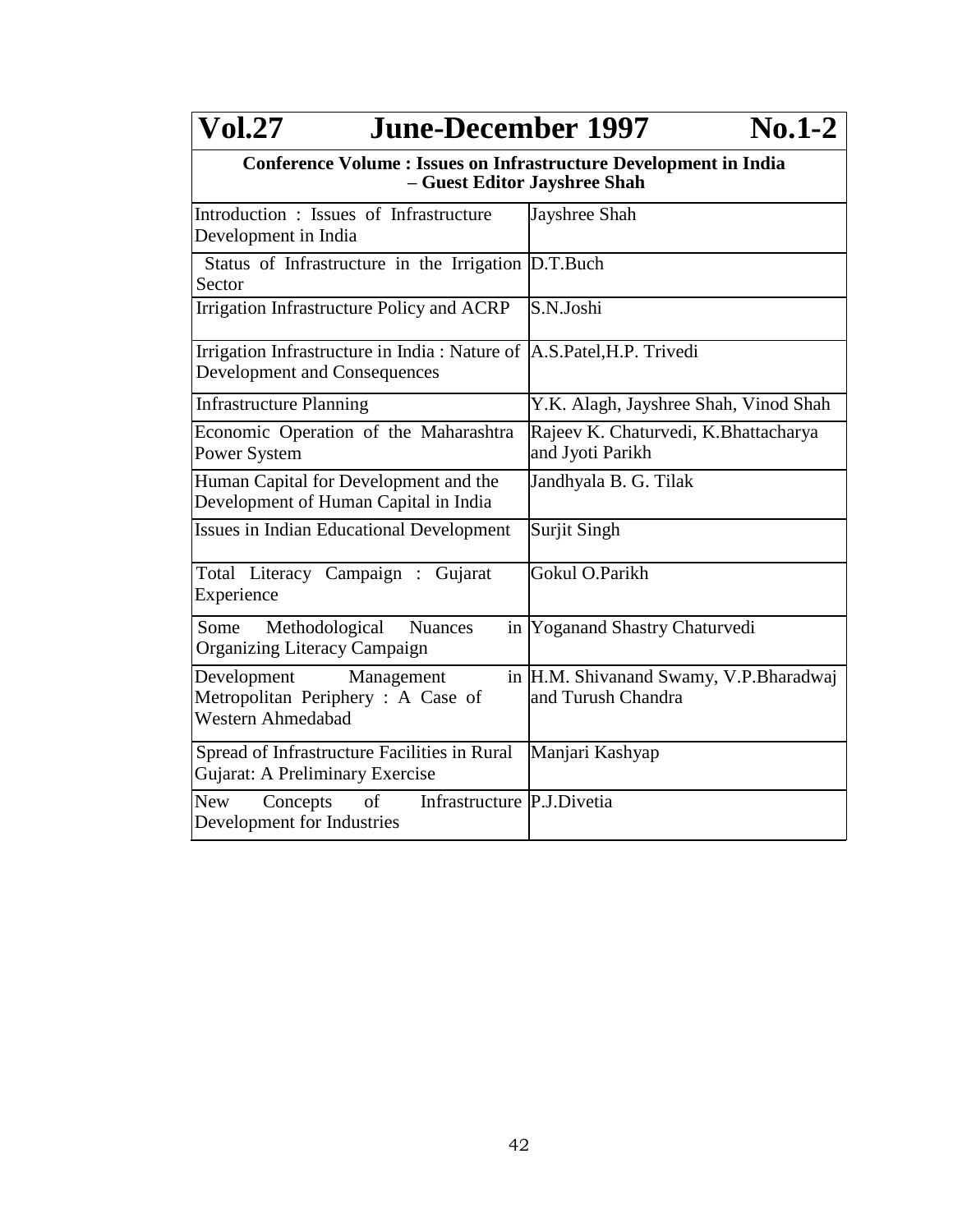| <b>Vol.26</b><br>December 1996                                                                                | $\bf{No.2}$                  |
|---------------------------------------------------------------------------------------------------------------|------------------------------|
| Cropping Pattern Changes in Gujarat                                                                           | S.N.Joshi                    |
| Water Management to Combat Droughts                                                                           | Amrish Vora, Dilip H. Parikh |
| Population Growth and Literacy Rate in                                                                        | Rekha Kotak, Alka Dave,      |
| Gujarat: An Analysis Based on 1991 Census<br>Data                                                             | Sukumari Murty               |
| On Profitability Growth Relationship in Indian<br>Firms                                                       | Kuldip Kaur                  |
| Supply Response of Groundnut: A Case Study<br>of Andhra Pradesh (1970-71 to 1992-93)                          | A.Nakula Reddy               |
| Drip Irrigation: A Discounted Cash Flow<br>Analysis                                                           | A.Narayanamoorthy            |
| Failure of Common Property Resources<br>Management Institutions : Key Issues in<br>Sustainability             | Dalbir Singh                 |
| Teaching Global Planning: As A Challenge to<br><b>Operational Research for Development</b>                    | Jorge A Giordani C           |
| <b>Book-Review</b>                                                                                            |                              |
| Economic<br>and<br><b>Resources</b><br>Energy<br>Development: A Case Study of Rajasthan                       | Jayshree Shah                |
| Catalyzing Public Role in a Rice Producing<br>Economy Approaching Self-Sufficiency: The<br>Case of Bangladesh | S.N.Joshi                    |
| Economic Thought of the Twentieth Century<br>and Other Essays                                                 | V.P.Bharadwaj                |
| Non-Agricultural Employment in India :<br><b>Trends and Prospects</b>                                         | Niti Mathur                  |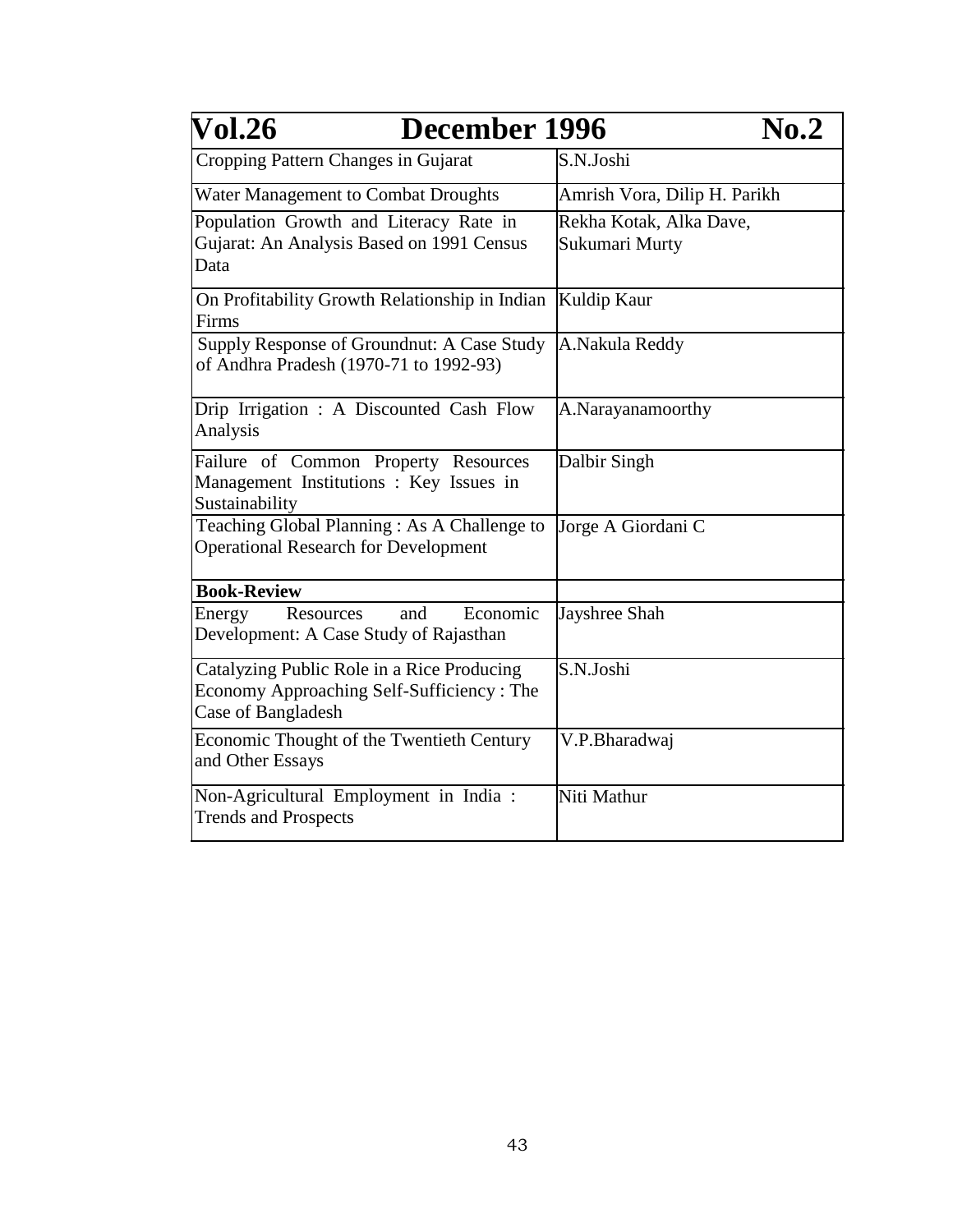| <b>Vol.26</b><br><b>June 1996</b>                                                                                |                          | <b>No.1</b> |
|------------------------------------------------------------------------------------------------------------------|--------------------------|-------------|
| Regional Development in the Perspective<br>of Allied Agricultural Activities : A Case<br><b>Study of Gujarat</b> | Pravin G.Pathak          |             |
| Growth of Agricultural Production and<br>Productivity in Punjab 1970-73 through<br>1990-93: A Component Analysis | K.K.Dhindsa, Anju Sharma |             |
| National Resource and Changing Agrarian<br>Relations in Himachal Pradesh to Sustainable<br>Use                   | Dalbir Singh             |             |
| Demand Management of Water: A<br>Review                                                                          | Ratna Reddy              |             |
| Rural Social Transformation in India: Some<br>Thoughts                                                           | Surjit Singh             |             |
| <b>Book-Review</b>                                                                                               |                          |             |
| Future of Computerization in Institution of<br><b>Higher Learning</b>                                            | Uday an K. Mandavia      |             |
| Information India 1992-93: Global View                                                                           | Amita R. Patel           |             |
| Pricing Behavior in Philippine Corn<br>Markets :<br>Implications for Market<br>Efficiency                        | Anita Arya               |             |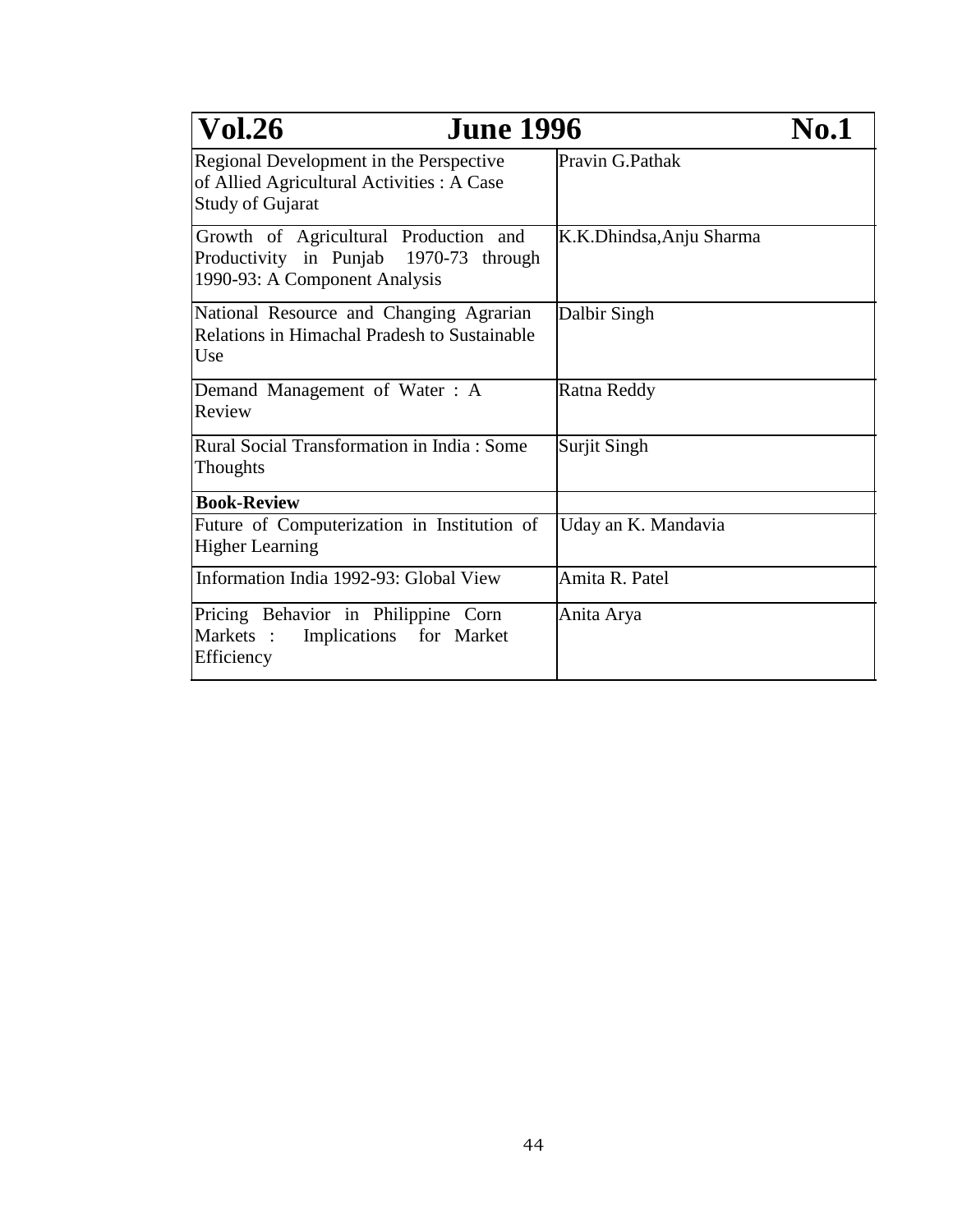| <b>Vol.25</b><br>December 1995                                                                                                         | No.2                 |
|----------------------------------------------------------------------------------------------------------------------------------------|----------------------|
| Trends in Capacity Utilization : A Comparative Study<br>Between State Public and Private Sector Manufacturing<br>Industries and Kerala | Beena P.L.           |
| Jari Industry: Yesterday and Today                                                                                                     | Rohit D. Desai       |
| Spread of Infrastructure Facilities in Rural Gujarat: A<br><b>Preliminary Exercise</b>                                                 | Manjari Kashyap      |
| Land use and Food grain Production : An Inter-Country<br>Comparison                                                                    | S.N.Joshi            |
| <b>Book-Review</b>                                                                                                                     |                      |
| Contraceptive Use and Fertility in India                                                                                               | <b>Thomas Mathew</b> |
| Adoption of Hybrid Maize in Zambia: Effects on Gender<br>Roles, Food Consumption and Nutrition                                         | S.N.Joshi            |
| Structure and Administration of Sales Taxation in India                                                                                | K.M.Parekh           |
| Education and Value in the Mahabharata                                                                                                 | Rohit D. Desai       |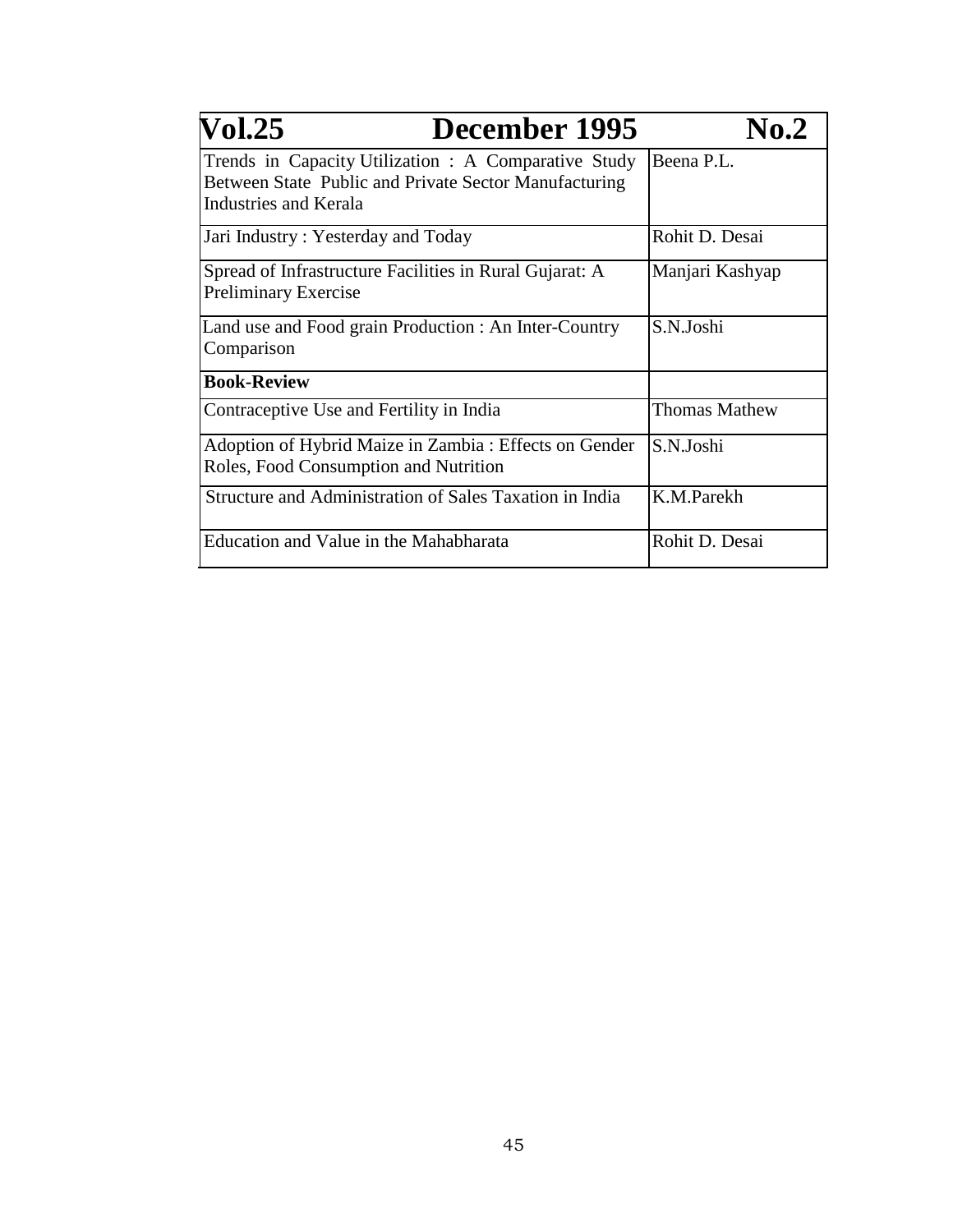| <b>June 1995</b><br><b>Vol.25</b>                                                                           | <b>No.1</b>                   |
|-------------------------------------------------------------------------------------------------------------|-------------------------------|
| <b>Agricultural Development Perspective - Gujarat</b>                                                       | S.N.Joshi                     |
| Organizational Efficiency and Indian<br><b>Industry: A Firm Level Analysis</b>                              | P. Rameshan                   |
| <b>Poverty Alleviation and Decentralized Rural</b><br>Development in India : A Case Study In West<br>Bengal | Surjit K Dutta, Dilip K Ghosh |
| Growth and Structural Changes in Indian<br>Economy                                                          | Anil K Yadav                  |
| <b>Viewpoint on the Gujarat Economy</b>                                                                     |                               |
| Gujarat: The Decisive Phase                                                                                 | Y.K. Alagh                    |
| Industrial Scene in Gujarat - A Contrast of Two<br>Patterns                                                 | S. P. Kashyap                 |
| Emerging Water Scenario in Gujarat                                                                          | G. S. Guha                    |
| <b>Book-Review</b>                                                                                          |                               |
| Employment, E <sup>armi</sup> ng <sup>s an</sup> d Poverty-A Study of<br>Rural India and Indonesia          | Indira Hirway                 |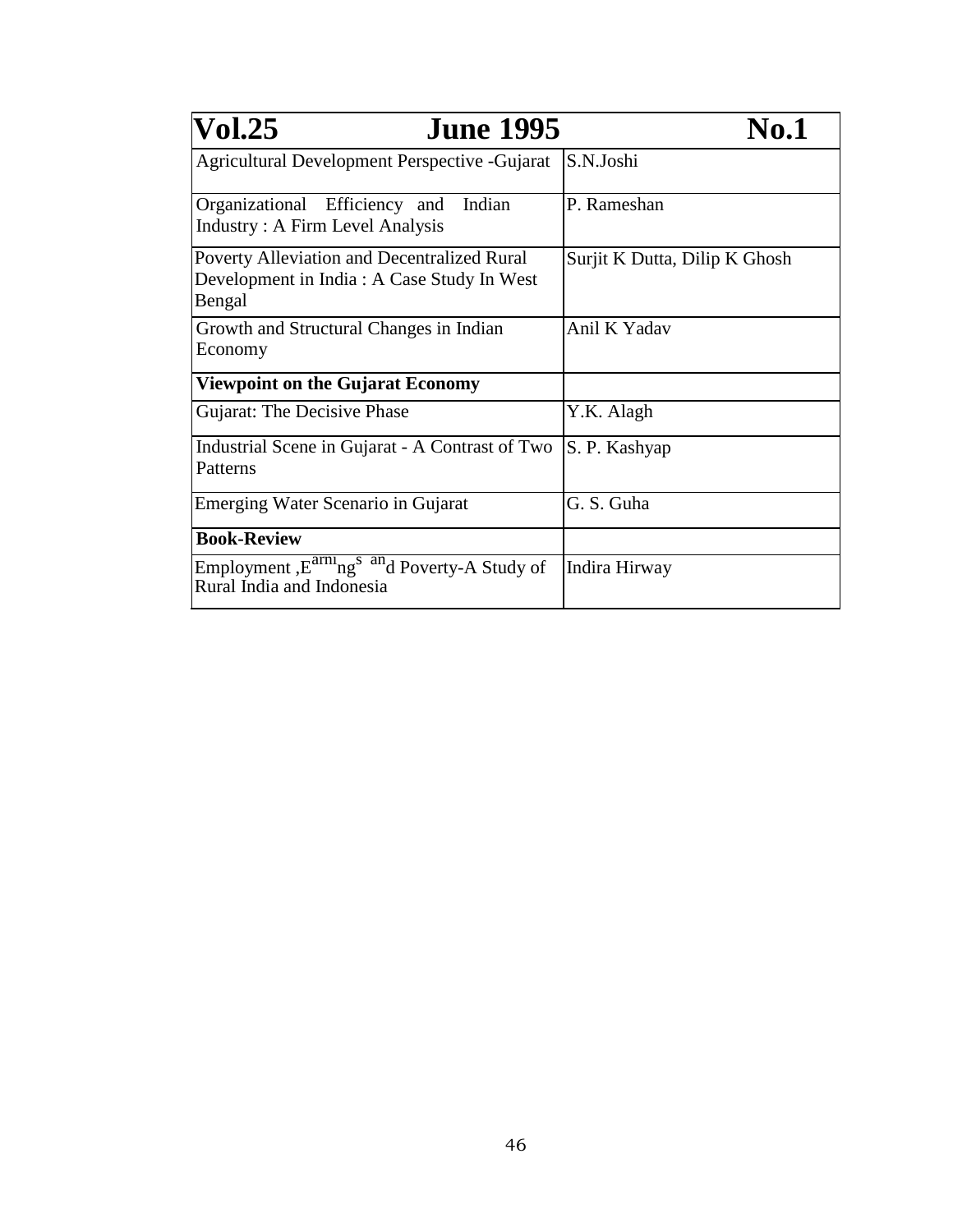| <b>Vol.24</b><br>December 1994                                                                                                | $\bf{No.2}$               |
|-------------------------------------------------------------------------------------------------------------------------------|---------------------------|
| Some Facts of Informal Sector in Developing<br>Economies                                                                      | Surjit Singh              |
| A Monetary Model of the Indian Economy                                                                                        | Gian Kaur, Harjit Kaur    |
| Employment Elasticity for<br>Agricultural<br>Sector in<br>India Spatial<br>Analysis of<br>Agro-Processing Industries in India | G.S. Guha, Niti Mathur    |
| Indo-Yemen Trade Relations: Past and<br>Present                                                                               | H. S.Al-Mulassi           |
| A Study of Integrated Development<br>Programme in Eradication of Poverty in West<br>Bengal                                    | <b>Shanker Chatterjee</b> |
| <b>Review Article</b>                                                                                                         |                           |
| <b>Budget Deficit and Economic Activity</b>                                                                                   | R.J.Mody                  |
| <b>Book-Review</b>                                                                                                            |                           |
| Technology and Competitiveness: The Case<br>of Brazilian and Indian Machine Tools                                             | S.P.Kashyap               |
| Agricultural Administration in India : A<br><b>Comparative Study</b>                                                          | S.N.Joshi                 |
| Indian Agricultural Economy - An Analysis                                                                                     | Manjari Kashyap           |
| Top Policy Makers in India (Cabinet<br>Ministers and Their Civil Service Advisers)                                            | G.S.Guha                  |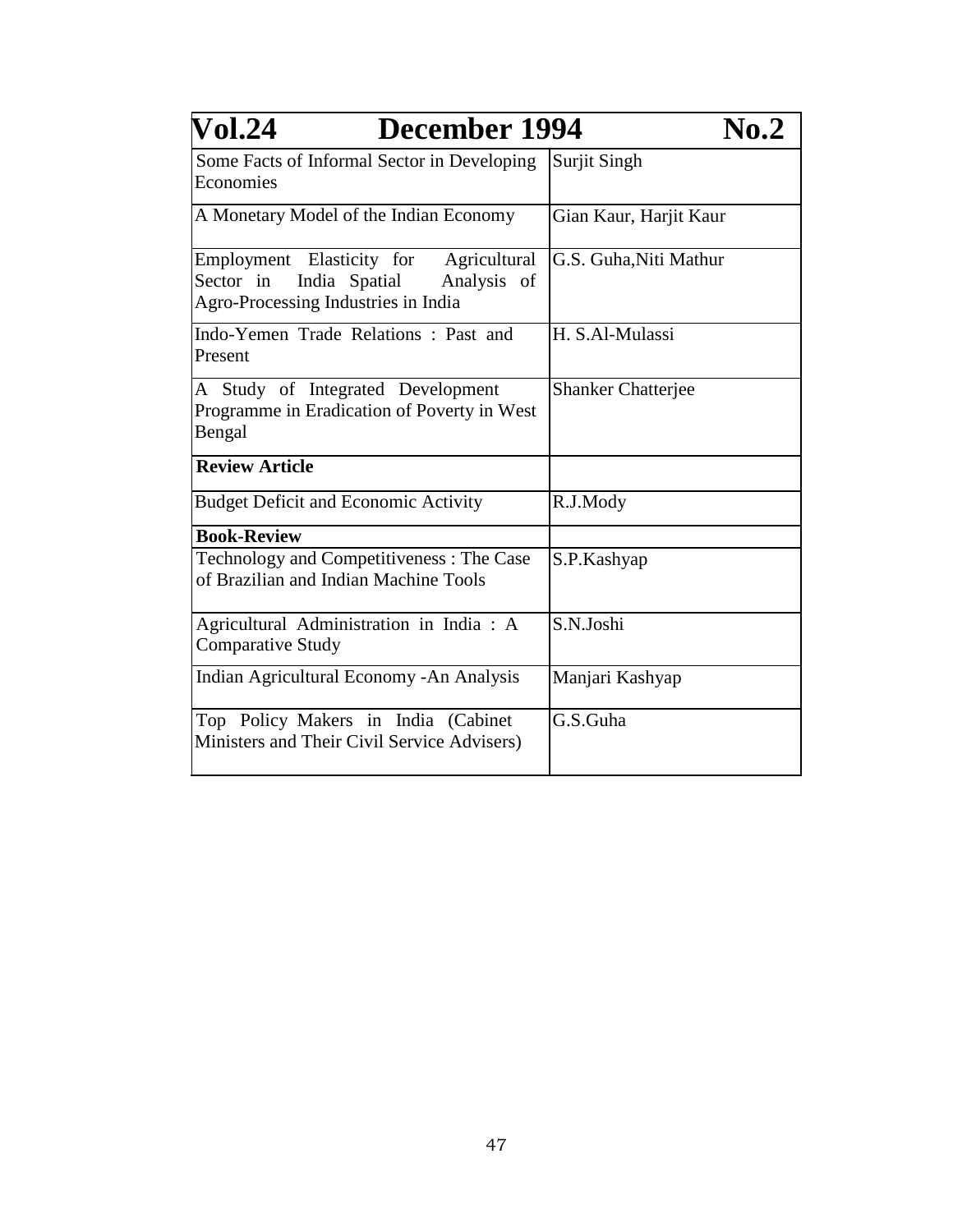| <b>Vol.24</b><br><b>June 1994</b>                                                                                                           | <b>No.1</b>                                  |
|---------------------------------------------------------------------------------------------------------------------------------------------|----------------------------------------------|
| Constant Elasticity of Substitution Production  G. Pravin Pathak<br>Functions of Gujarat Industries : A Case Study<br>of Factor-Use Pattern |                                              |
| Performance on Principal Exports of India                                                                                                   | P.C.Verma                                    |
| The Impact of Price Movements of Areas<br><b>Under Groundnut in North Arcot District</b>                                                    | R. Cauvery, U. K. Sudha<br>Nayak R.Meenakshi |
| An Analysis of Nigeria's Public<br>Expenditures: 1970-1991                                                                                  | John C Anayanwu                              |
| Development of Banking System And<br>Demand for Money in India: Further Results                                                             | M.S.Trivedi                                  |
| Effects of Monetary Uncertainty on Rate of<br>Inflation : Evidence from the Indian Economy                                                  | Far had Bazargan                             |
| <b>Book-Review</b>                                                                                                                          |                                              |
| Industrial Development Policy of India                                                                                                      | Jayshree Shah                                |
| Indian Economy in Transition :<br><b>Structural Reforms</b>                                                                                 | H.N.Desai                                    |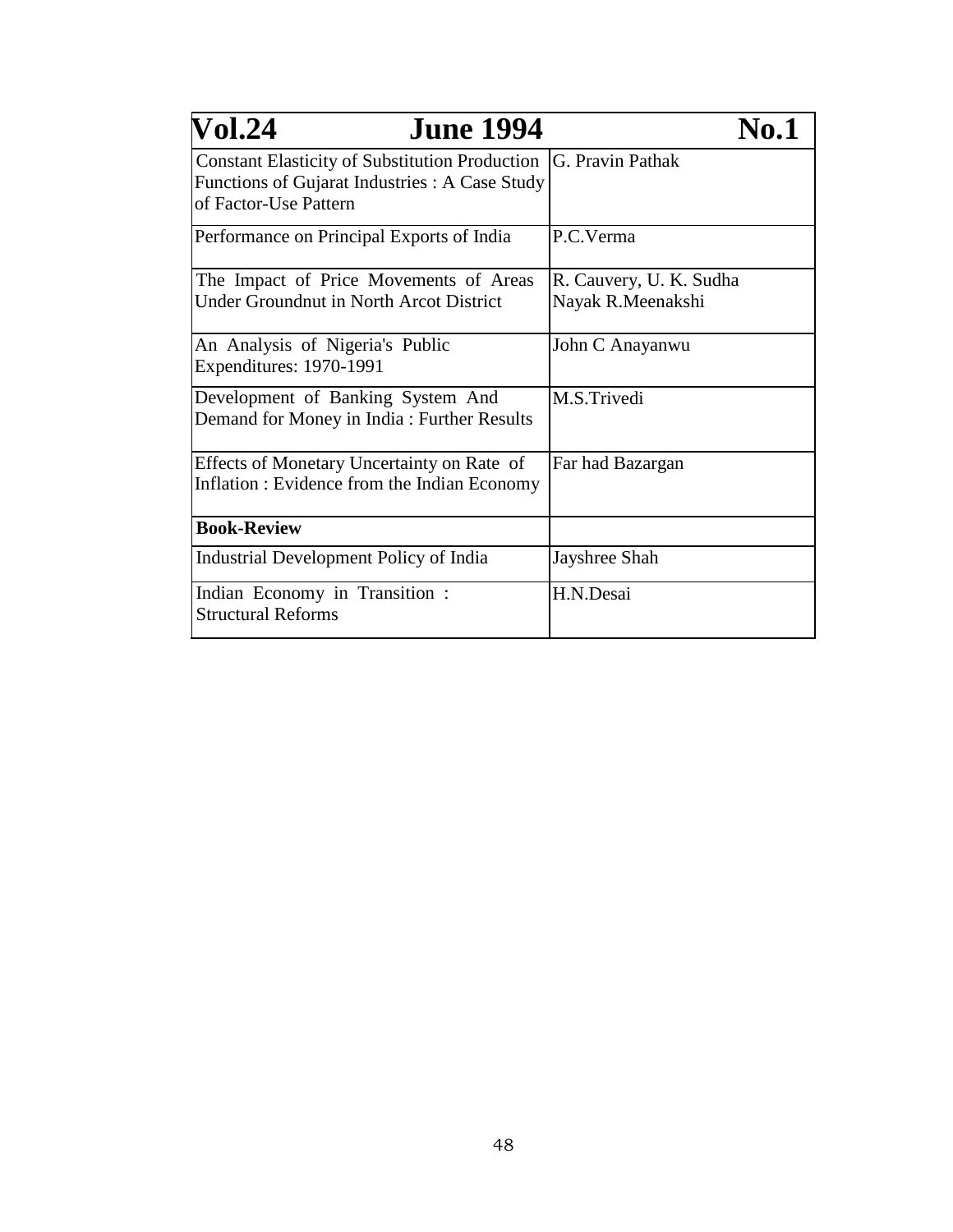| $\overline{\text{Vol}}.23$<br>June-December1993<br>$No.1-2$                                           |                           |
|-------------------------------------------------------------------------------------------------------|---------------------------|
| Technological Change in Gujarat's Industrial<br>Economy                                               | <b>Himal Chandel</b>      |
| Effectiveness of Industrial Research and<br>Development in Indian Industry: A Regional<br>Perspective | Vikram Chadha, A.S. Dhesi |
| <b>Resource Planning in Regionalized Framework</b><br>: The Agro - Climatic Regional Planning Model   | G.S.Guha                  |
| of<br>Household<br>Lognormality<br>Income<br>Distribution : A Block Level Analysis                    | D.Krishnamurty, E.M.Naidu |
| Decomposition of Gini Measure of Inequality:<br>An Empirical Application to India                     | Gautam Kumar Mitra        |
| Macro-economic Debate -A Mathematical<br>Exposition                                                   | Sanjiv M.Joshi            |
| Balance of Payments Experiences of the Indian<br>Economy 1970-71-1990-91                              | Smriti Mukherjee          |
| Subcontracting: A Self-Employment Channel                                                             | <b>Baldev Singh</b>       |
| The Nature, Causes and Consequences of<br>Nigeria's Current Unemployment Problem                      | Augustus N. Gbosi         |
| <b>Employment in Modern Small Scale Industries :</b><br>An Analysis of First and Second Census        | Hina Sidhu                |
| <b>Book-Review</b>                                                                                    |                           |
| Principles and Practices of Value Added Tax                                                           | Archana R. Dholakia       |
| <b>Rural Development and Prospects</b>                                                                | Usha S.Sharma             |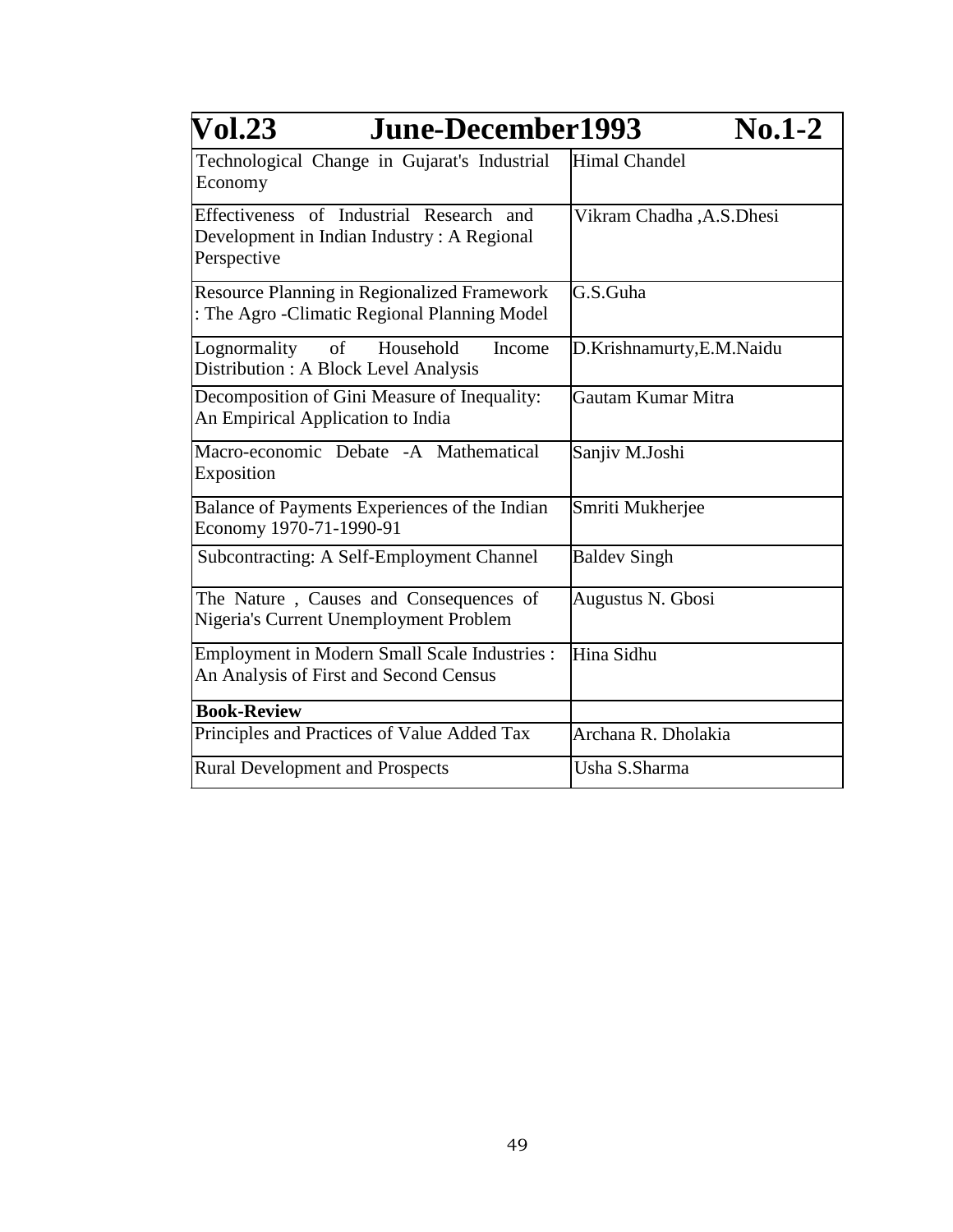| $\bf Vol.22$<br><b>June-December 1992</b>                                                                                                                        | $\mathbf{No}$ .1-2                          |
|------------------------------------------------------------------------------------------------------------------------------------------------------------------|---------------------------------------------|
| Consumption<br>Expenditure, Anticipated<br>Growth, Rate of Nominal Income,<br>Institutional Variables and Demand for<br>Money in India: Some Preliminary Results | M.S.Trivedi                                 |
| India's Export Competitiveness and Exchange<br><b>Rate Policy</b>                                                                                                | P.R.Bhatt                                   |
| Mechanism of Income Generation from Paddy   Banhi Chakraborty, C.R.Bhatt<br><b>Cultivation: A Case Study</b>                                                     |                                             |
| Influencing<br>Small<br>Factors<br>Holder's<br>Transaction Cost of Borrowing from the<br>Nigerian Agricultural And Cooperative Bank                              | A.S.Olomola                                 |
| The Concept of Capacity Utilization                                                                                                                              | V.Nanda Mohan                               |
| Choice of Techniques in Mulberry Silk<br>Reeling Industry                                                                                                        | B.Bhagavan Reddy, K. V.R. V.Prasad<br>Reddy |
| Minor Irrigation Development in India in the<br><b>Context of Agro-Climatic Resource Regions</b>                                                                 | G.S. Guha, S.N. Joshi                       |
| <b>Book-Review</b>                                                                                                                                               |                                             |
| Growth and Justice : Aspects of India's<br>Development Experience                                                                                                | <b>B.C.Thaker</b>                           |
| Rural Development in India -Dimensions of<br>its Planning                                                                                                        | Anita Arya                                  |
| Principles and Practices of Crop Production                                                                                                                      | Amita Shah                                  |
| Indian Agriculture: An Analysis of Backward<br><b>And Forward Linkages</b>                                                                                       | Deepinder Mohan                             |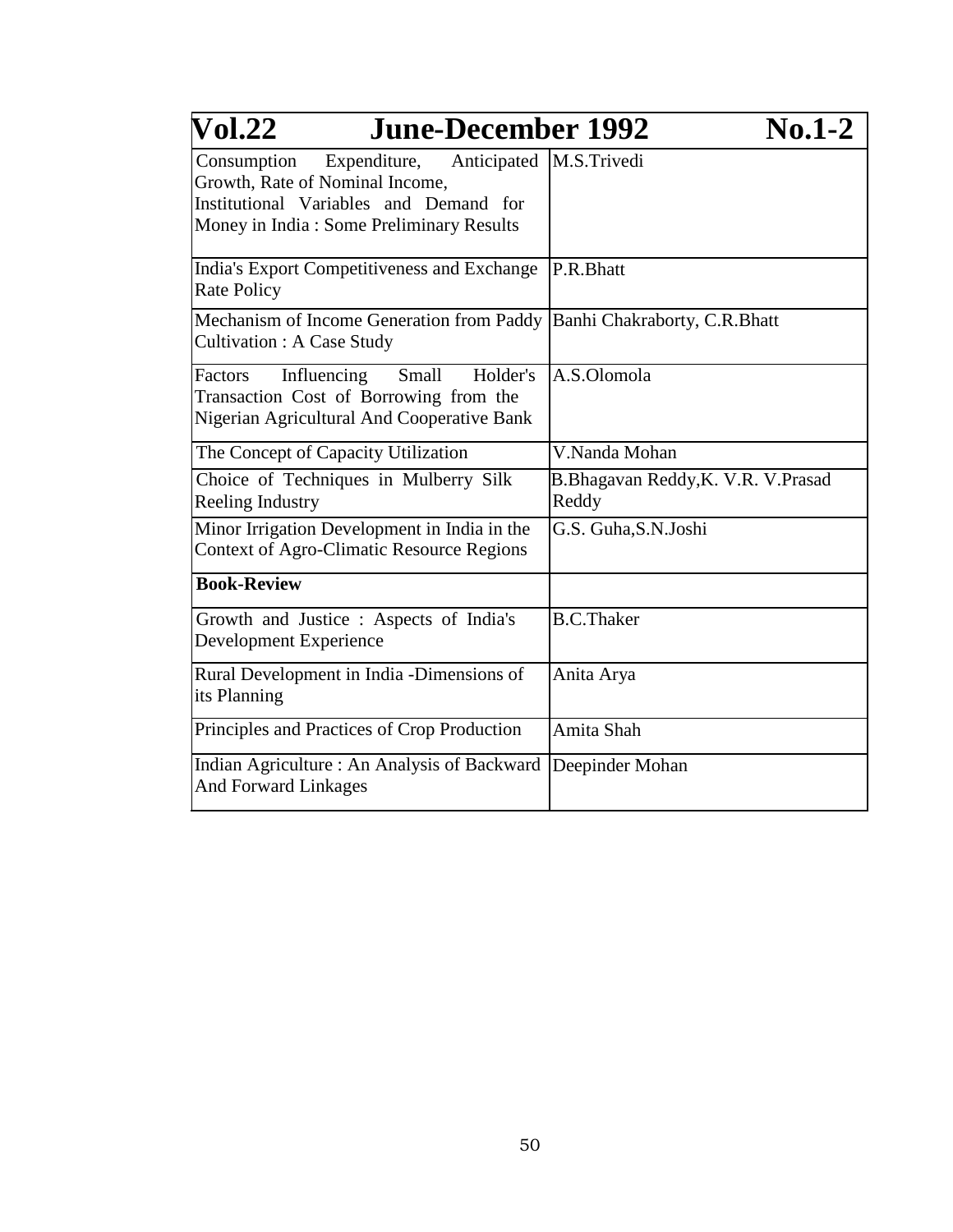| <b>Vol.21</b><br>December 1991                                                                                                    | $\bf{No.2}$                |
|-----------------------------------------------------------------------------------------------------------------------------------|----------------------------|
| The Changing Structure of Expenditure in India                                                                                    | G.V.S.N.Murty              |
| Electronics Industry of Gujarat: Some Broad<br><b>Traits</b>                                                                      | Rohit Desai, Alka K. Dave  |
| The Technological Requirements and Policy<br>Implications of Developing a Modern Capital<br>Goods Sector in Nigeria in the 1990's | J.C.Anyanmu                |
| Population and Development Planning                                                                                               | Y.K. Alagh                 |
| Seasonal Pattern of Family Labor<br><b>Employment in Various Farming Systems</b><br>on Marginal Farms in Mid-Western U.P.         | A.K. Singh, J. S. Sharma   |
| Inter-District Variations<br>of<br>Agricultural<br>Production, Productivity and Area in Gujarat<br><b>State</b>                   | B. V.Acharya, Kiran Pandya |
| <b>Extent of Competitiveness in Regulated Markets</b><br>of Kheda District                                                        | Anita Arya                 |
| Planning for Difficult Land Water<br>Regimes: A Case of The Panchal Region<br>of Gujarat                                          | G.S.Guha                   |
| <b>Book-Review</b>                                                                                                                |                            |
| Open Economy Macro-Economics and its<br>Relevance to India                                                                        | R.J.Mody                   |
| Foreign Trade, Aid And Development in Nepal                                                                                       | G.V.S.N.Murty              |
| Urban<br>Urban Development<br>and<br>Research in India                                                                            | Uttara Chauhan             |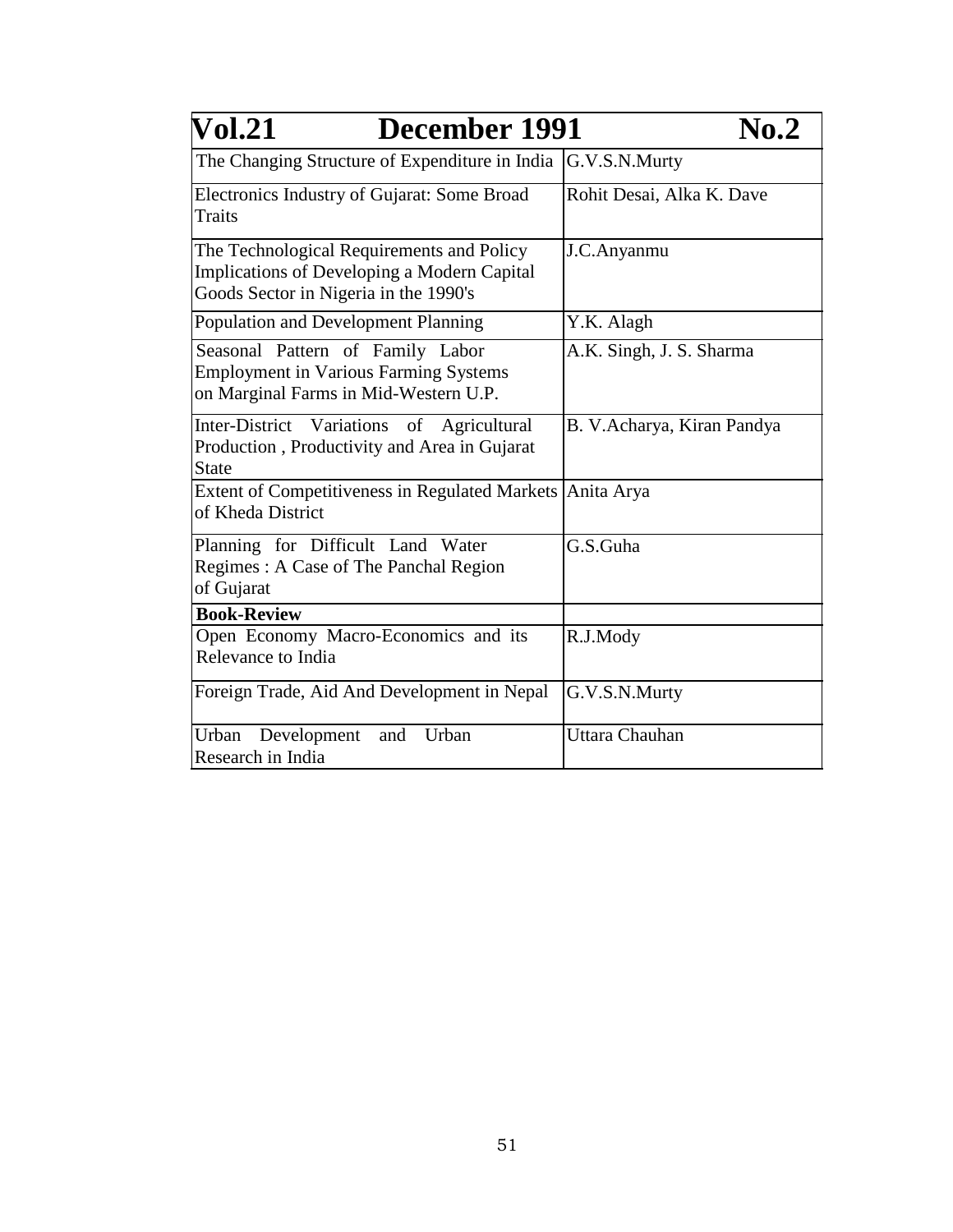| <b>June 1991</b><br><b>Vol.21</b>                                                                            | No.1                 |
|--------------------------------------------------------------------------------------------------------------|----------------------|
| Regional Cost Advantages: A Study of<br>Gujarat Industries in a Comparative Spatial<br>Dimension             | Pravin G.Pathak      |
| Interindustry Linkage<br>Intertemporal<br>Gujarat Manufacturing<br>Pattern<br>of<br>Industries               | <b>Himal Chandel</b> |
| An Analysis of Inflation and Relative Price<br>Variability in India                                          | R.J.Mody, B.C.Thaker |
| Surplus Labor in Agriculture in the Context<br>of Technological Change: An Analysis of<br>Andhra Pradesh     | V.Ratna Reddy        |
| Rural to Urban (Male) Decadal District B. C. Mehta, Anju Kohli<br>In-Migration Model, 1971, 1981 (Rajasthan) |                      |
| Stability of Agricultural Prices in<br>Gujarat                                                               | Anita Arya           |
| Irrigation and Intensity of Cropping : A Cross<br>Section Analysis at State Level                            | S.S.Yadav            |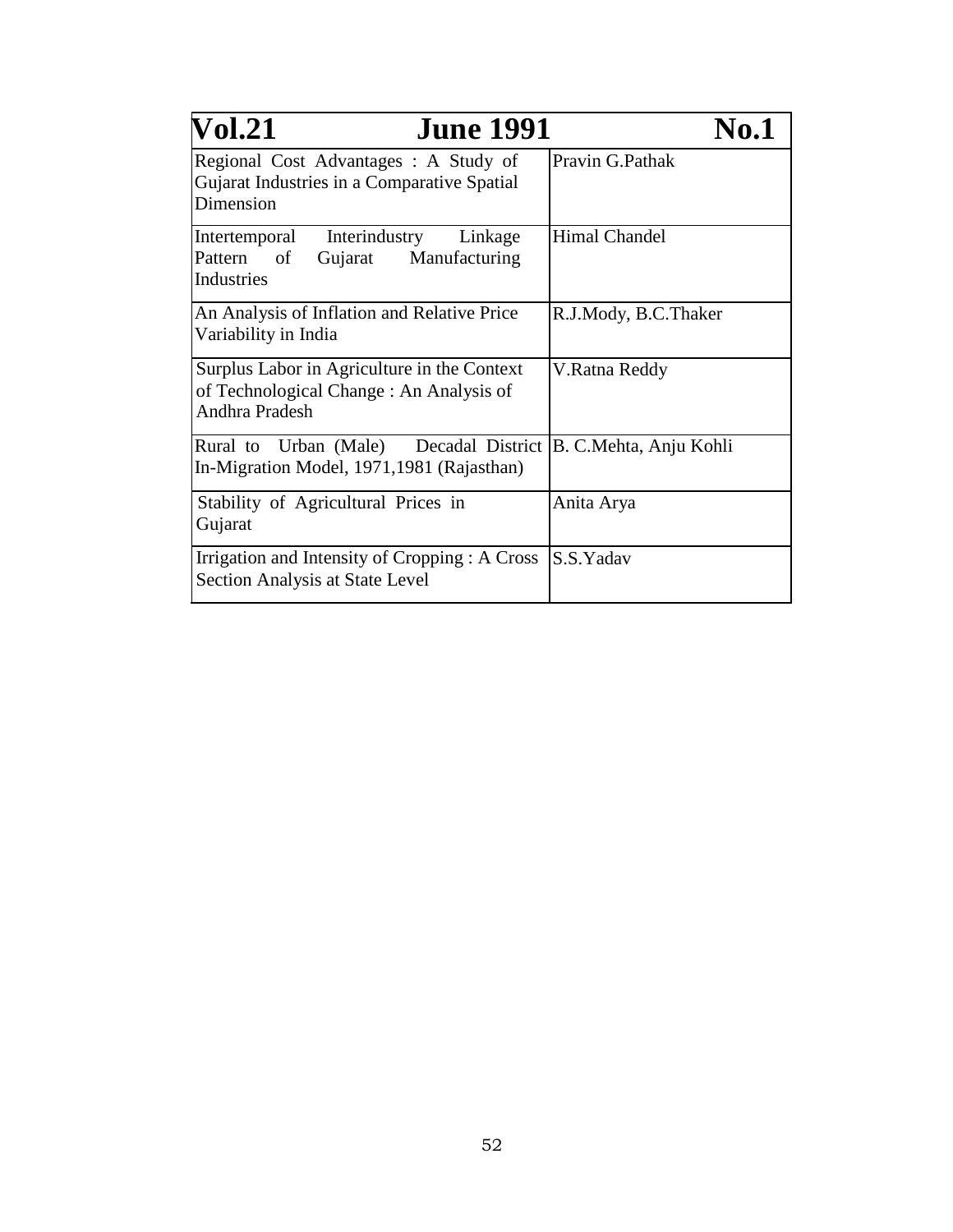| <b>Vol.20</b><br><b>June-December 1990</b><br>$\mathbf{No}$ .1-2                                       |                                  |
|--------------------------------------------------------------------------------------------------------|----------------------------------|
| Review of Saving Behavior Studies with Kishore Kulkarni<br>Special Reference to India                  |                                  |
| Resource Flow to Agriculture : Concept and<br><b>Case Studies</b>                                      | Y.K.Alagh, Atul Sarma            |
| Canal Water Rates - A Critical Review (A<br>Case Study of Gujarat in India)                            | A.S.Patel                        |
| Changing Crop Pattern and Aspects of<br>Instability in Orissa's Agriculture                            | Prasanna Kumar Tripathy          |
| Allocation of Growth of Employment<br><b>Between its Sources</b>                                       | M.M.Moghaddam, C.Subharami Reddy |
| An Empirical Study of Liquidity Preference<br>of Corporate Sector in India                             | Gian Kaur, Narinder Kaur         |
| The Supply Side of Indian Fertilizer<br>Market                                                         | D. Varatharajan, K.K.Saxsena     |
| Trends and Acreage Response of<br>Groundnut in Gujarat                                                 | Ant Ram, Ashok Kumar             |
| Estimation of Economic Impact of<br>Constrained Supply of Oil: An Exercise for<br>India                | Parimal Pariya, A. K Sengupta    |
| Ground Water Resources Management of<br>Gujarat - With Special Reference to<br><b>Mehsana District</b> | <b>Amrish Vora</b>               |
| A Survey of Research on Gujarat<br>Economy                                                             | P. A. Javadekar                  |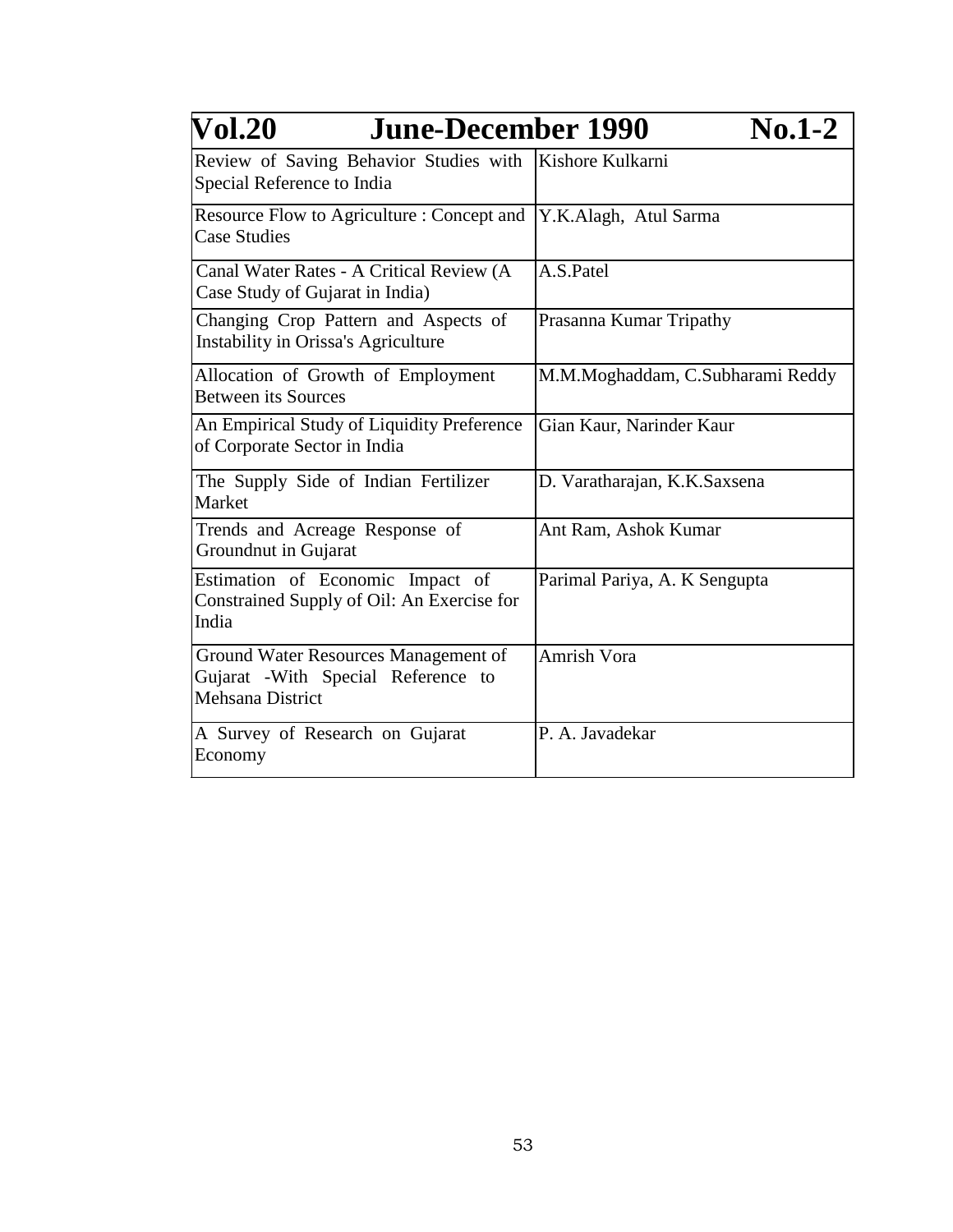| <b>Vol.19</b><br><b>June-December 1989</b>                                                                  | $No.1-2$                      |
|-------------------------------------------------------------------------------------------------------------|-------------------------------|
| Human Capital and Adoption of Innovations in P.Duraisamy<br><b>Agricultural Production: Indian Evidence</b> |                               |
| Cropping Intensity, Irrigation and Farm Size in S.R.Narappanavar<br>Karnataka                               |                               |
| Detection of Kuznet's Cycles through<br><b>Maximum Entropy Method</b>                                       | C.S.R.Murty, J.J.Trivedi      |
| Trends in the Regional Inequalities in India:<br>1961-78                                                    | Dinesh N.Awasthi              |
| Determinants of Labor Mobility in a<br>Backward Area: A Study of<br><b>Bharuch</b><br>-Ankleshwar Region    | Y.S.Purohit, V.P.Bharadwaj    |
| Efficiency of Production of Collaborating<br>Firms in the Electrical Equipment's Industry                   | Himanshu Joshi, R.R. Barthwal |
| Regional Demand for Bank Deposits                                                                           | Biswa N.Bhattacharya          |
| Analysis of the Government Security Market                                                                  | R.J.Mody, B.C.Thaker          |
| Factors Determining Public Response and<br><b>Cost of Floatation of Public Issues</b>                       | Indumathi Parthasarathy       |
| The Demand for Non Market Time : The Case of R. Malathy<br>Married Women in an Urban Setting                |                               |
| Occupational Mobility of<br>Displaced<br>Families: A Study of Panam Irrigation Project<br>in Gujarat        | Anil K. Gumber                |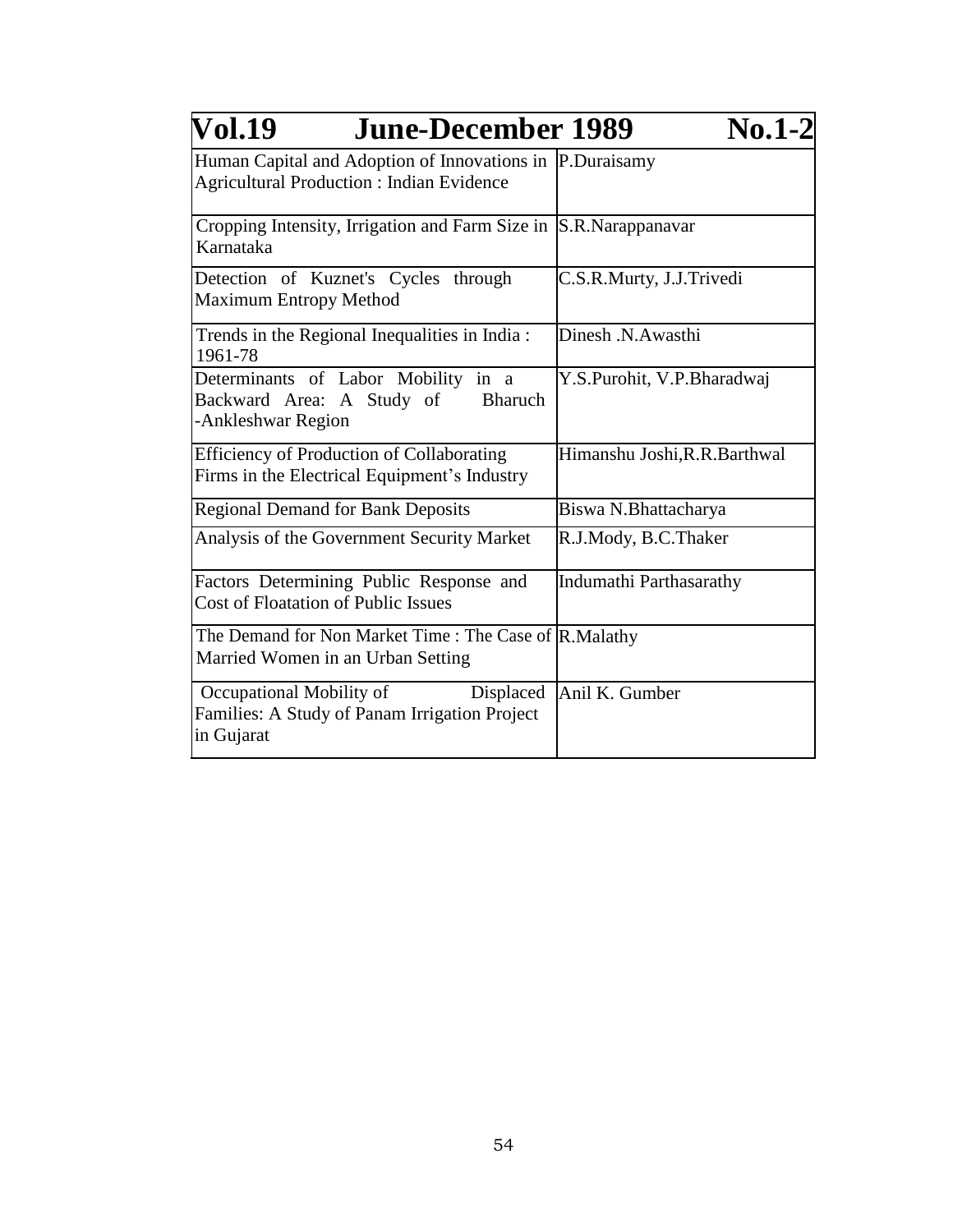| <b>Vol.18</b><br><b>June-December 1988</b><br>$No.1-2$                                                                                 |                                |
|----------------------------------------------------------------------------------------------------------------------------------------|--------------------------------|
| <b>Section I-Econometric Theory</b>                                                                                                    |                                |
| <b>Estimation of Probability Density Function</b><br>with Applications to Non Parametric Inference<br>in Econometrics                  | Aman Ullah, Radhey S Singh     |
| Estimation of Lorenz -Ratio From a Finite<br>Population                                                                                | Pulakesh Maiti, Manoranjan Pal |
| Estimation<br>of<br>Unrelated<br>Seemingly<br><b>Regression With Heteroskedastic Errors</b>                                            | Balvir Singh, Yogendra Chaubey |
| Volcker Deflations in USA and the Estimation H.D. Vinod<br>of Reduced Forms of Rational Expectation<br>Models                          |                                |
| Decomposition and Linkages of Gini Index of<br>Inequality to Within and Between Group<br><b>Inequalities for Generalized Grouping</b>  | S.N.Prasad                     |
| On Structurally Homogeneous Clusters                                                                                                   | C.S.R.Murty, P.N.Misra         |
| <b>Section II- Poverty, Consumption and Tax Analysis</b>                                                                               |                                |
| Distributional Equity, Optimal Commodity<br>Taxes and Tax Reforms in India: Sensitivity<br><b>Results of Some Simulation Exercises</b> | M.N.Murty, Ranjan Ray          |
| India's Food grain Surplus: A Demand -<br><b>Supply Policy Simulation</b>                                                              | K.N.Murty, P.Parthasarathy Rao |
| A Note On Consumption Inequality in Rural<br>India                                                                                     | N.S.Iyengar, B.P. Vani         |
| On the Measurement of Quality of<br>Consumption                                                                                        | G.V.S.N.Murty                  |
| Measurement of Poverty: An Inter-State<br>Profile                                                                                      | N.C.Shah                       |
| Approaches to Rural Poverty in India: Issue of P.K.Chaubey<br><b>Measurement and Analysis</b>                                          |                                |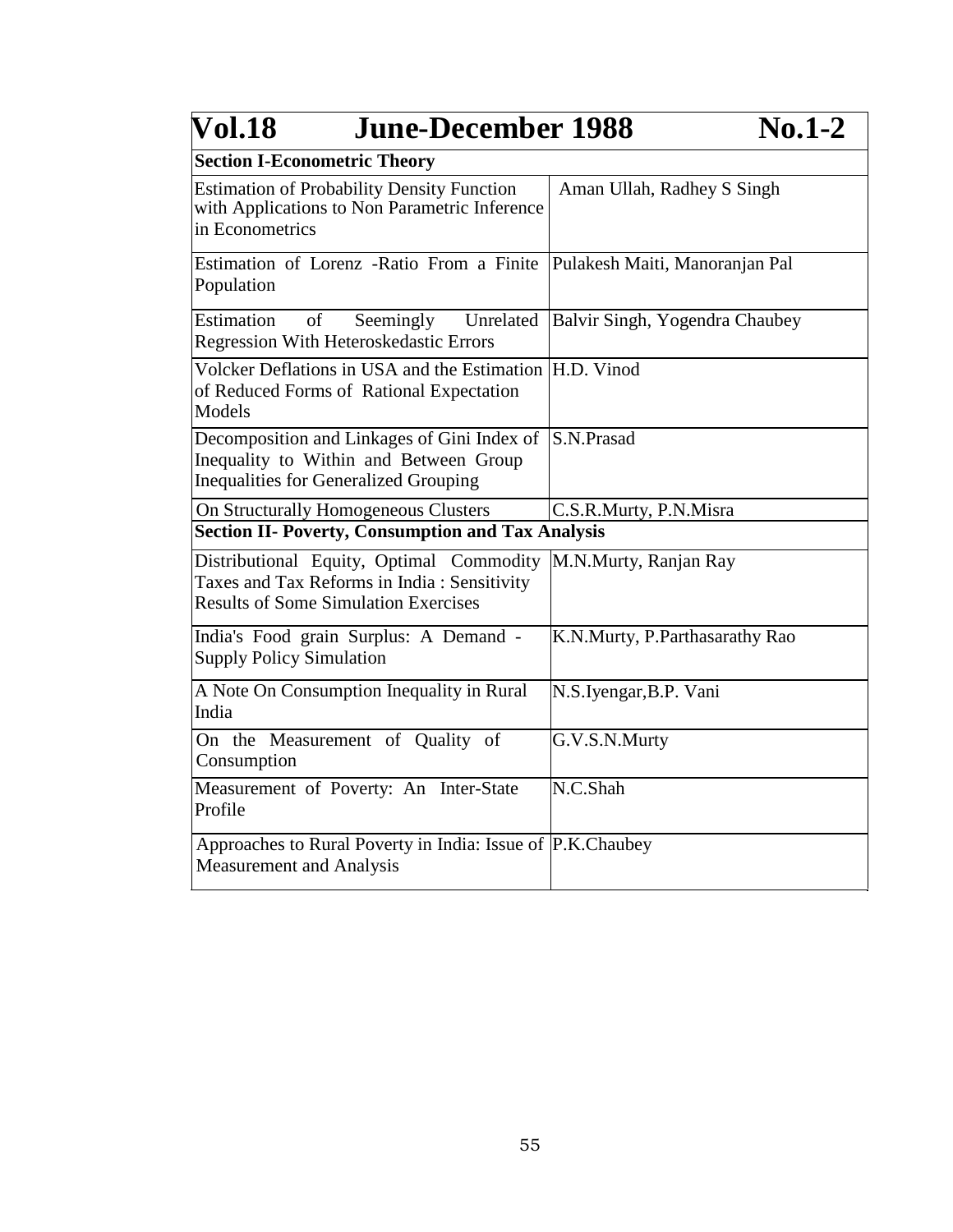| <b>Vol.17</b><br>December 1987                                                                                                                   | $\bf{No.2}$                    |
|--------------------------------------------------------------------------------------------------------------------------------------------------|--------------------------------|
| Poverty: Concepts, Measurement and<br>Reoriented Strategy for Its Alleviation                                                                    | V.S.Singh                      |
| Changing Structure of Sectoral Distribution<br>of Per-Capita Income in Non-Agricultural<br>Sector in India                                       | <b>B.C.Thaker</b>              |
| VES Production Function with Neutral<br>Technological Change - A Comparative Study<br>of the Industrial Sectors of Gujarat State Vs All<br>India | K.C.Soni, B.B.Jani             |
| Comparison of Regional Input-Output Table -<br>Rajasthan, Punjab and Haryana                                                                     | K.K.Saxsena, Ira Bhatnagar     |
| Input-Output Allocation Model for India<br>- A Note                                                                                              | Arun Sen- Gupta                |
| Returns to Scale and Elasticity of<br>Substitution of a Few Manufacturing<br>Industries of Assam : A Note                                        | Mohd.Islamuddin                |
| <b>Book-Review</b>                                                                                                                               |                                |
| Land Reforms in India                                                                                                                            | Rohit Shukla                   |
| <b>Book Abstracts</b>                                                                                                                            |                                |
| <b>Uttar Pradesh in Statistics</b>                                                                                                               | Kripa Shankar                  |
| Farmer's Movement in India                                                                                                                       | M. V.Nandkarni                 |
| Economic Activities of Children                                                                                                                  | <b>B.M.Dinesh</b>              |
| Panchayati Raj and The Weaker Sections                                                                                                           | <b>U.Gurumurty</b>             |
| <b>Alternatives</b><br>Industrial<br>in<br>-Sugar-cane Processing in India                                                                       | Development H.H.De.Haan        |
| <b>Energy Environment in Agriculture</b>                                                                                                         | Somu Giriappa                  |
| Land Power and People 1981-70 Rural Elite in<br>Transition                                                                                       | Rajendra Singh                 |
| Social Values and Development: Asian<br>Perspectives                                                                                             | Durganand Sinha, Henry S.R.Kao |
| The Hour of the Fox                                                                                                                              | Roberts Anderson, Water Huber  |
| Small Scale Enterprises in Industrial<br>Development: The Indian Experience                                                                      | <b>Sage Publications</b>       |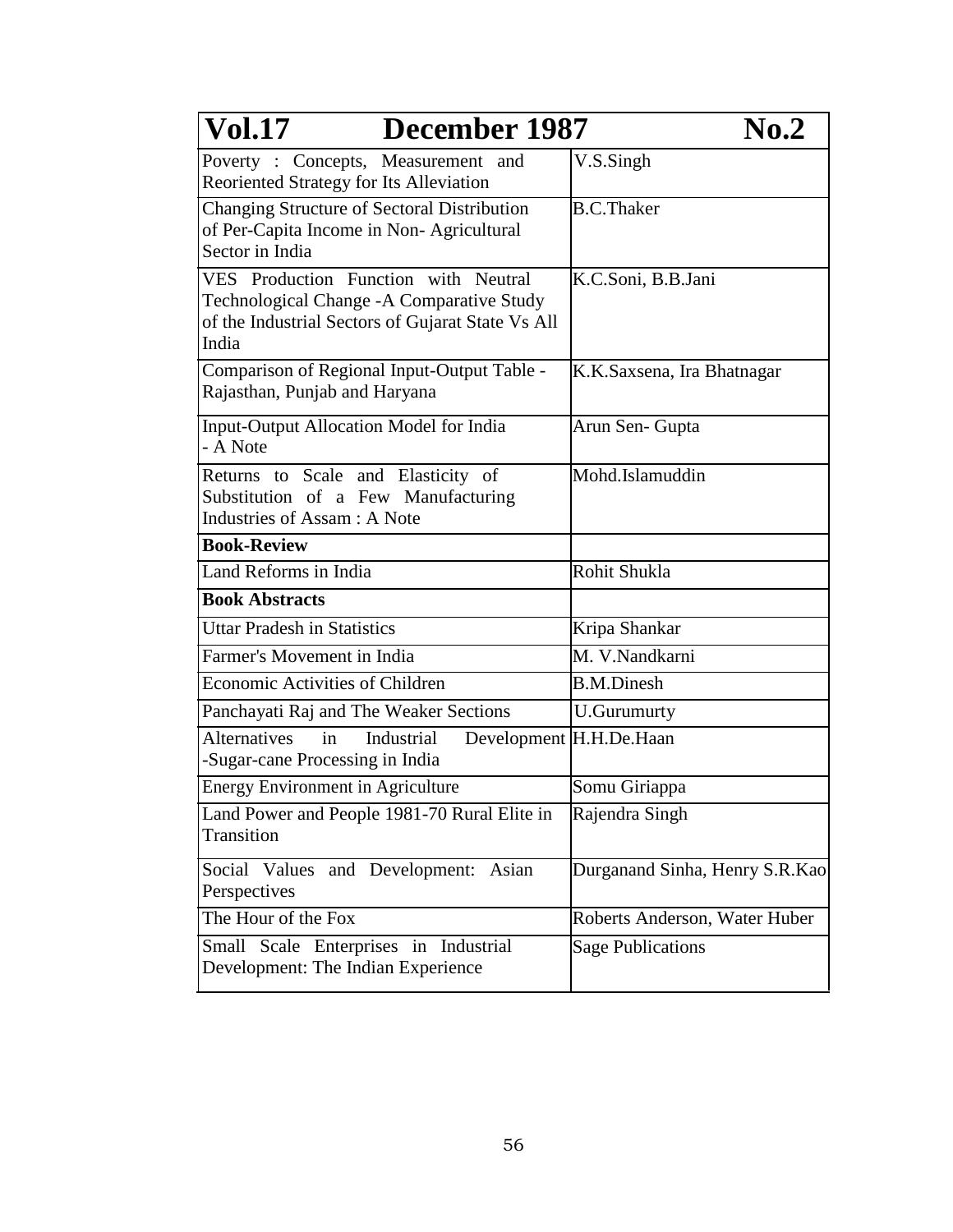| <b>Vol.17</b><br><b>June 1987</b>                                                                               | No. 1              |
|-----------------------------------------------------------------------------------------------------------------|--------------------|
| Wage and Occupational Discrimination Against<br>Women: A Labor Rents Analysis                                   | Jadish Handa       |
| Indian Planning: Demand and Supply Aspects                                                                      | Surjit Singh       |
| Labor Absorption in Agriculture : Some Issues                                                                   | Kiran Pandya       |
| Size and Efficiency in Small Scale Industry:<br>Gujarat Evidence : An Aggregative View                          | P. A. Amin         |
| <b>Excess Bank Borrowings: Their Relation to</b><br>Size and Rate of Growth of Companies                        | T.Dayakar Rao      |
| A Note on Suitability of NSS Consumer<br>Expenditure Survey Data for District Level<br><b>Poverty Estimates</b> | Gautam Kumar Mitra |
| Ph.D. Abstracts                                                                                                 |                    |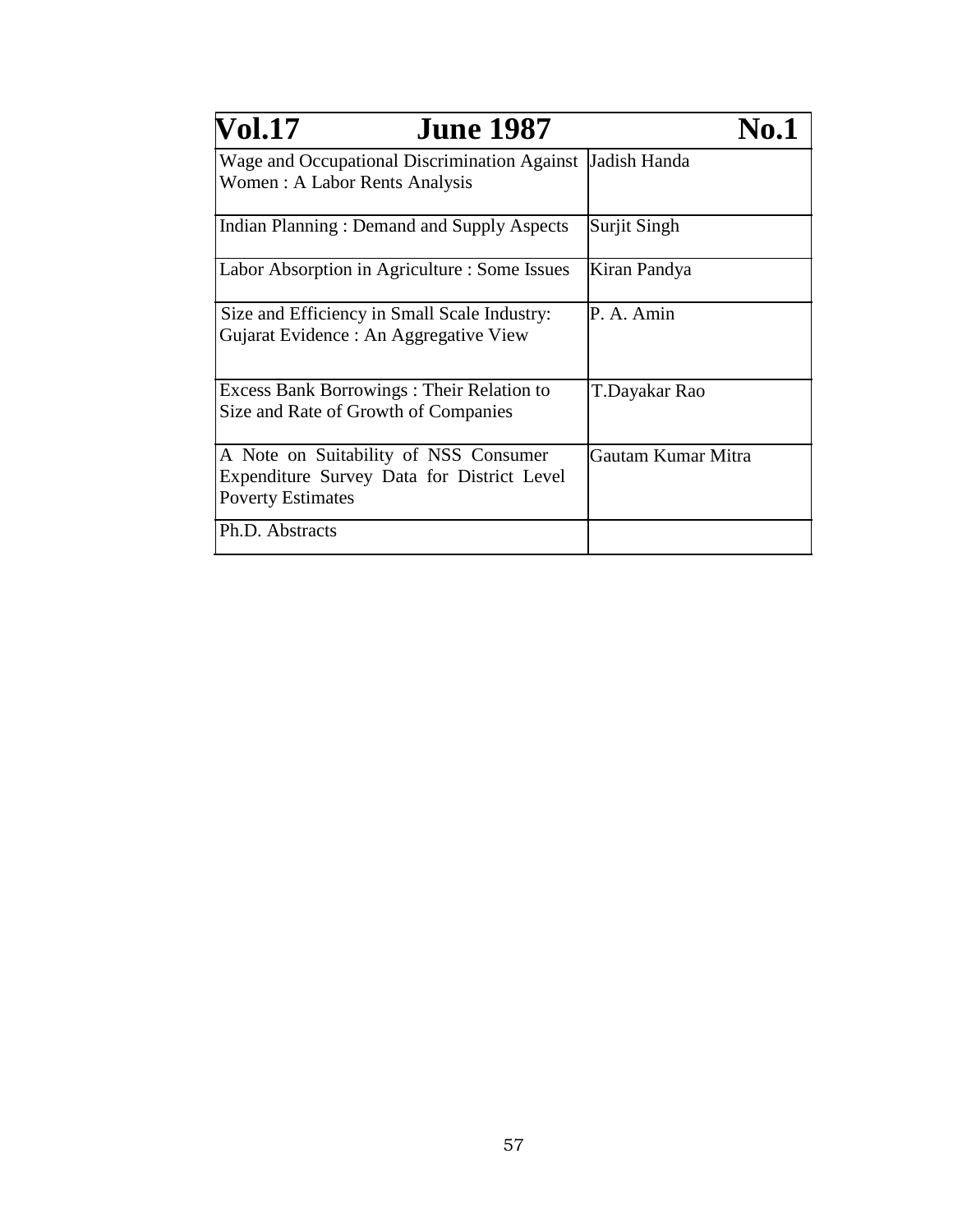| <b>Vol.16</b><br>December 1986                                                                           | $\mathbf{N}$ 0.2                     |
|----------------------------------------------------------------------------------------------------------|--------------------------------------|
| Economics of Water Use in Dantiwada District<br><b>Canal Command Area</b>                                | Arun. S. Pate 1, Haribhai. F. Pate 1 |
| Econometrics Models for India: A Review                                                                  | Surjit Singh                         |
| Manpower Forecasting by Skills in a Perspective Autar S. Dhesi, Sunita Handa,<br>Planning Frame - Punjab | Surjit Singh                         |
| Estimation of an Agricultural Production<br><b>Function using Principal Components</b>                   | C.V.Seshachalapathi, N.A.Rao         |
| Agricultural and Economic Development in<br>Gujarat                                                      | G.N.Joshi                            |
| Industrialization in Gujarat: An Analysis Over<br>Time and Space                                         | A.J. Vora                            |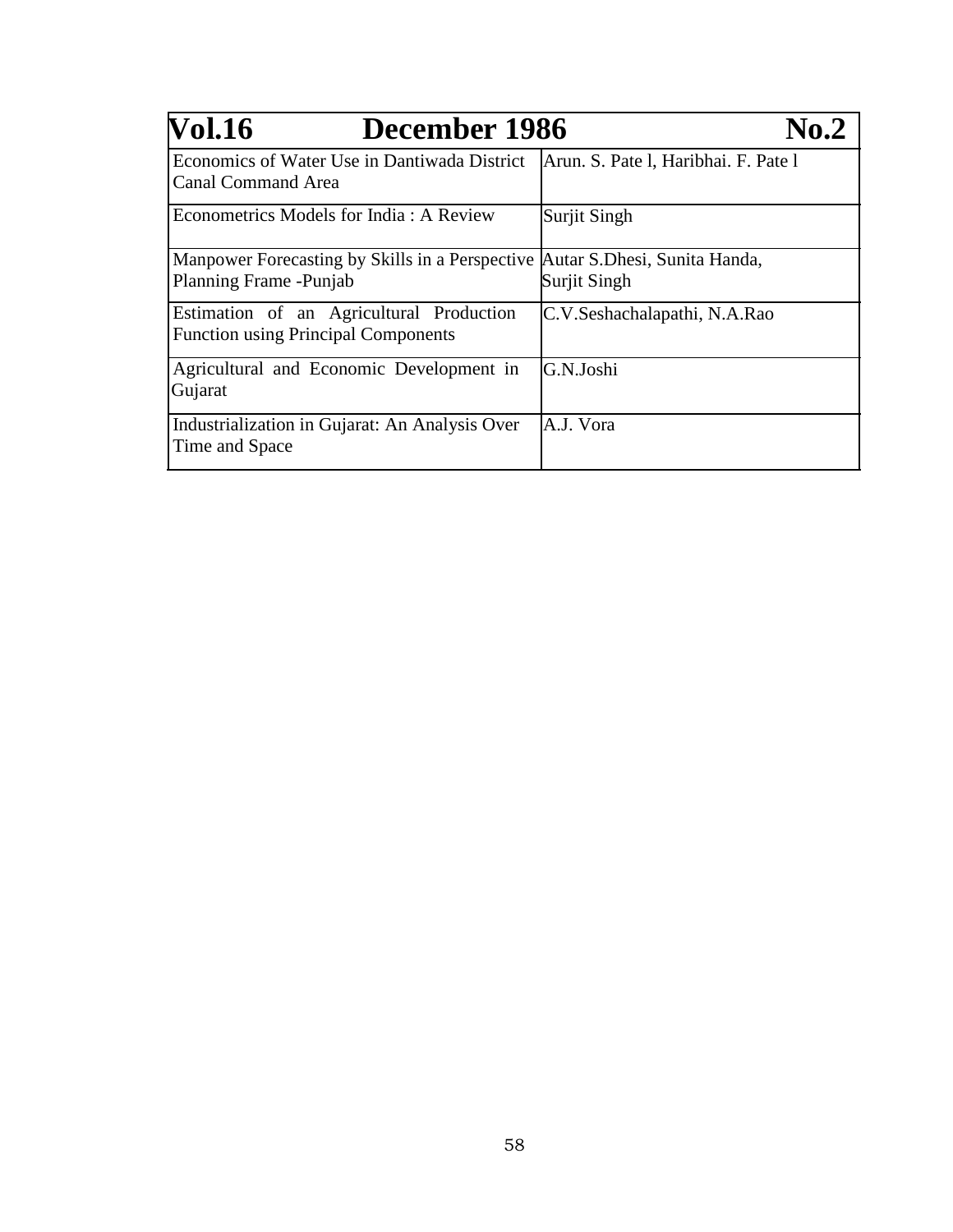| <b>Vol.16</b><br><b>June 1986</b>                                                                                    | <b>No.1</b>                                                                |
|----------------------------------------------------------------------------------------------------------------------|----------------------------------------------------------------------------|
| Growth and Employment in Some Selected<br><b>Industries of Indian Manufacturing Sector</b>                           | A.M.Kadak                                                                  |
| Some Aspects of Urban Growth in India: A Case<br>Study of Surat City in the Second Half of the<br>Nineteenth Century | Gita Bajpai                                                                |
| Choice of Techniques for Match Industry in India                                                                     | <b>B.Bhagavan Reddy</b>                                                    |
| The Tendency of Industries : A Comparison Over<br>Time 1969-70-1980-81                                               | $\mathsf{R}.\mathsf{D}.\mathsf{Desai},\mathsf{V}.\mathsf{K}.\mathsf{Shah}$ |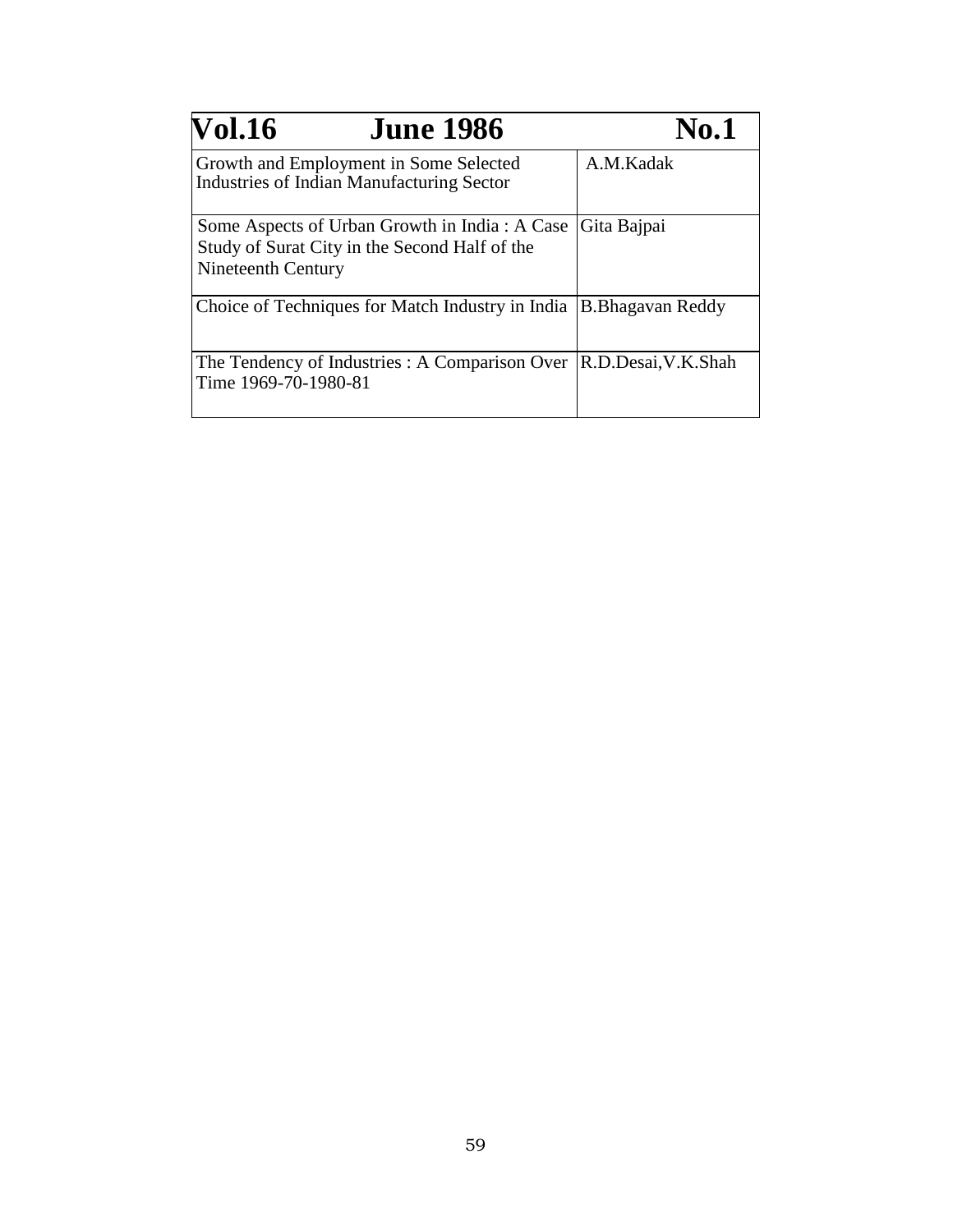| <b>Vol.15</b><br>December 1985<br><b>No.2</b>                                              |                      |
|--------------------------------------------------------------------------------------------|----------------------|
| The Real Balance Effect-Some Issues                                                        | K.M.Joshi, S.M.Joshi |
| Wage Relatives in an Open Economy - Its<br><b>Economic Consequences</b>                    | D.S.Pathak           |
| The Dynamic Aspects of Power Sector and<br>the Level of Economic Development in India      | Jayshree Shah        |
| Growth, Concentration and Efficiency,<br>Prospects of Small Scale Industries of<br>Gujarat | P.A.Amin             |
| Aggregation Overtime in Distributed Lag<br>Models                                          | N.A.Rao              |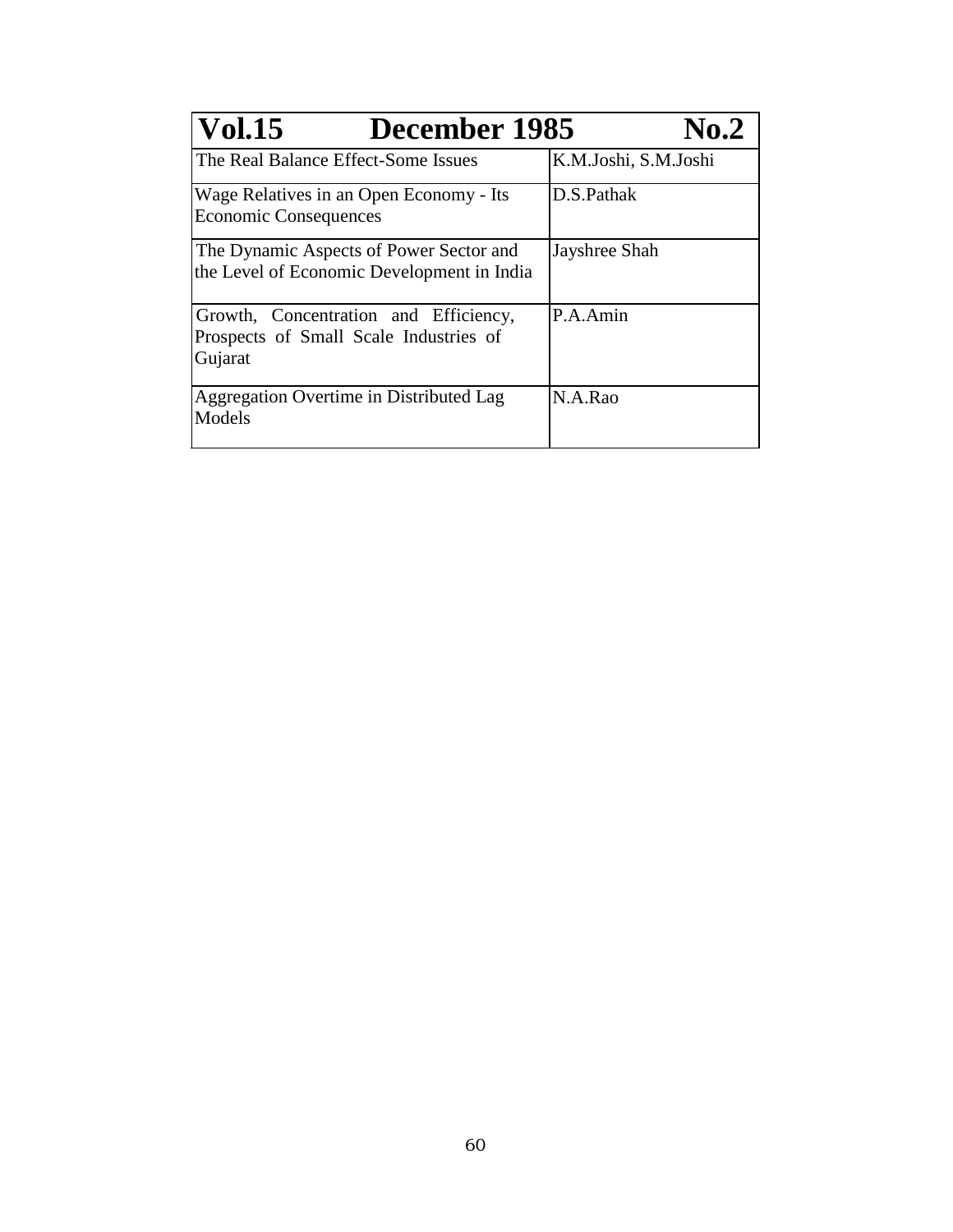| <b>Vol.15</b><br><b>June 1985</b>                                                        | <b>No.1</b>        |
|------------------------------------------------------------------------------------------|--------------------|
| The Demand Pull and Cost Push Inflation in<br>India                                      | P.N.Mathur         |
| Regional Input-Output Modeling in India                                                  | <b>Himal Singh</b> |
| Estimation and Stability Tests of Some<br><b>Demand for Money Functions</b>              | Paramdeep Singh    |
| Growth Employment and Choice of<br>Techniques- A Survey                                  | A.M.Kadak          |
| Underemployment Theory and Concepts in<br><b>Different Work Situations - Some Issues</b> | Joseph Abraham     |
| Ph.D. Abstracts                                                                          |                    |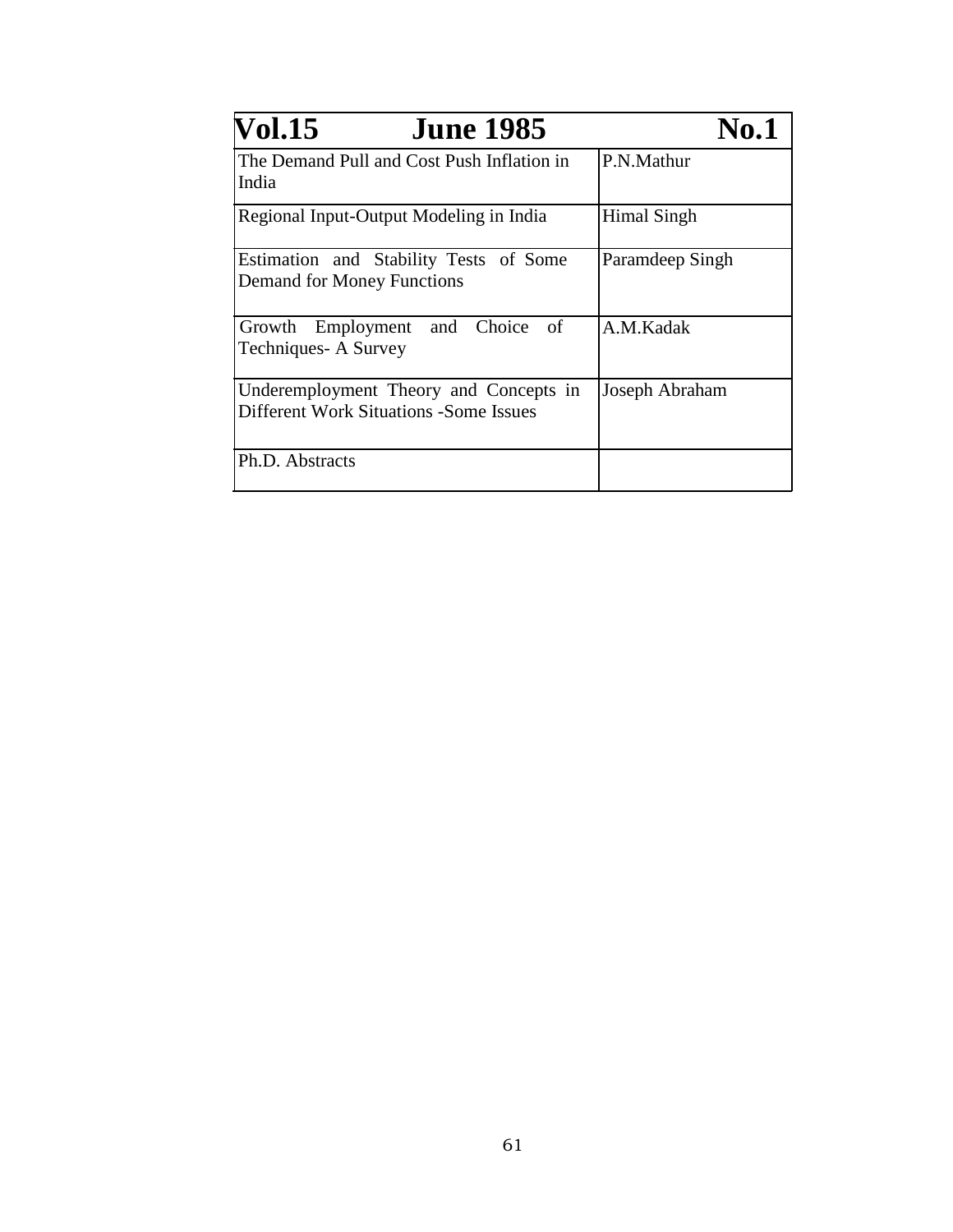| <b>Vol.14</b><br>December 1984                                                                        | No.2                |
|-------------------------------------------------------------------------------------------------------|---------------------|
| Consumer Behavior in India: An Application of an G.V.S.N.Murty<br><b>Almost Ideal Demand System</b>   |                     |
| Regional-Regionalization and Regional Planning<br><b>Review of Techniques</b>                         | <b>Suresh Deman</b> |
| Term Structure of Interest Rates: In Theory<br>and Practice                                           | <b>B.C.Thaker</b>   |
| Behavior of Union Tax-Receipts : Preliminary<br><b>Results from Application of Time Series Method</b> | J.K.Shastri         |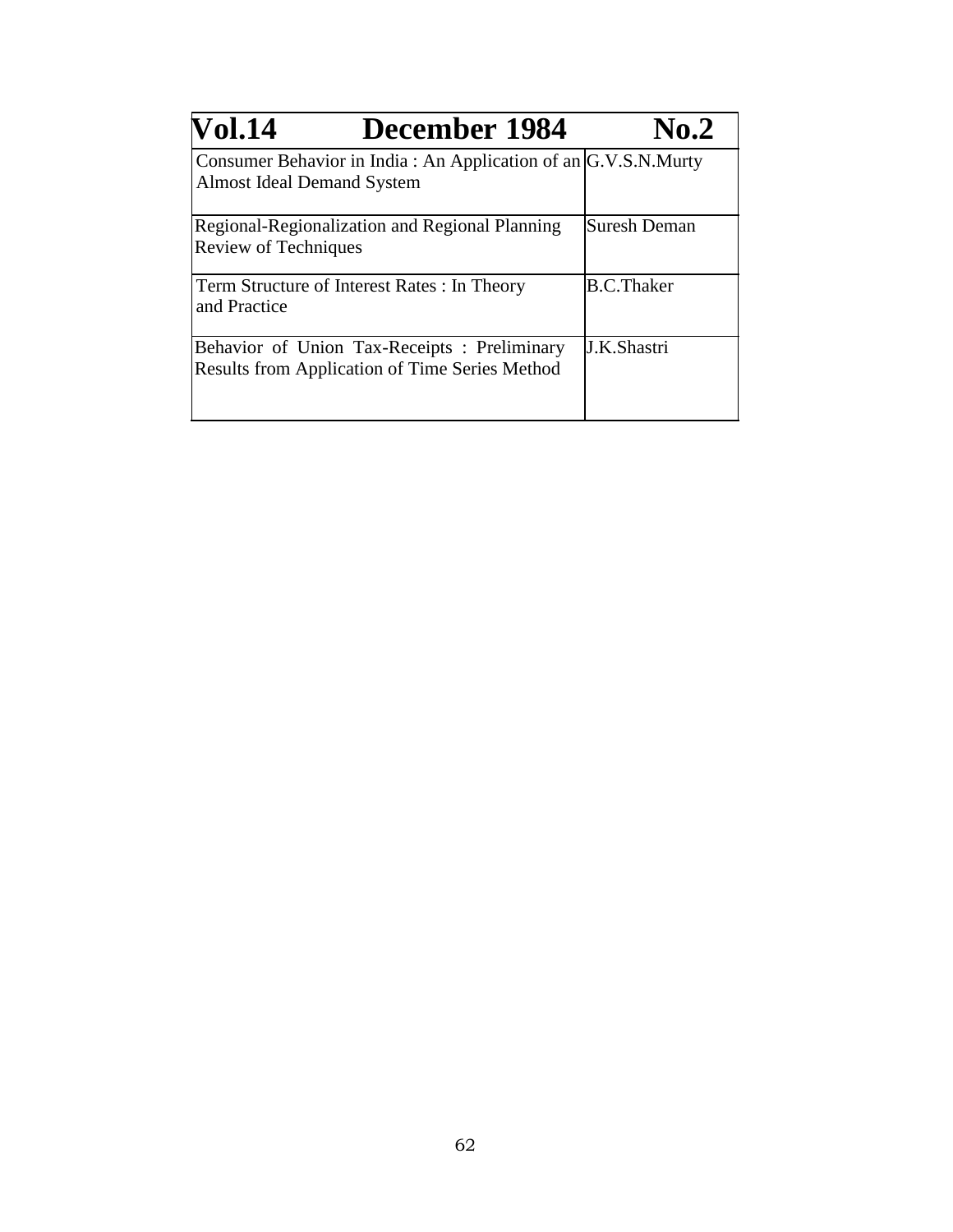| <b>Vol.14</b><br><b>June 1984</b>                                                          | <b>No.1</b>          |
|--------------------------------------------------------------------------------------------|----------------------|
| Wealth Inequality and Poverty in Punjab:<br><b>Occupation</b> -wise Analysis               | Satya Paul           |
| An Analysis of Money Supply in India                                                       | R.J.Mody, B.C.Thaker |
| Gram Production in India: Problems and Policy<br>Recommendations                           | Nagesh Singh         |
| A Simultaneous Estimation and Testing for<br><b>Functional Form and Varying Parameters</b> | G.V.S.N.Murty        |
| Maximum Entropy Analysis of Beveridge Wheat<br><b>Price Series</b>                         | C.S.R.Murty          |
| Regional Commercialization Advantages<br>for<br><b>Cotton Textile Complex</b>              | R.D.Desai            |
| Empirical Investigation of Tax Functions in Indian Jayesh K.Shastri<br>Economy             |                      |
| Ph.D. Abstracts                                                                            |                      |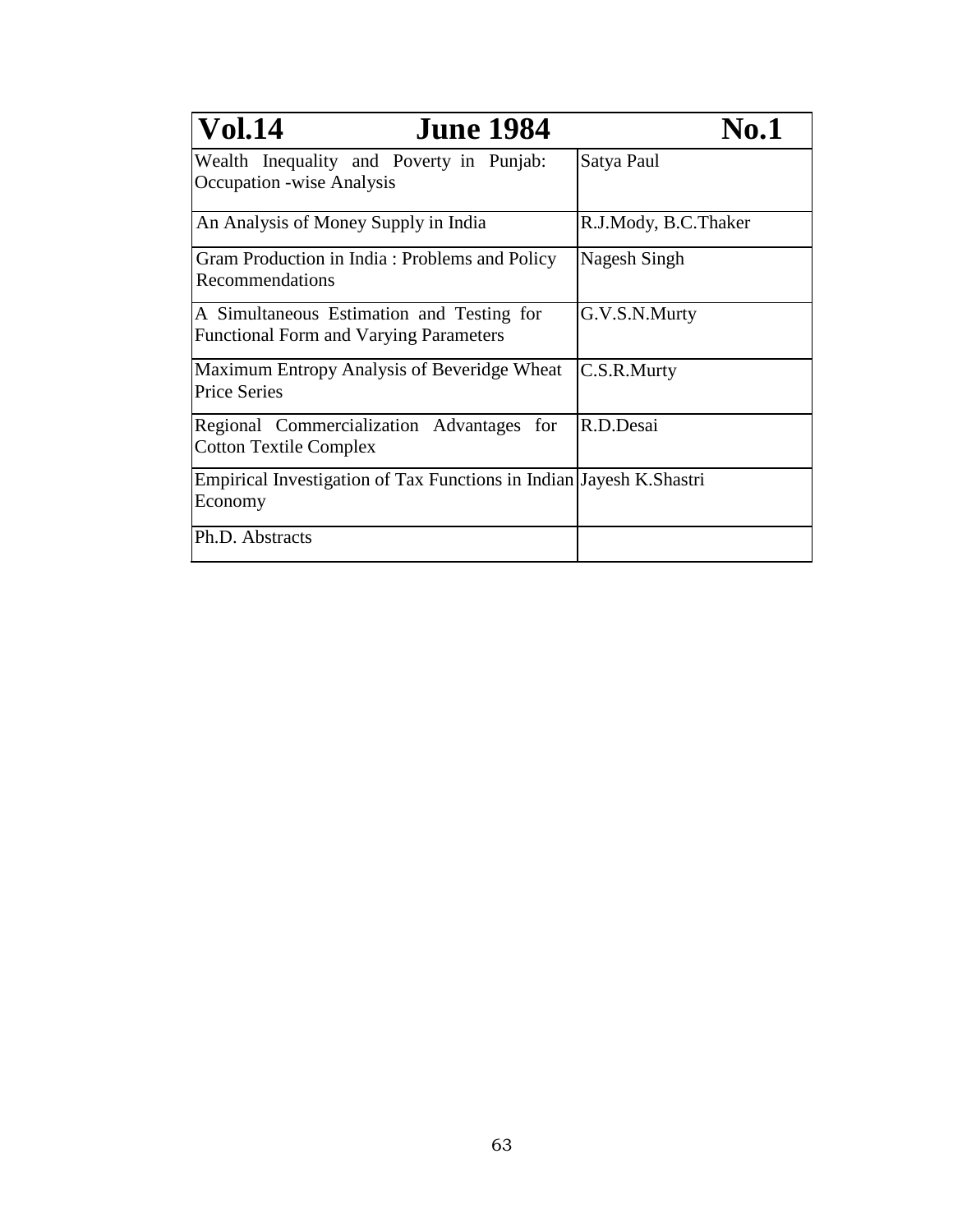| <b>Vol.13</b><br>December 1983                                                                                      | <b>No.2</b>                        |
|---------------------------------------------------------------------------------------------------------------------|------------------------------------|
| Static and Dynamic Systems for India                                                                                | G.V.S.N.Murty                      |
| Socio-Economic Status, Human Capital and<br>Earnings                                                                | Autar S. Dhesi, Surjit Singh       |
| Inter-Industry Transactions in a Metropolis<br>: A Study of Ahmedabad                                               | S.P.Kashyap, R.S.Tiwari, D.R.Veena |
| Spatial and Temporal Variations in the Levels<br>of Agricultural Development in Punjab(<br>1962-65 through 1970-73) | Himal Singh                        |
| A Note on Financial Leverage -Analysis of<br>Medium and Large Scale Ltd. Companies                                  | <b>B.C.Thaker</b>                  |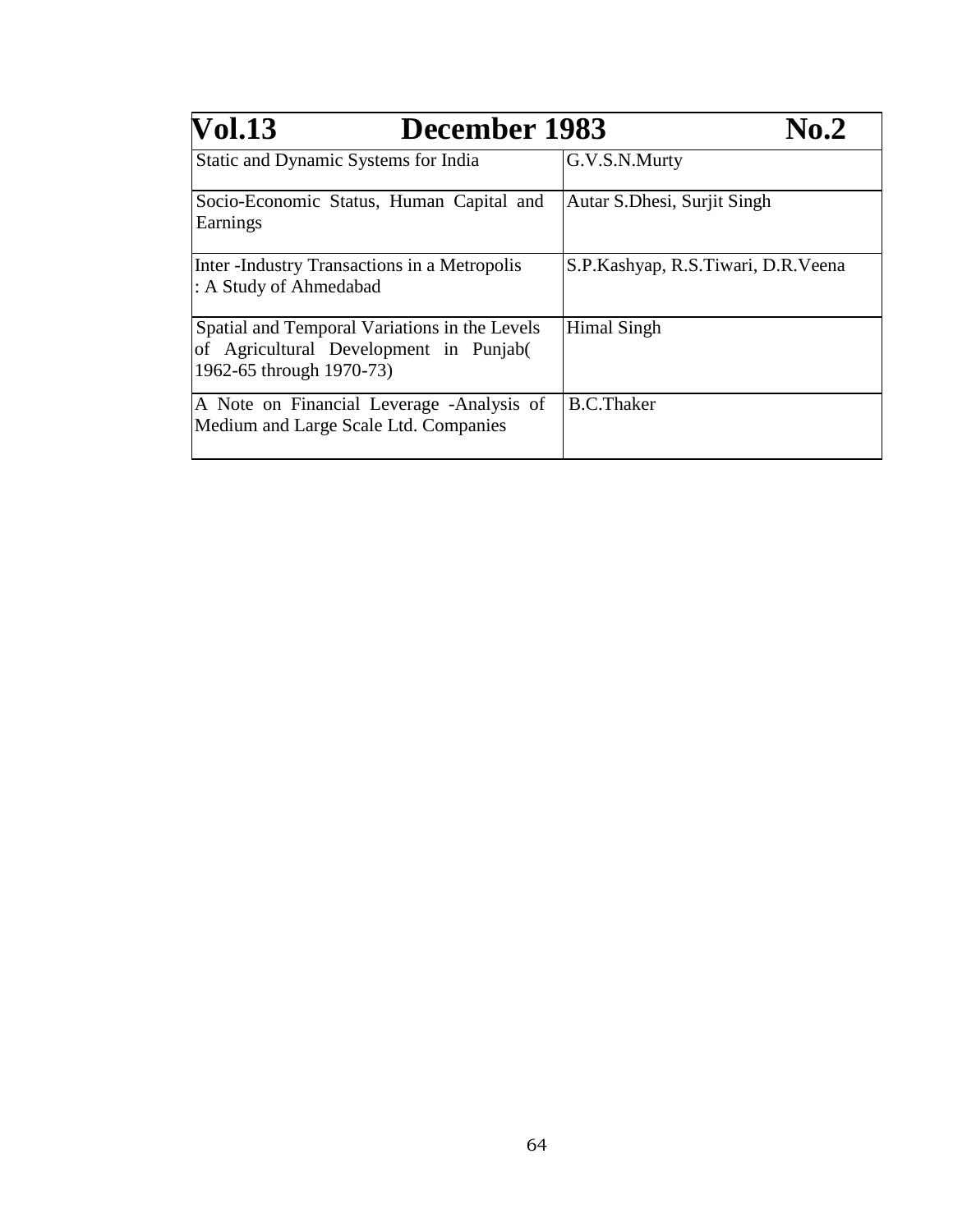| <b>June 1983</b><br><b>Vol.13</b>                                                                           | <b>No.1</b>           |
|-------------------------------------------------------------------------------------------------------------|-----------------------|
| An Approach to Estimate Demand Models for<br>Clothing in India                                              | Sukumari Murty        |
| Sectoral Levels of Development and<br>Migration in Gujarat: A District Level<br>Analysis                    | Anil.K.Gumber         |
| <b>Economic Returns to Investment in Education</b><br>at the Regional Level Estimates for Andhra<br>Pradesh | Jandhyala B. G. Tilak |
| Agricultural Development<br>Alternative<br>Strategies and Income Generation and<br>Distribution             | E.Narayanan Nair      |
| Role of Factors Influencing Relative Growth<br>of Urban Areas: A Case Study Indian States<br>1961-71        | P.M.Patel             |
| <b>Production Function Estimates for Associated</b><br><b>Cement Company Ltd</b>                            | I. C. Arya            |
| Ph.D. Abstracts                                                                                             |                       |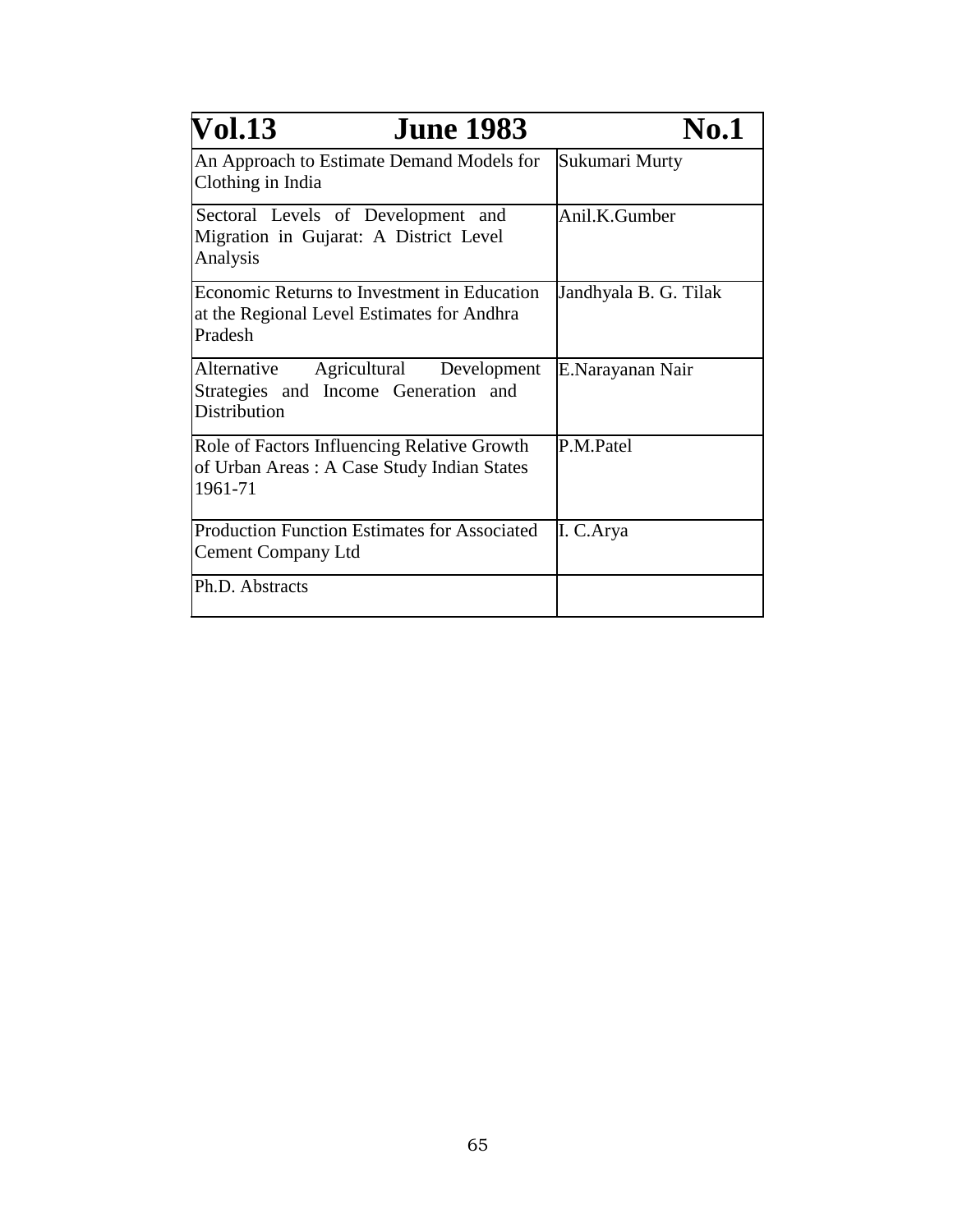| <b>Vol.12</b>                                                             | December 1982 |                                  | <b>No.2</b> |
|---------------------------------------------------------------------------|---------------|----------------------------------|-------------|
| A Survey of Research on Gujarat Economy                                   |               | M.M.Dadi, M.N. Shah, Y. O.Parikh |             |
| Estimation and Evaluation of Alternative<br><b>Engel Curves for India</b> |               | G. V.S.N.Murty, N.C.Shah         |             |
| On Measures of Inequality: An Empirical<br>Exploration                    |               | S.A.R.Sastry                     |             |
| A Note on Camel Carts and Other Informal<br>Urban Transport in Gujarat    |               | <b>Alan Heston</b>               |             |
| Productivity of Basic Industrial Chemicals<br>(Including Fertilizers)     |               | K.Rajalakshmi                    |             |
| Ph.D. Abstracts                                                           |               |                                  |             |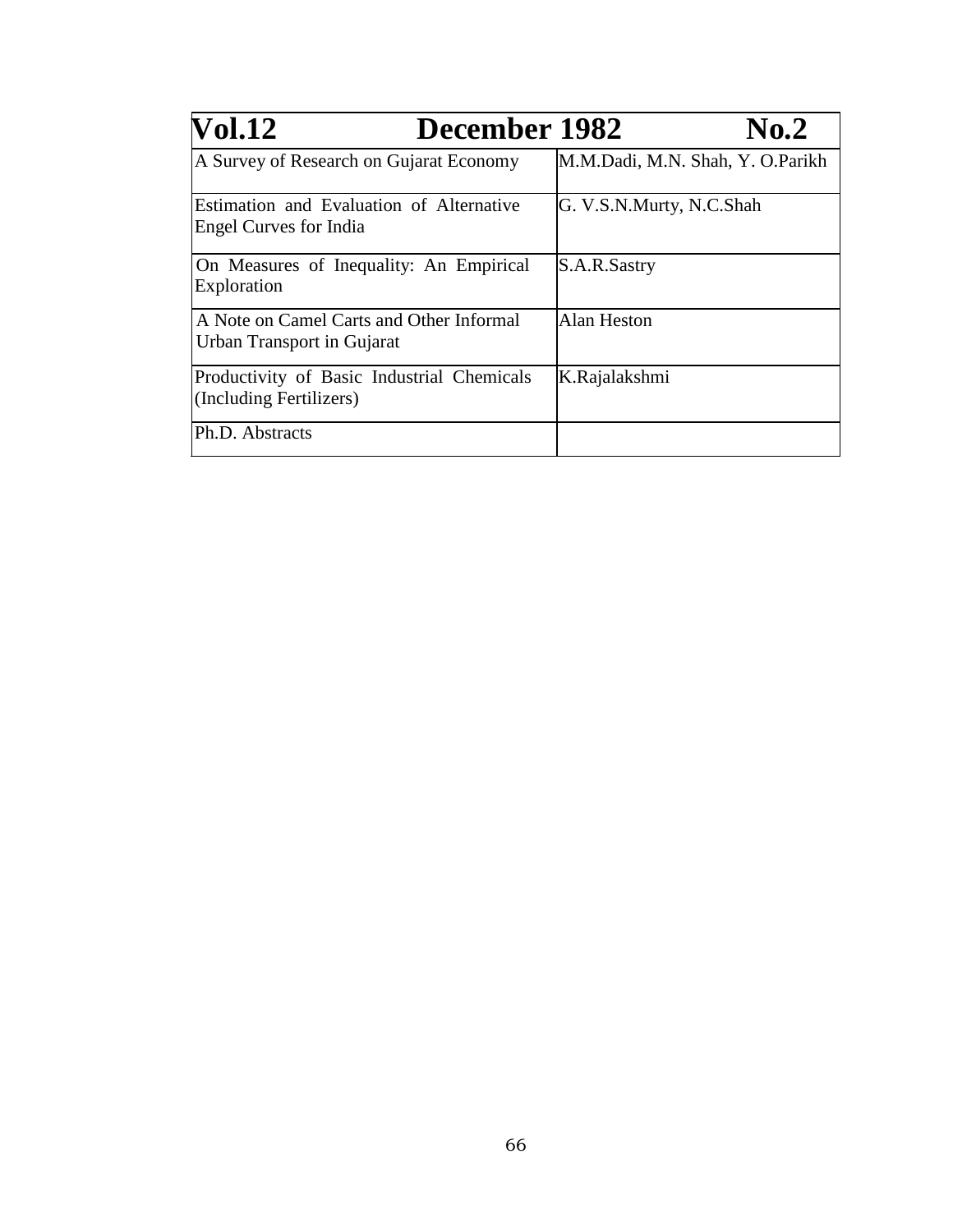| <b>Vol.12</b><br><b>June 1982</b>                                                | <b>No.1</b>                                          |
|----------------------------------------------------------------------------------|------------------------------------------------------|
| Nature of Growth Process in Gujarat: A Survey<br>lof Research                    | S.P.Kashyap                                          |
| Levels of Living ,Poverty and Liquor<br>Consumption - A Study of Ahmedabad Slums | R.Radhakrishna, B.K.Parikh, N. C.Shah                |
| Projections of Textile Demands                                                   | B. V.Iyer, R.Radhakrishna,<br>T.Narsimhan, R.D.Desai |
| On an Empirical Definition of Money in India                                     | Thomas Paul.M, Surjit Singh.                         |
| The Role of Social Mobility in Punjab's<br>Development                           | Autar S. Dhesi, Surjit Singh                         |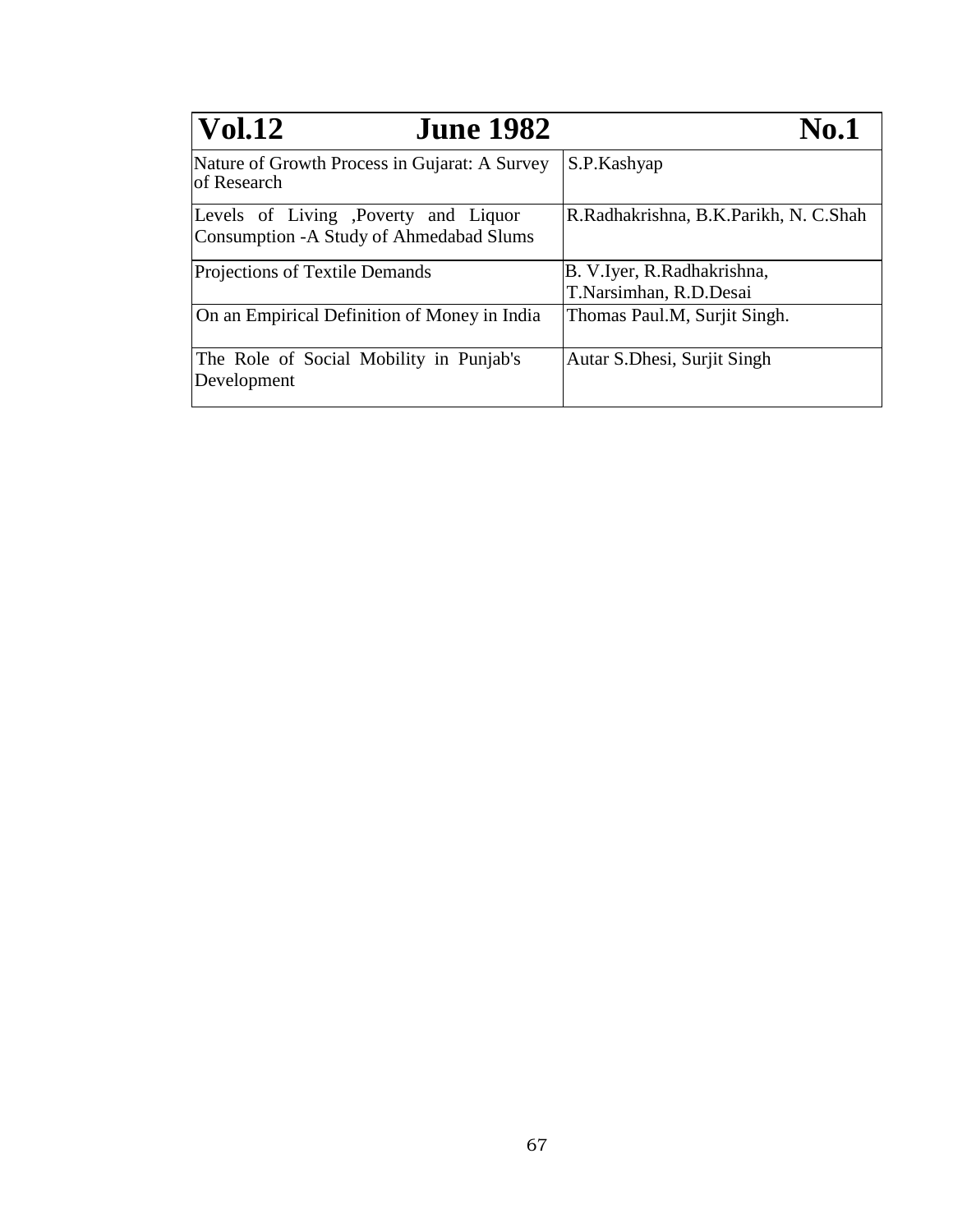## **Vol. 11 June -December 1981**  $\frac{\overline{\text{No. 1-2}}}{\text{Public Policy}}$

| Selected Papers from Seminar on Employment, Levels of living and Public Policy |  |
|--------------------------------------------------------------------------------|--|
|                                                                                |  |

| <b>March 27-29,1980</b>                         | <b>EMPLOYMENT</b>                      |  |
|-------------------------------------------------|----------------------------------------|--|
| Some aspects of unemployment and                | Y.K. Alagh and M. M. Gupta             |  |
| development in India                            |                                        |  |
| Labor Absorption in Indian Agriculture-A        | G.S.Bhalla                             |  |
| Regional analysis                               |                                        |  |
| The New Structure of Field Crop in Haryana      | Sheila Bhalla                          |  |
| and its Impact on the Poverty of Landless       |                                        |  |
| <b>Agricultural Labor Household</b>             |                                        |  |
| STRUCTURE OF POVERTY AND EMPLOYMENT             |                                        |  |
| Measurement of Poverty - Some                   | Amitabh Kundu                          |  |
| <b>Conceptual Issues</b>                        |                                        |  |
| <b>Optimum Diet and Poverty Lines</b>           | S.A.R.Sastry and T.Suryanarayana       |  |
| Measurement of Poverty: Positive and            | S.A.R. Sastry                          |  |
| Normative                                       |                                        |  |
| Nutrition Policy in the Successive              | Plans-AP. V. Sukhatme                  |  |
| Critique                                        |                                        |  |
| Calorie Demand Function, Price Indices and      | R.Radhakrishna and Naresh Shah         |  |
| Some Distributional Implications                |                                        |  |
| Rural Poverty- growth and determinants          | V. G.Rao and G.P.Misra                 |  |
| PLANNING STRUCTURE AND POLICY I                 |                                        |  |
| A Critical Evaluation of the First Phase of the | Indira Hirway                          |  |
| Block level Planning Experiment in Gujarat-     |                                        |  |
| On the Nature of Transition in                  | R S.Rao, S Tripathy, P.K. Tripathy And |  |
| Agriculture of Orissa                           | P.C.Hota                               |  |
| Employment Structure in Talukas                 | having E. Narayanan Nair               |  |
| Different Levels of Development                 |                                        |  |
| An Estimate of Employment and                   | IncomeDilip Shah                       |  |
| Benefits Generated by Amul Dairy                |                                        |  |
| PLANNING STRUCTURE AND POLICY II                |                                        |  |
| Micro level Planning- A Framework               | <b>Baldev Singh</b>                    |  |
| Farm Mechanization and its Impact on Labor      | Arun.K. Pillai                         |  |
|                                                 |                                        |  |
| Generation<br>by Expenditure<br>Employment      | K.S.Reddy                              |  |
| Groups: A Case Study                            |                                        |  |
| Farm Saving Function and Implications of        | R.Radhakrishna S.A.R.Shastry and Atul  |  |
| <b>Income Distribution</b>                      | Sarma                                  |  |
| Some Policy Implications of a Crop Insurance    | P.K.Dave and V.P.Bharadwaj             |  |
| Scheme for Small Farmers of Gujarat             |                                        |  |
|                                                 |                                        |  |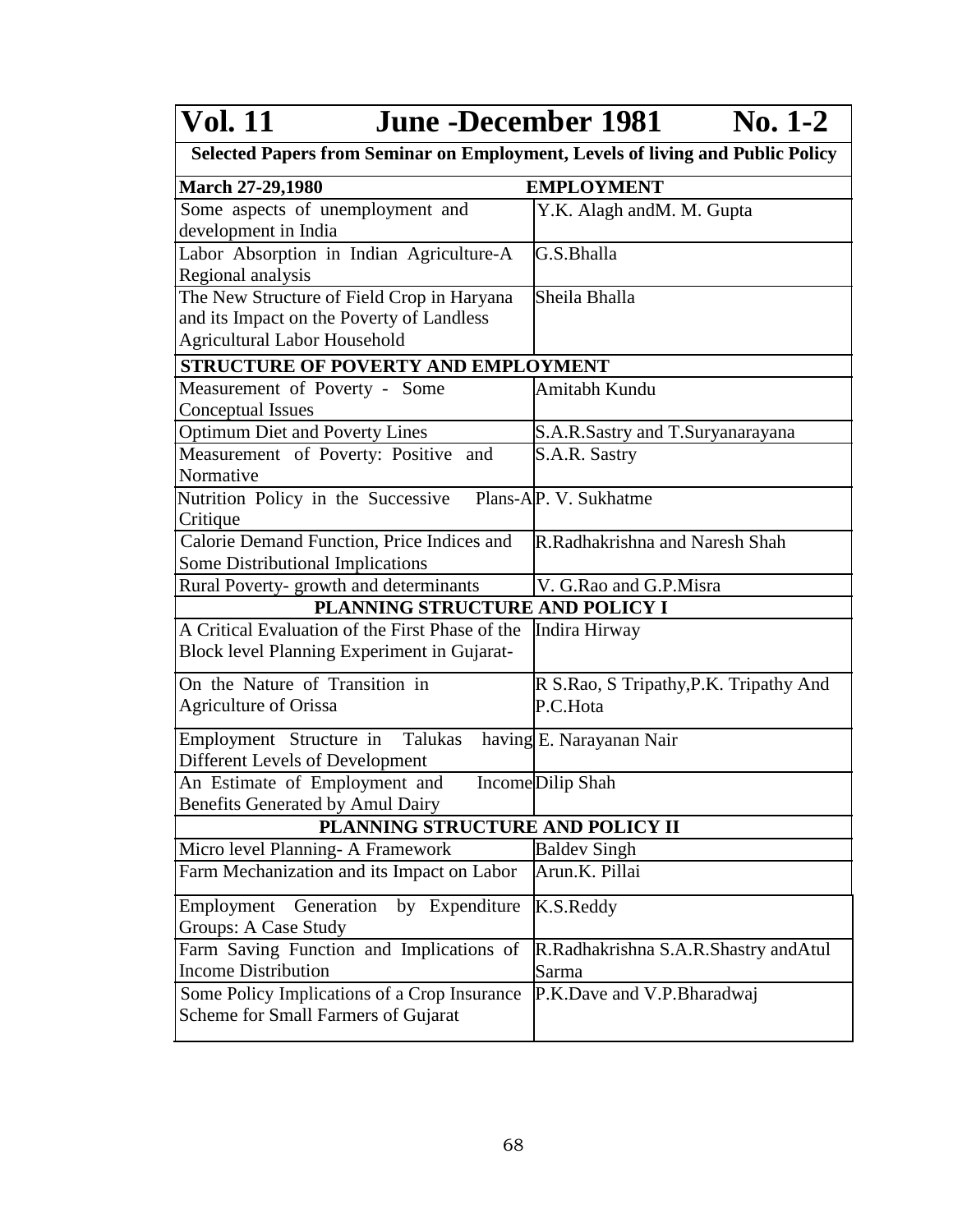| <b>Vol.10</b><br>December 1980                                                                                                             | $\bf{No.2}$            |
|--------------------------------------------------------------------------------------------------------------------------------------------|------------------------|
| In search of Demand for Nutrition: Estimation of<br>Expenditure Elasticities of Calories and Food<br>Taste in Rural India                  | C.H.Shah, N.C.Shah     |
| Methodology of Estimation of Government<br>Purchases with Illustrations of Maharashtra,<br>Gujarat, Rajasthan and Madhya Pradesh           | Atul Sarma, K.M.Parekh |
| Growth of Gujarat Economy: 1960-61 to<br>1978-79 : Preliminary Analysis                                                                    | K.M.Parekh             |
| Regional Transport Cost Analysis: A Case<br><b>Study of the Cotton Textile Industry</b>                                                    | R.D.Desai              |
| Pressure of Domestic Demand and Export<br>Performance : A Case Study of Some Non-<br>Ferrous Metal Products in India 1960-61 to<br>1976-77 | R.S.Tiwari             |
| A Note on Analysis of Excess Reserves,<br>Borrowed Reserves and Free Reserves in India                                                     | <b>B.C.Thaker</b>      |
| A Note on Manpower Projection -Techniques<br>and their Application on an Urbanized Area : A<br>Study in Ahmedabad City                     | D.R.Veena, G.Pandya    |
| Ph.D. Abstracts                                                                                                                            |                        |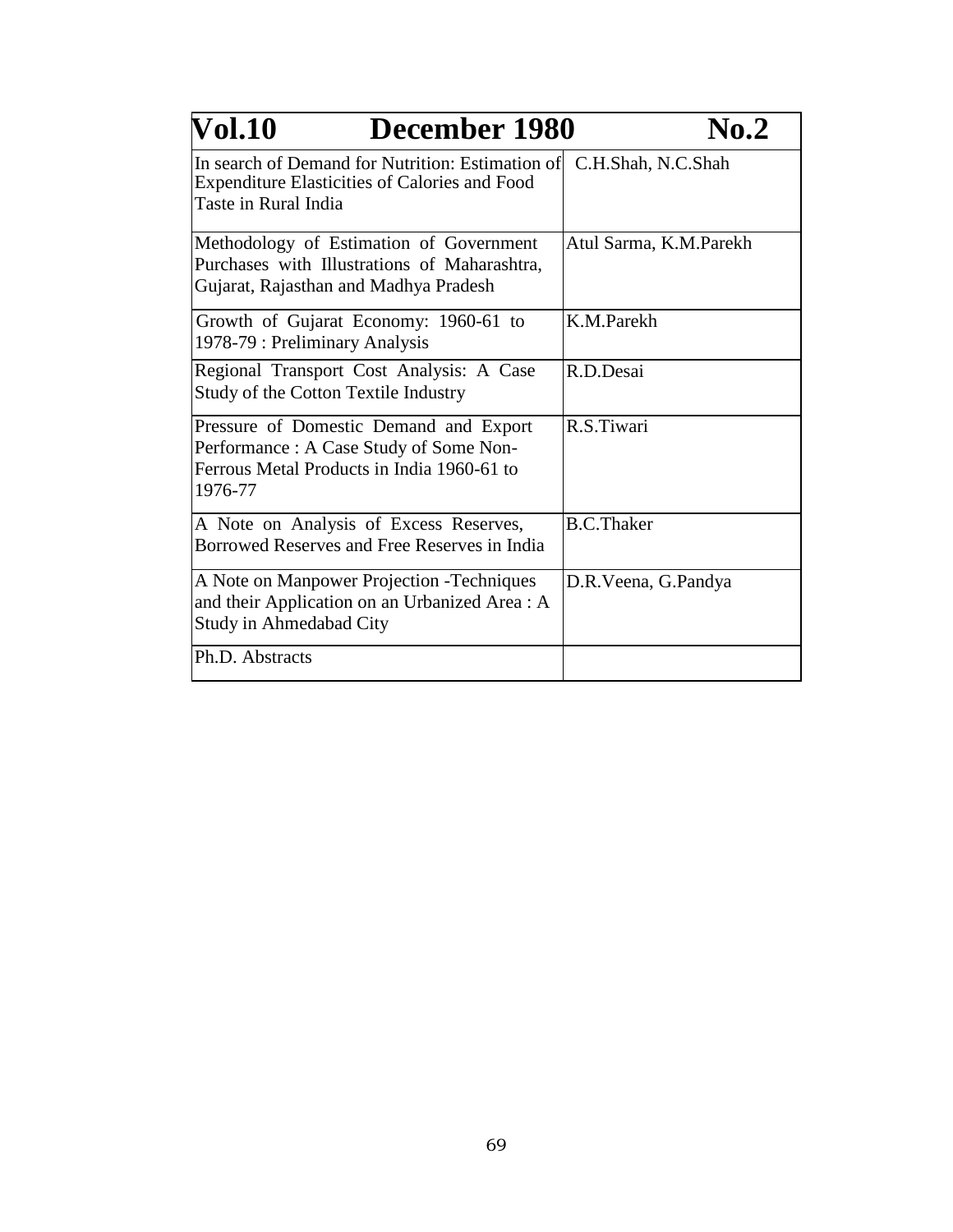| <b>Vol.10</b><br><b>June 1980</b>                                                                                                | <b>No.1</b>                      |
|----------------------------------------------------------------------------------------------------------------------------------|----------------------------------|
| Regional Disparities in Rates of Growth and<br>Productivity in Indian Agriculture : Causes and<br>Remedies                       | Y.K.Alagh                        |
| Adoption of New Seed Technology and Factors<br>Associated with it in Gujarat                                                     | U.S.Sharma                       |
| On a Random Coefficient General Function<br>Form                                                                                 | G. V.S.N.Murty, Sukumari Murty   |
| Estimation and Testing of Economies of Scale in<br>Household Consumption: An Application of<br><b>Box-Cox Transformation</b>     | Naresh Shah                      |
| Demand for Money in India : Results of an<br><b>Alternative Functional Form</b>                                                  | M.S.Trivedi                      |
| On Estimating Net Fixed Capital Formation<br>Prices<br>Constant<br>Registered<br>in<br>at<br>Manufacturing Sector at State Level | Ravindra H. Dholakia, P.M. Patel |
| Note on Capacity Utilization in Indian Cotton<br><b>Textile Industry</b>                                                         | Jayshree Shah                    |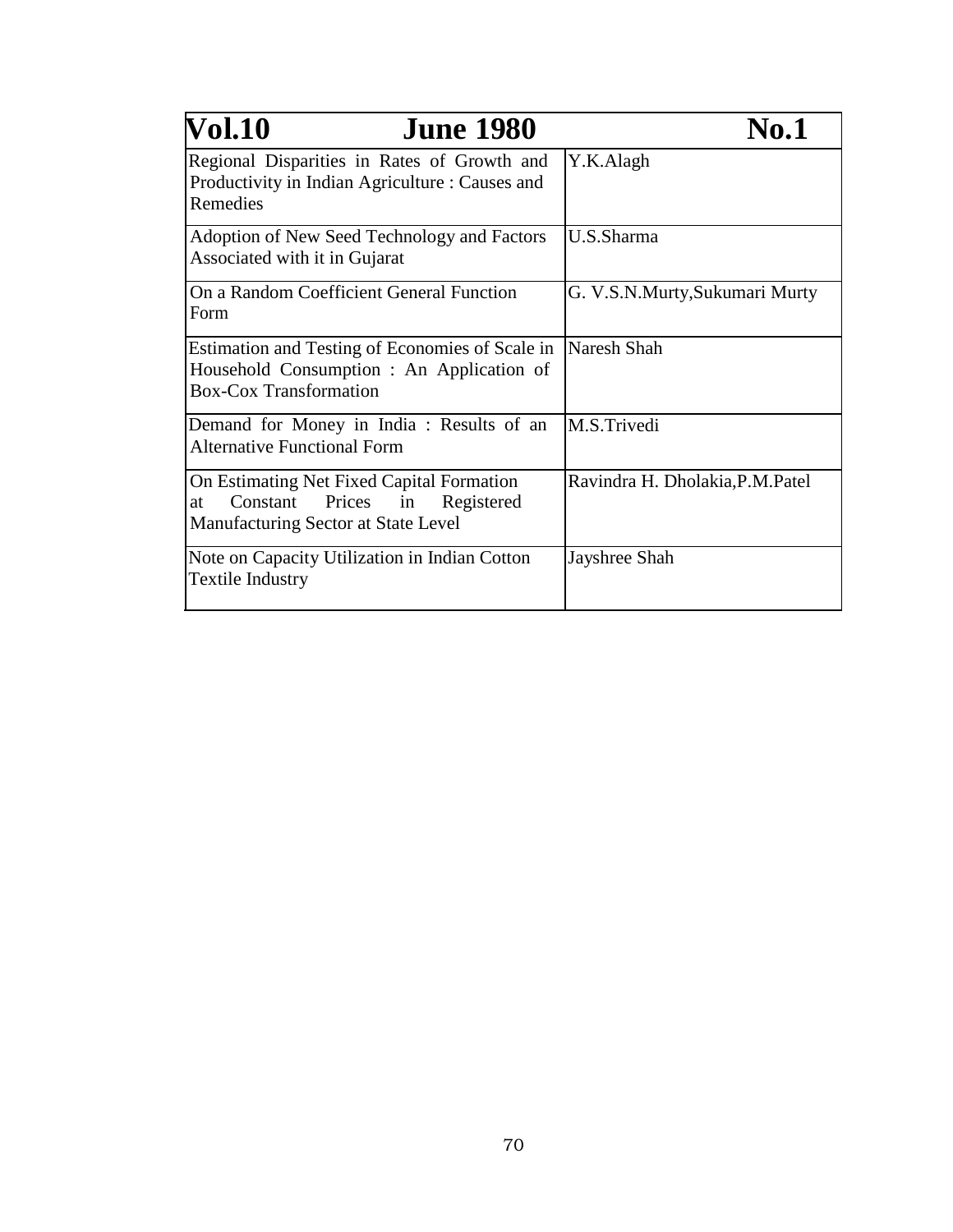| Vol.9                    | $\bf{No.1-2}$<br>June-December1979       |  |  |
|--------------------------|------------------------------------------|--|--|
|                          | Special Issue: Gujarat Economy 2001 A.D. |  |  |
| Industry                 | P.G.Pathak                               |  |  |
| <b>Government Sector</b> | Atul Sarma, K.M. Parekh                  |  |  |
| Manpower                 | B.B.Patel, D.R. Veena                    |  |  |
| Water                    | R. G.Nambiar                             |  |  |
| Energy                   | K.K.Subrahmanian, D.R. Veena             |  |  |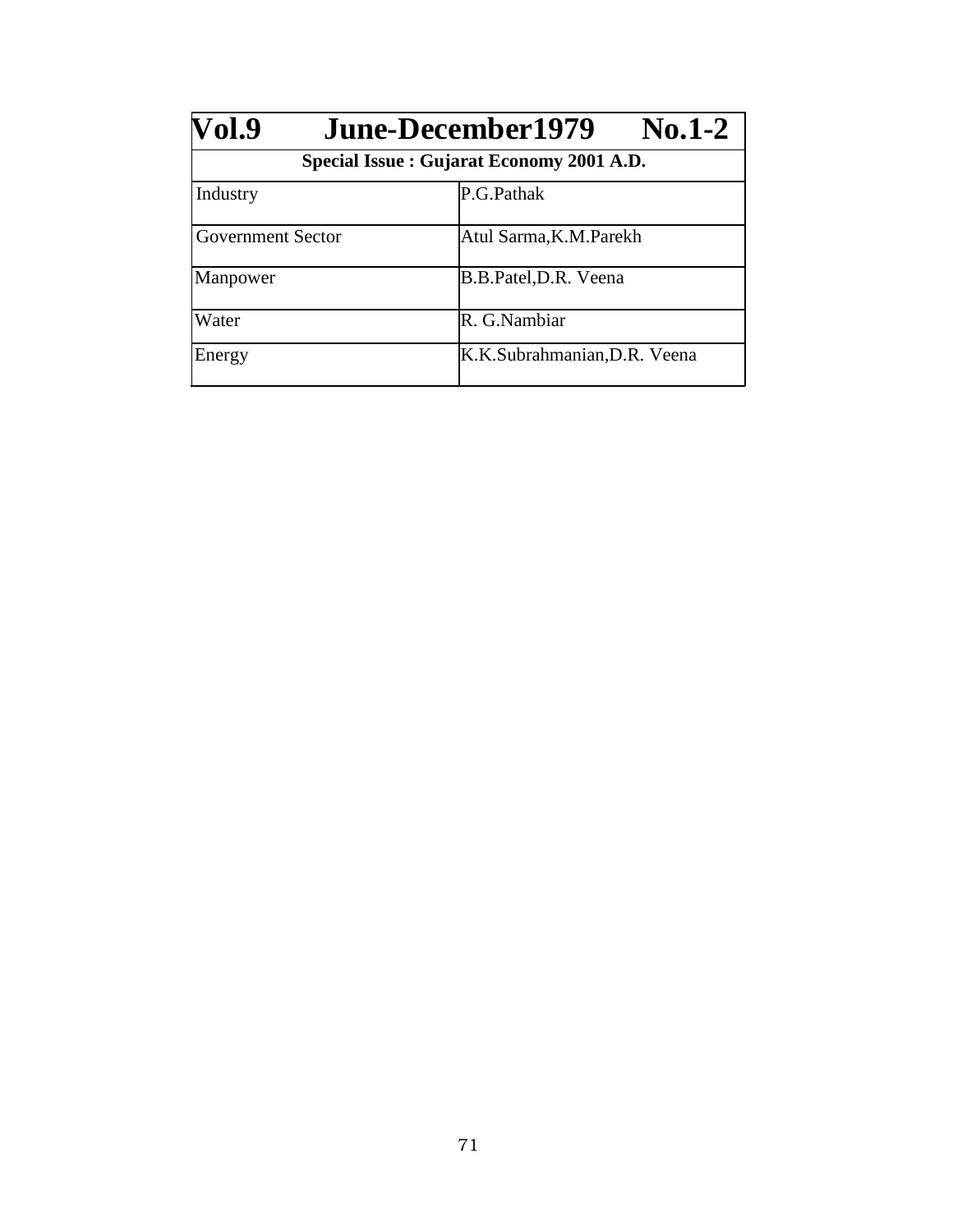| Vol.8<br><b>June-December1978</b>       | $No.1-2$                        |
|-----------------------------------------|---------------------------------|
| Special Issue: Gujarat Economy 2001A.D. |                                 |
| Population                              | M.M. Gangotra                   |
| Macro-Economic Framework                | Y.K.Alagh, R.J.Mody, B.C.Thaker |
| Perspective in a Consistency Frame      | S.P.Kashyap                     |
| <b>Household Consumption</b>            | G V.S.N.Murty, Naresh Shah      |
| <b>Agriculture and Animal Husbandry</b> | Baldev Singh, U.S. Sharma       |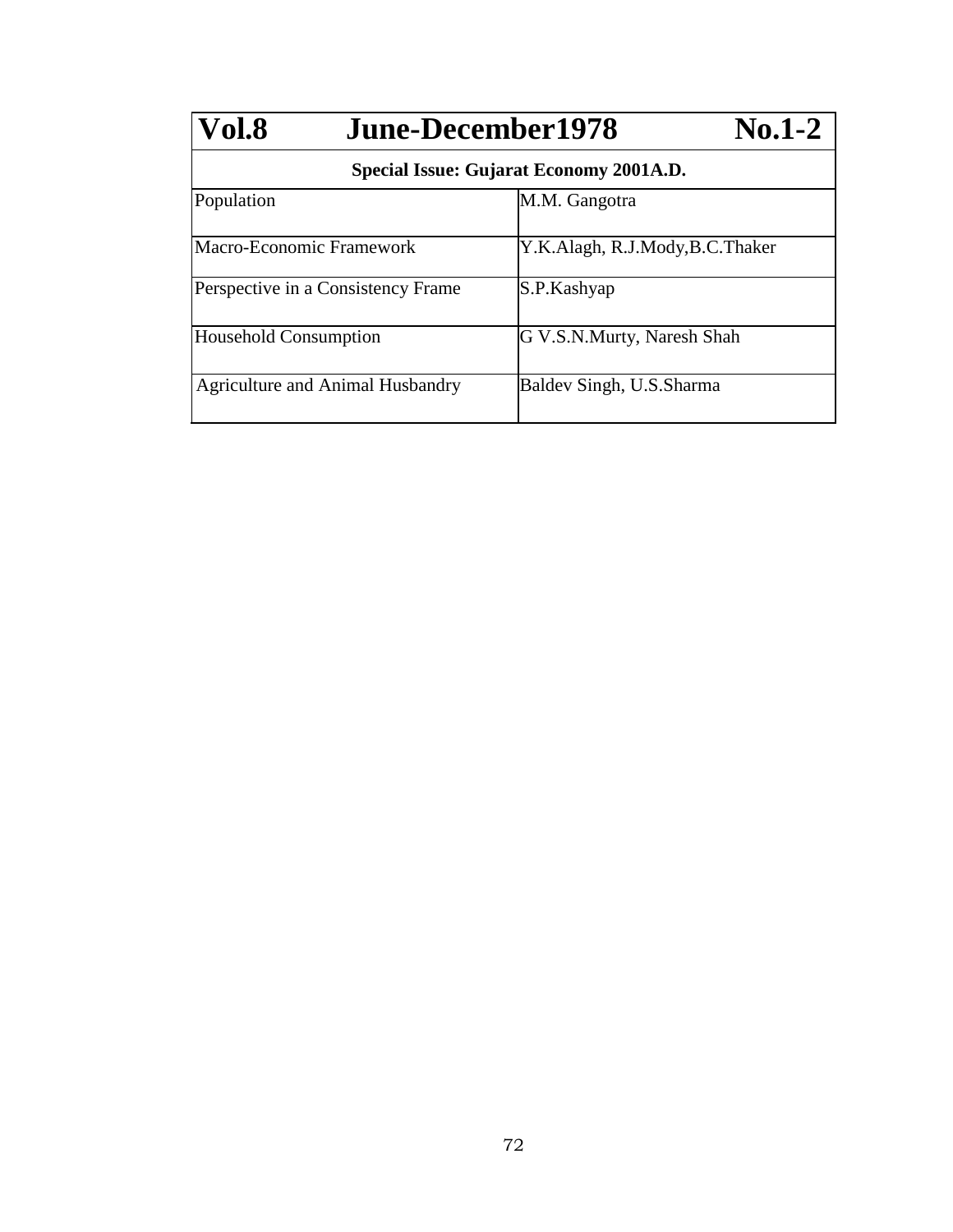| Vol.7<br>December 1977                                                                                                           | No.2                 |
|----------------------------------------------------------------------------------------------------------------------------------|----------------------|
| Study of Regional Inequalities in Household<br>Consumer Education: An Application of<br>Atkinson's Index                         | S.A.R.Sastry         |
| The Potential Output and Utilization in Some of the<br>Indian Industries during 1960-73: Some Preliminary<br>Results             | Jayshree Shah        |
| Industrialization of Backward Region: An<br>Evaluation of Policy Instruments: Case Study of an<br>Indian District: Surendranagar | <b>Baldev Singh</b>  |
| Comparability of 1961 and 1971 Census Data on<br>Working Force: An Inter-State Analysis                                          | Ravindra H. Dholakia |
| Estimation of Linear Expenditure System: Fortran IV<br><b>Computer Algorithm</b>                                                 | K.N.Murty            |
| General Fortran IV Computer Routine for<br><b>Agglomerative Hierarchical Clustering Schemes</b>                                  | C.S.R.Murty          |
| Economies of Scale in Passenger Road Transport<br>Corporation                                                                    | V.K.Shah             |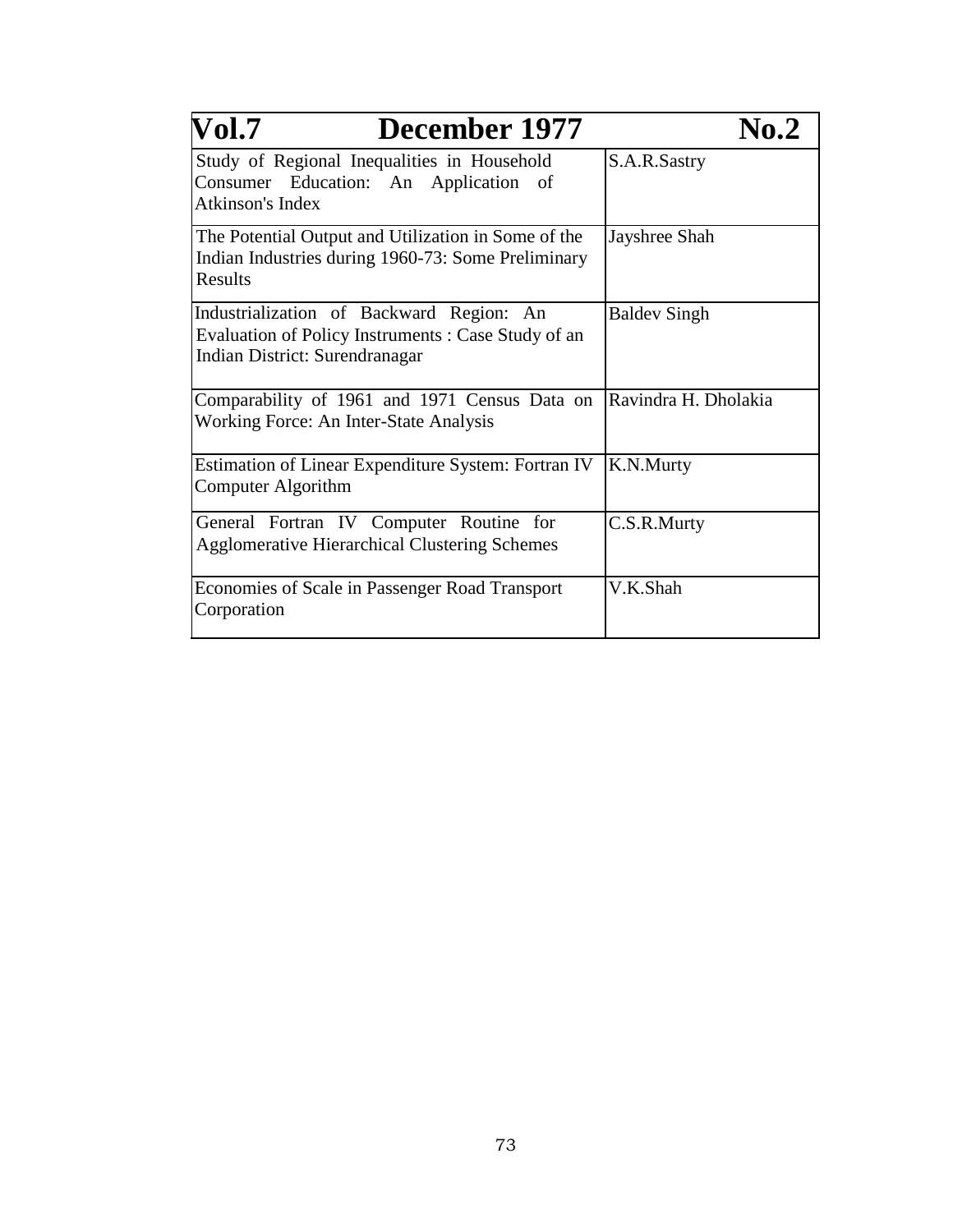| <b>Vol.7</b>                                                                                                    | <b>June 1977</b> | <b>No.1</b>          |
|-----------------------------------------------------------------------------------------------------------------|------------------|----------------------|
| Employment Behavior in a Labor Surplus Economy in a<br>Famine Situation: A Study of Gujarat                     |                  | Rohit Shukla         |
| The Role of Credit in Agricultural Development: A<br>Case Study of a Backward Indian District,<br>Surendranagar |                  | <b>Baldev Singh</b>  |
| Poverty, Inequality and Development: A Study of Rural<br>Andhra Pradesh                                         |                  | S.A.R.Sastry         |
| Net Exchange Earnings, Economic Efficiency and<br>Export Strategy: The Case of India                            |                  | R. G.Nambiar         |
| Industrial Economy of Bangladesh and West -Bengal:<br><b>Structural Comparisons with Inter-Industry Frame</b>   |                  | <b>Bhanwar Singh</b> |
| On a Non - Linear Expenditure System                                                                            |                  | K.N.Murty            |
| Incidence of Taxation on Sales of Households in<br>Gujarat                                                      |                  | K.B. Trivedi         |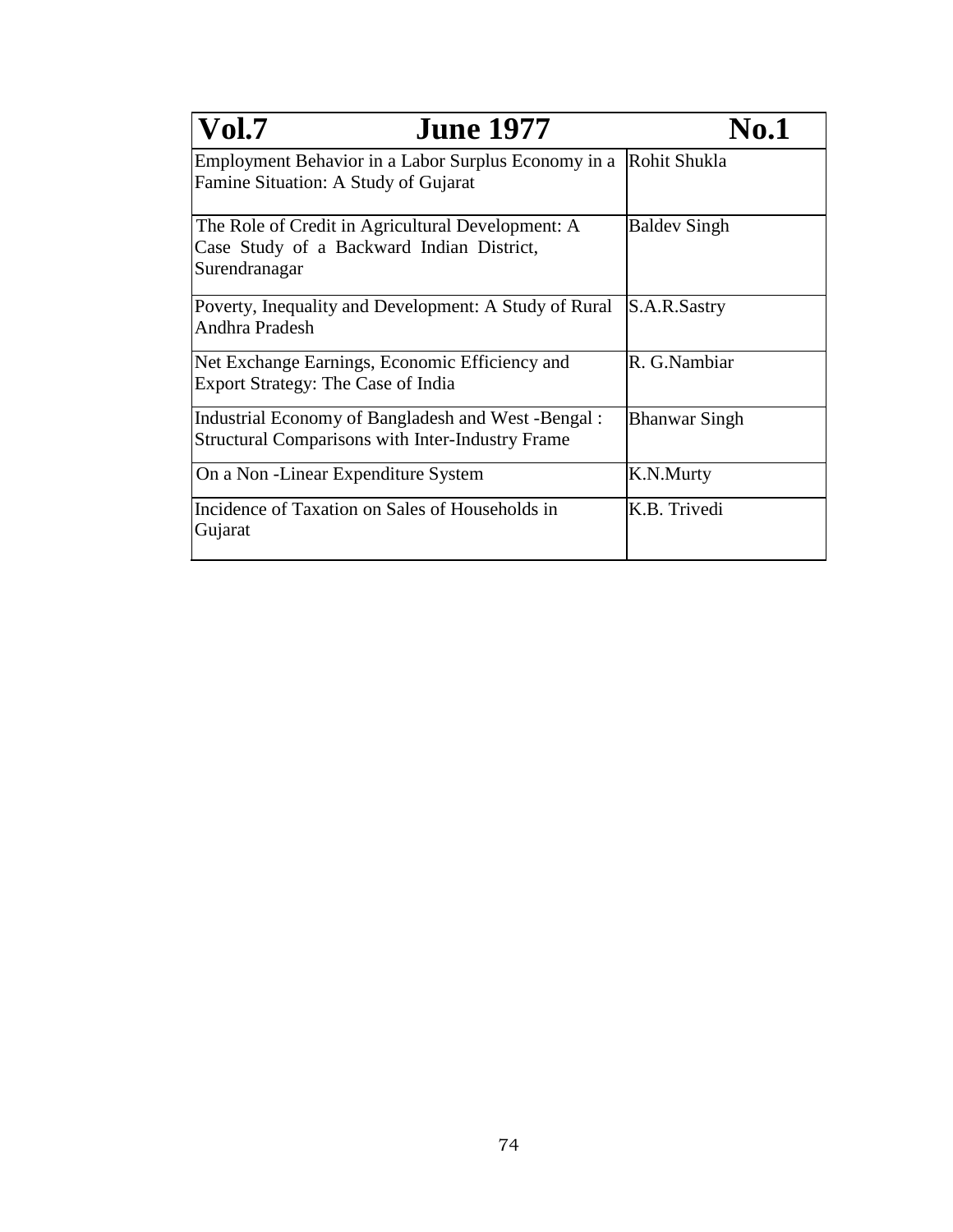| Vol.6<br>December 1976                                                                                                                         | $\bf{No.2}$               |
|------------------------------------------------------------------------------------------------------------------------------------------------|---------------------------|
| Updating Inter-Industry Model: A Discussion of<br>Theoretical Issues with Illustrations of Gujarat's<br>Model                                  | S.P.Kashyap               |
| Supply of Manpower by Educational Levels in<br>Gujarat: An Analysis in Extrapolation-Trend<br>and Transaction Approach                         | D.R. Veena                |
| Agricultural Productivity in Rajasthan: An<br>Inter-Regional and Inter-Temporal Analysis                                                       | Vidya Sagar, Kanta Ahuja, |
| A Test Concerning the Validity of a Land Use<br>Index for Predicting Relative Regional Farm<br>Income Levels: Its Implications and Limitations | Sheila Bhalla             |
| 'Export -Led' Growth and Private Foreign<br>Investment in India: An Evaluation                                                                 | Vijay Laxman Kelkar       |
| Economic Integration in the Indian Sub-Continent                                                                                               | T.K.Jayaraman             |
| A Model of Monetary Equilibrium for India<br>1951-66: An Econometric Study                                                                     | D.S.Pathak                |
| A Fortran IV Computer Routine for Integer<br>Programming Problems<br>with<br>Parabolic<br>Constraints                                          | C. S.R.Murty, B.A.Patel   |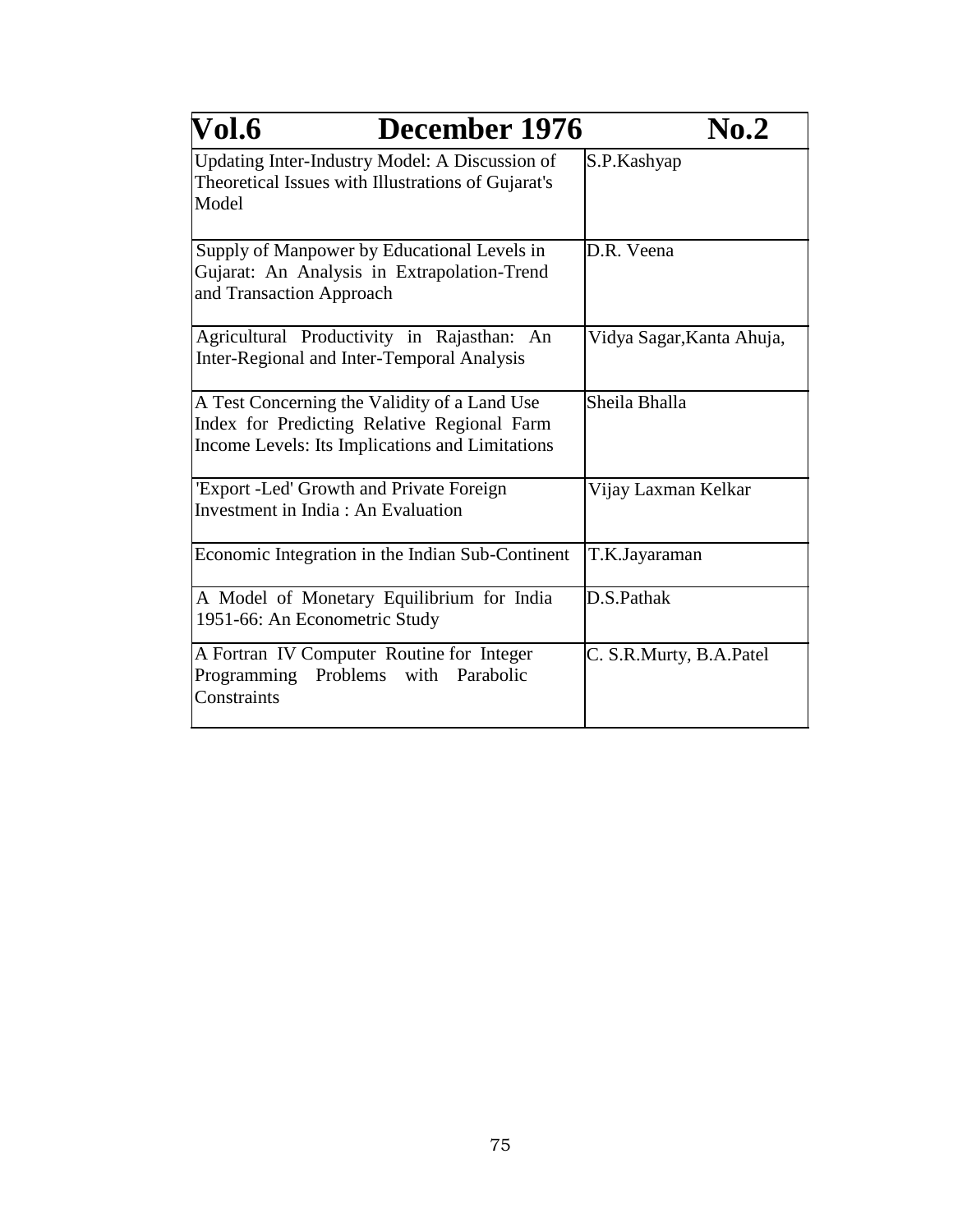| Vol.6<br><b>June 1976</b>                                                                                                | <b>No.1</b>     |
|--------------------------------------------------------------------------------------------------------------------------|-----------------|
| An Inter-Industry and Inter-Regional Dynamic<br>Model for Planning (A Tentative Analysis)                                | P.N.Mathur      |
| A Comparative Analysis of Employment in Europe<br>-An Input- Output Approach                                             | A.Parikh        |
| Planning Foreign Trade Sector: An Inter-Industry<br><b>Programming Solution</b>                                          | S.Gupta         |
| Price Cost Study of Oilseeds based Industries in an<br><b>Input-Output Framework During Different Phases</b><br>of Cycle | R. Radhakrishna |
| Economic Impact of the Indigenous Purchases by<br>the Government of India During 1961-62 to<br>1965-66                   | R G.Paithankar  |
| Income Distribution in One, Two and Many<br><b>Sectors Model</b>                                                         | A.Ghosh         |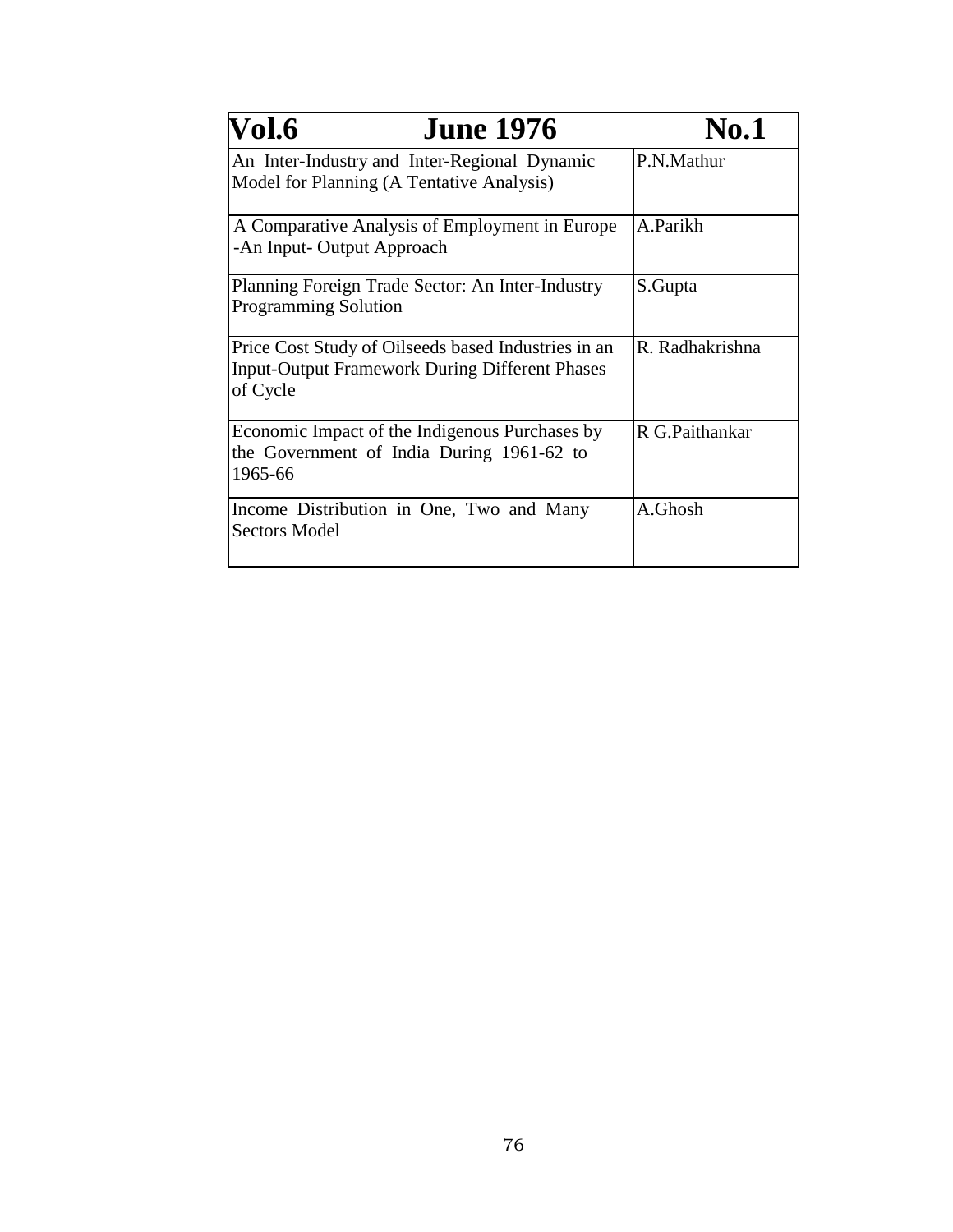| Vol.5<br><b>June-December1975</b>                                                                                                                                                  | $\bf{No. 1-2}$                                 |
|------------------------------------------------------------------------------------------------------------------------------------------------------------------------------------|------------------------------------------------|
| <b>Input-Output Economics</b>                                                                                                                                                      | P.N.Mathur                                     |
| Dynamic Inverse for Indian Economy                                                                                                                                                 | R.K.Koti                                       |
| Leontief Capital-Output Ratios for Large Scale<br>Manufacturing Industries, 1963                                                                                                   | S.R.Hashim,M.M.Dadi                            |
| Incremental Machine Tool-Output Ratios for<br>the Indian Economy                                                                                                                   | Y.K.Alagh, Jayshree Shah                       |
| A Model for Forecasting of Input-Output<br>Coefficients An Aggregative Approach                                                                                                    | H.Sarkar                                       |
| Hicks Leontief Aggregation -Price and Quality<br>Variants-An<br>Empirical<br>Exploration<br>of<br>Grouping of Commodities on the Basis of<br>Hicks-Leontief Theorem of Aggregation | K.N.Prasad                                     |
| Structural Decomposition of Indian Industrial<br>Economy                                                                                                                           | R.D.Desai                                      |
| A Review of Models for the Correction of<br><b>Input-Output Forecast with Special Reference</b><br>to the ECAFE Region                                                             | A. Ghosh, H. Sarkar and<br>D. Chakraborty      |
| Indian Economy<br>Technology Change in<br>-1953-54 to 1964-65                                                                                                                      | P.S.Shanmukham, K. V.Santhanam                 |
| Import Substitution in Indian Industry -A Case<br><b>Study of Automobiles</b>                                                                                                      | D.U.Sastry                                     |
| <b>Input Structures of Specified Dyes Groups</b>                                                                                                                                   | S.D.Naik                                       |
| Input-Output Models of Educational System<br>with Applications to Indian Data                                                                                                      | Shri Prakash                                   |
| Inter-Industry Study of the Marathawada<br>Region                                                                                                                                  | R. G.Paithankar                                |
| Industrial Estates in Gujarat- A Preliminary<br><b>Study of Linkage Patterns</b>                                                                                                   | S.P.Kashyap, Pravin G.Pathak,<br>Jayshree Shah |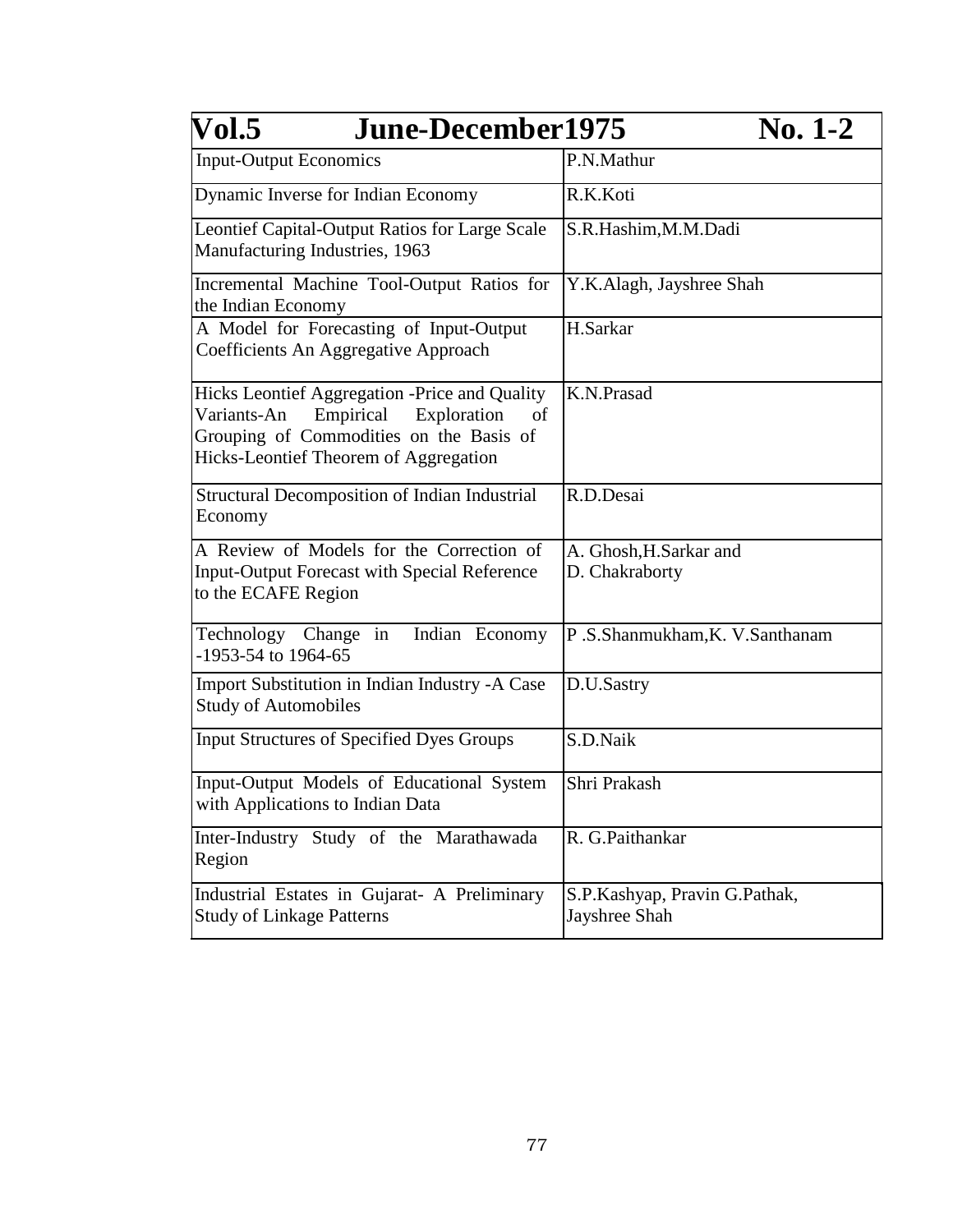| Vol.4<br>December 1974                                                                                                                                                                                           | No.2                                     |
|------------------------------------------------------------------------------------------------------------------------------------------------------------------------------------------------------------------|------------------------------------------|
| Input-Output<br>Model for<br>Manpower<br>Projection by Occupation and Educational<br>Levels in Gujarat's Economy                                                                                                 | D.R. Veena                               |
| Input Structure of the Coal Mining Industry -A<br>Case Study on the Stability of Input Coefficients                                                                                                              | N.Naganna                                |
| Determinants<br>of<br>Urban<br>Local<br>Expenditures-An Explorations in the Gujarat<br>Context                                                                                                                   | Atul Sarma, K.M.Parekh,<br>L.Tombi Singh |
| Some Results on the Power Regressions, with an<br><b>Application to Indian Consumption Patterns</b>                                                                                                              | G. V. S. N. Murty, T. Suryanarayan       |
| Econometric Models of Edible Oils Price<br><b>Behavior</b>                                                                                                                                                       | M.L.Jhala                                |
| of<br>Analysis<br>Sugar<br>Industry-A<br><b>Production Function Approach</b>                                                                                                                                     | S.S.Mehta                                |
| Estimation of the Elasticity of Substitution<br>with the Stock of Capital from the Constant<br><b>Elasticity of Substitution Production Function</b><br>-An Interstate Production Study for Indian<br>Industries | U.A.Kazi                                 |
| Cotton Textiles Complex Analysis -A<br>Preliminary Exploration                                                                                                                                                   | Rohit. D. Desai                          |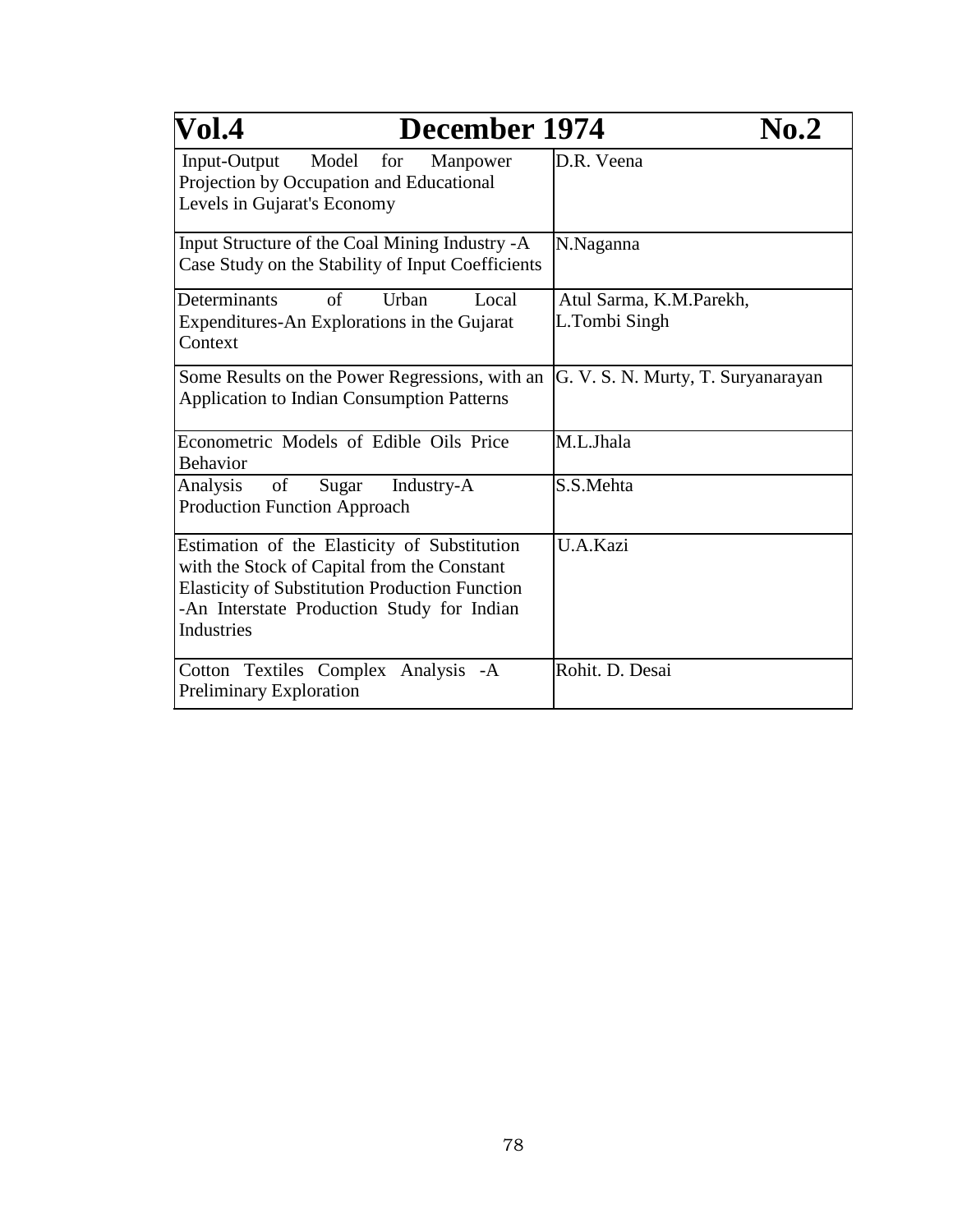| Vol.4<br><b>June 1974</b>                                                                                                                            | <b>No.1</b>                  |
|------------------------------------------------------------------------------------------------------------------------------------------------------|------------------------------|
| Growth and Productivity in Indian<br>Industries                                                                                                      | S.S.Mehta                    |
| An Analysis of Selected Industries of Gujarat                                                                                                        | R.J.Mody, P.V. George        |
| Cost, Size and Location of Colleges in<br>Gujarat                                                                                                    | D.T. Lakdawala, K.R.Shah     |
| <b>Fiscal Performance of Andhra-Pradesh</b>                                                                                                          | S.S. Chandrashekhar          |
| Central Taxes in India: A Structural<br>Analysis                                                                                                     | K.V.Nambiar, K.C.Joshi       |
| A Fortran IV Computer A logarithm for<br><b>Estimating a System of Non-linear Equations</b><br>by Two-Stage Iterative Procedures                     | C. S.R.Murty, G V. S.N.Murty |
| Notes: Hybrid Bajra- Cause of Breakthrough in Gunwant A.Patel, J.H.Pathak<br>Bajra Production in Gujarat State                                       |                              |
| Production, Inter-Industry<br>Use<br>Consumption of Edible Vegetable Oilseeds<br>Different<br>of<br>Forms<br>Edible<br>and<br>OilsinIndia, 1951-1971 | and M.L.Jhala                |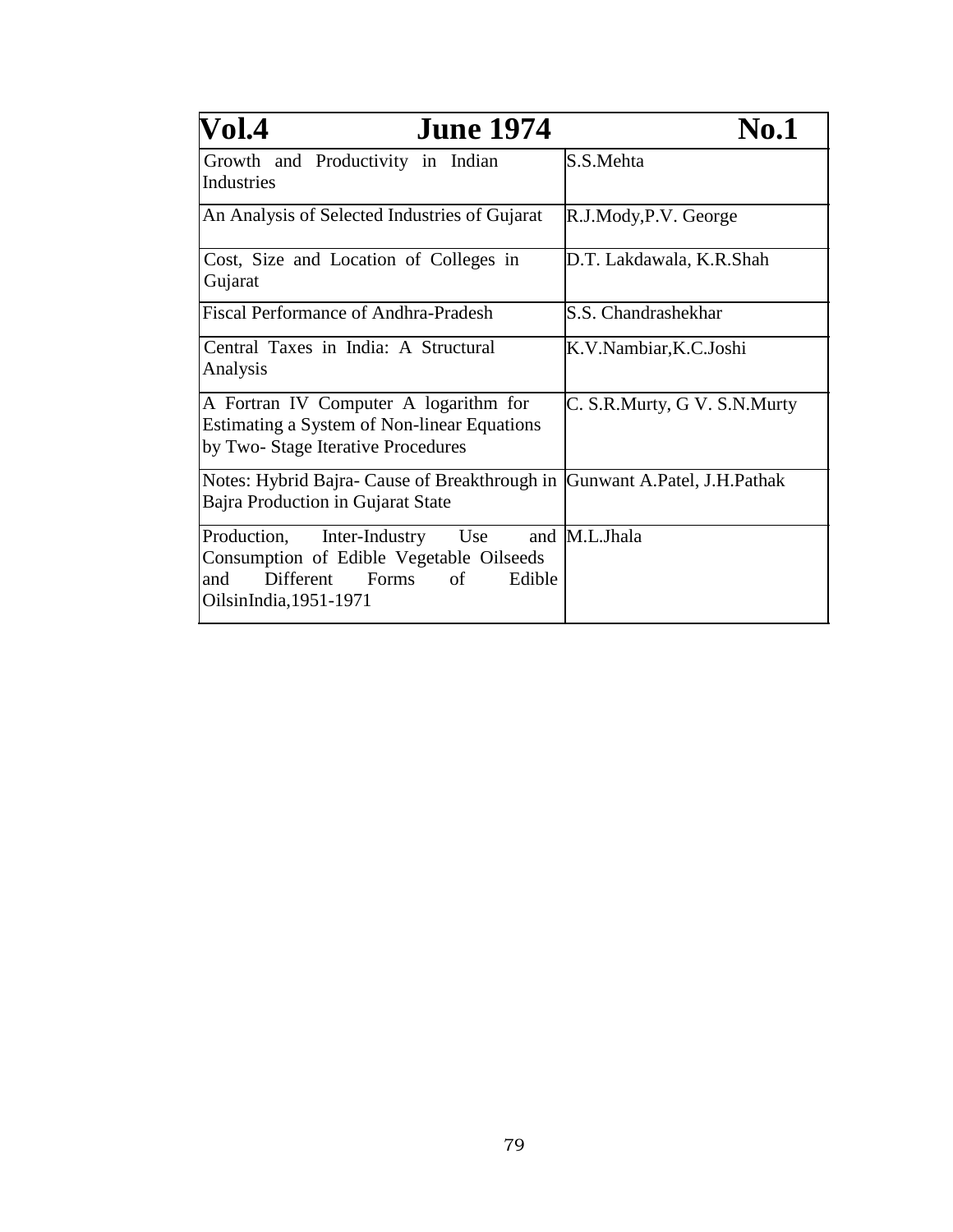| <b>Vol.3</b><br><b>June-December 1973</b>                                                                                                                 | $\bf{No.1-2}$                 |
|-----------------------------------------------------------------------------------------------------------------------------------------------------------|-------------------------------|
| and Regional<br>Reference<br>Technology                                                                                                                   | Y.K. Alagh,                   |
| Forecasting                                                                                                                                               | Rohit. D.                     |
| The Nature of Spatial Clusters of Indian                                                                                                                  | R.Dhar                        |
| Economy                                                                                                                                                   |                               |
| Growth Variants of a Regional Economy:<br><b>Implications of Reduced Inequalities</b>                                                                     | S.P.Kashyap                   |
| A Very Skeptical Note on the Fifth Plan<br>Solution<br>Approach to<br>of<br>Economic<br>Backwardness as Defined by the Planners                           | P. R. Brahmananda             |
| Regional Planning as a Tool of<br><b>Development Planning</b>                                                                                             | R S.Rao, Sulbha Brahma        |
| Formal Approaches to the Planning of<br><b>Industrial Location</b>                                                                                        | Nitin Desai                   |
| Delineation of Industrially Homogeneous<br>Regions<br>Gujarat:<br>Comparison of<br>of<br><b>Regional Industrial Activity</b>                              | Pravin G.Pathak               |
| Acreage Response in Gujarat: An Inter-District<br>Analysis                                                                                                | V.S.Misra                     |
| Note on the Study of Regional Inequalities in<br>the levels of Living in India                                                                            | D.B.Gupta                     |
| An Approach to Estimate Complete set of<br>Demand Elasticities based on Two Stage<br>Budgeting: With an Applications to the Patterns<br>of Gujarat Demand | R.Radhakrishna, G.V.S.N.Murty |
| of<br>Pattern<br>Education<br>and<br>Development: A Case Study of Gujarat                                                                                 | Economic D.R. Veena           |
| Inter-regional Migration in India                                                                                                                         | N.D.Kamle                     |
| Some Issues in Regional Planning                                                                                                                          | P. Venkatramiah               |
| Gujarat's State Tax Revenue: Growth,                                                                                                                      | Atul Sarma, M.Govind          |
| Responsiveness, Determinants, and Projections                                                                                                             | Rao, R. Radhakrishna          |
| The Regional Problem in India: Some<br>Reflections on a Viable Strategy                                                                                   | Om Prakash Mathur             |
| Regional<br>Economic<br>Policy:<br>$\mathbf{A}$<br><b>Preliminary Framework</b>                                                                           | R.J.Mody                      |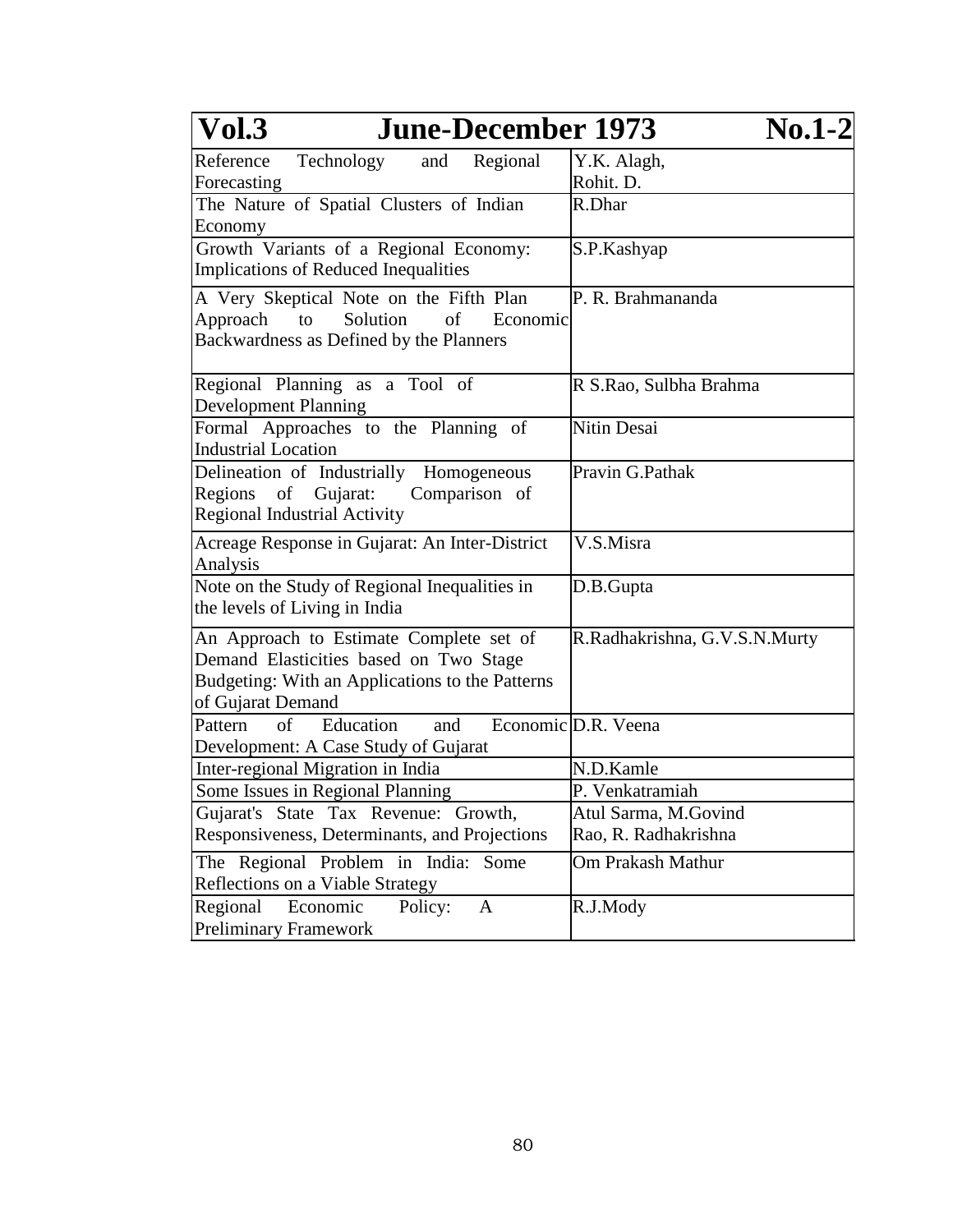| $\bf Vol.2$<br>December 1972                                                          | No.2                                        |
|---------------------------------------------------------------------------------------|---------------------------------------------|
| Mobilization of Savings and Financial Assets                                          | D. T. Lakdawala, R.J.Mody                   |
| Consistent Forecasting Model of<br>Gujarat's Economy                                  | Y.K. Alagh, S.P.Kashyap, Rohit. D.<br>Desai |
| Technique of Cluster Formation in<br><b>Regional Science</b>                          | R.Radhakrishna, , G.V.S.N.Murty             |
| Spatial Economic Planning Models for India                                            | D.T. Lakdawala, Y.K. Alagh,<br>Atul Sarma   |
| Inventory Behavior and Efficiency of Credit<br>Control                                | P.V. George                                 |
| Some Aspect of Concentration of<br>Economic<br>Power<br>Indian<br>in<br>Manufacturing | Vinod.K. Gupta                              |
| in<br>Manpower Utilization<br>Rural<br>Maharashtra                                    | N.D.Kamble                                  |
| Distribution and Growth of Urban<br>Population in West Bengal                         | Atul Sarma, R.Radhakrishna                  |
| West Bengal's Industrial Economy:<br>An<br>Analysis in Input-Output Framework         | <b>Bhanwar Singh</b>                        |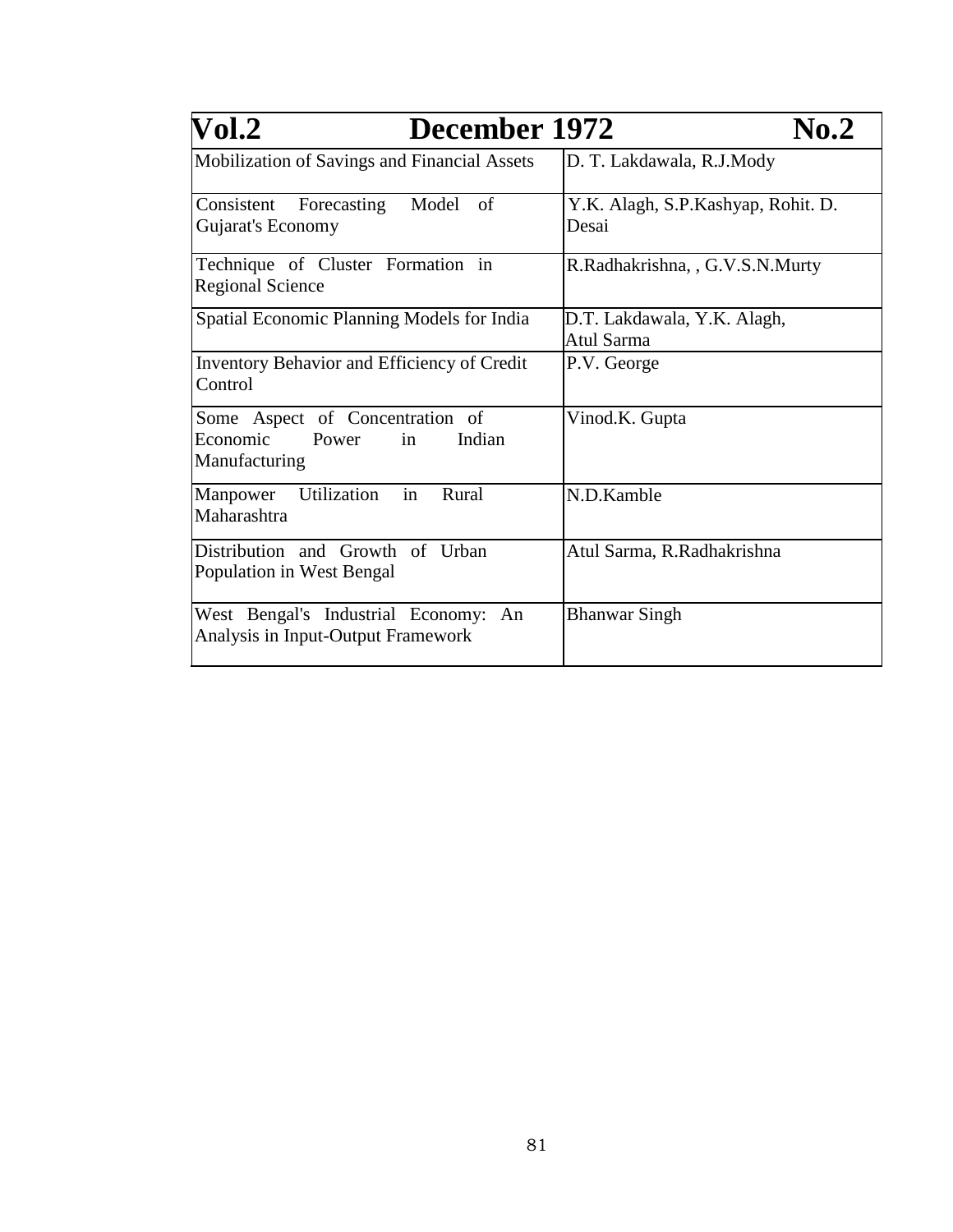| $\bf Vol.2$<br><b>June 1972</b>                                                                    | <b>No.1</b>                                          |
|----------------------------------------------------------------------------------------------------|------------------------------------------------------|
| Gibrat's Law and Growth of Corporations in<br>Gujarat: A Regional Study                            | P.V. George                                          |
| Production<br>Function<br>for<br>Gujarat<br>Industries                                             | Pravin G.Pathak                                      |
| Patterns of<br><b>Temporal Consumption</b><br>Tamil-Nadu                                           | K.Kalirajan, G. V.S.N.Murty,<br><b>B.P.Panapatte</b> |
| Determinants of Revenue in Developing<br>Countries                                                 | K. V.Nambiar, M.Govind Rao                           |
| Structure:<br>Inter-Industry<br>Wage<br><b>Technology Hypothesis</b>                               | T.S. Papola                                          |
| Derivation of Quadratic Type of<br>Indifference Surfaces by Means of Linear<br><b>Engel Curves</b> | R. Radhakrishna                                      |
| Factor Structure of India's Foreign Trade                                                          | R .G.Nambiar                                         |
| On Consumption of Capital Coefficient: Linear<br>Programming Approach                              | Shashikant Valavade                                  |
| Note on Capital Formation in the Central<br>Government Sector during the Third Five Year<br>Plan   | R G.Paithankar                                       |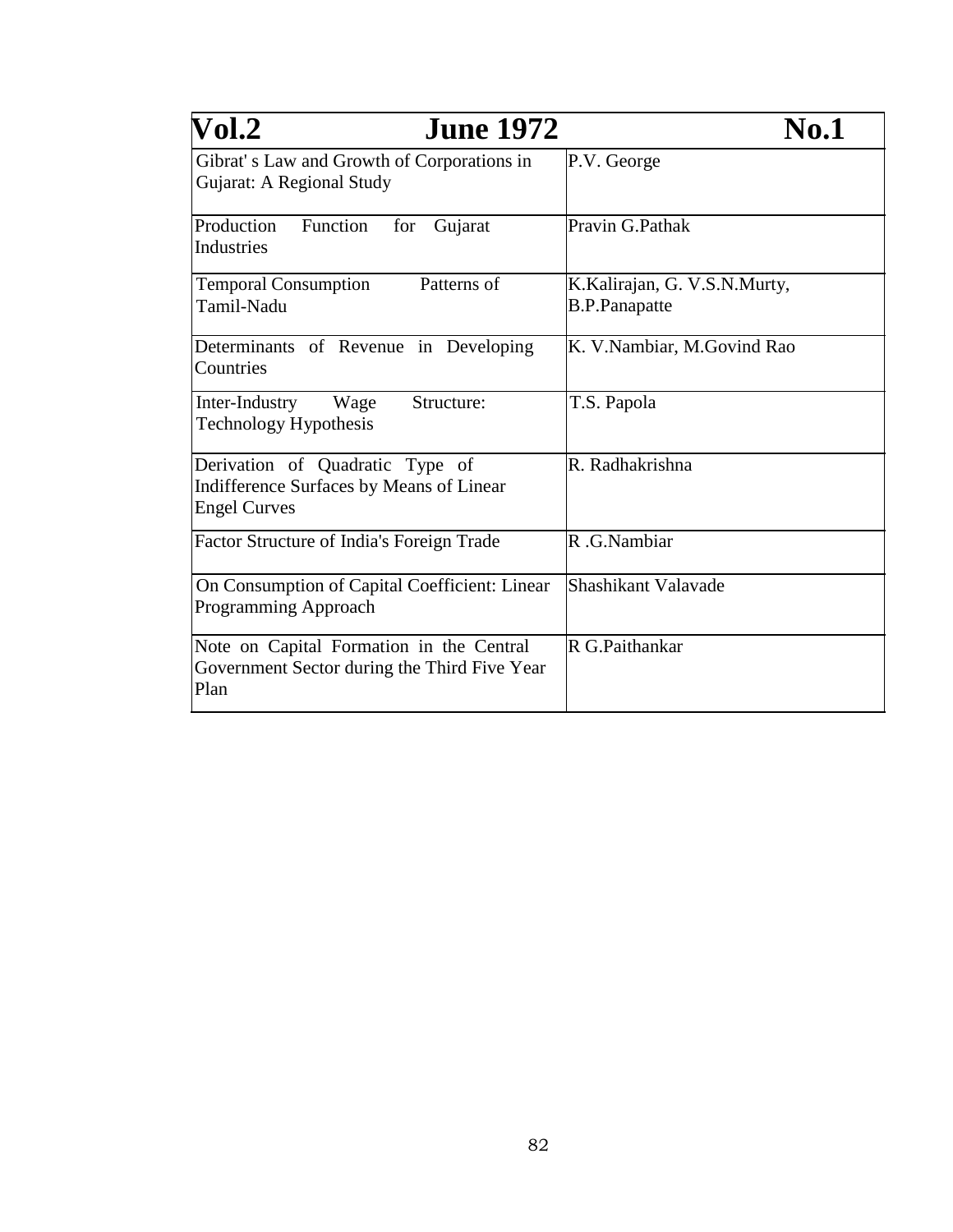| Vol. 1<br>December 1971                                                                           |                                            | No.2 |
|---------------------------------------------------------------------------------------------------|--------------------------------------------|------|
| Stochastic Model for the Corporate Industrial<br><b>Structure of Gujarat</b>                      | P.V. George                                |      |
| Econometric Models for Acreage Response: A<br>Study of Groundnut and Bajrain Gujarat              | V.S.Misra, R.Radhakrishna                  |      |
| Pattern of Consumer Expenditure in Gujarat                                                        | G.V.S.N.Murty                              |      |
| Revenue Potential of Agricultural Income tax<br>in Gujarat                                        | S.P. Gupta, R.Radhakrishna,<br>Atul Sharma |      |
| Decomposition of Employment Growth in the<br>Indian Industries of Gujarat: A Regional Approach    | G. Pravin Pathak                           |      |
| Sectoral Income Multipliers in Punjab and India                                                   | G.S.Bhalla                                 |      |
| Determinants of Spatial Variations in Population<br>: A Case Study of Maharashtra                 | N.D.Kamble                                 |      |
| An Adjusted Capital Series for Indian<br>Manufacturing: 1946-64                                   | M.M.Dadi, S.R. Hashim                      |      |
| <b>Classification of States' Revenue -Conceptual</b><br>Issues and a Suggested Approach           | S.P. Gupta, Atul Sharma                    |      |
| A Note on Money and Prices in India                                                               | R.J.Mody                                   |      |
| CES Production for Indian Sugar Industry<br>and Regional Efficiency                               | Rohit. D. Desai                            |      |
| A Note on An Input-Output Systems of Rajasthan's G.S.Bohra, S.S.Mehta<br>Industrial Economy, 1964 |                                            |      |
| Seminar on Quantitative Economics-Report                                                          | R.J.Mody, R.Radhakrishna                   |      |